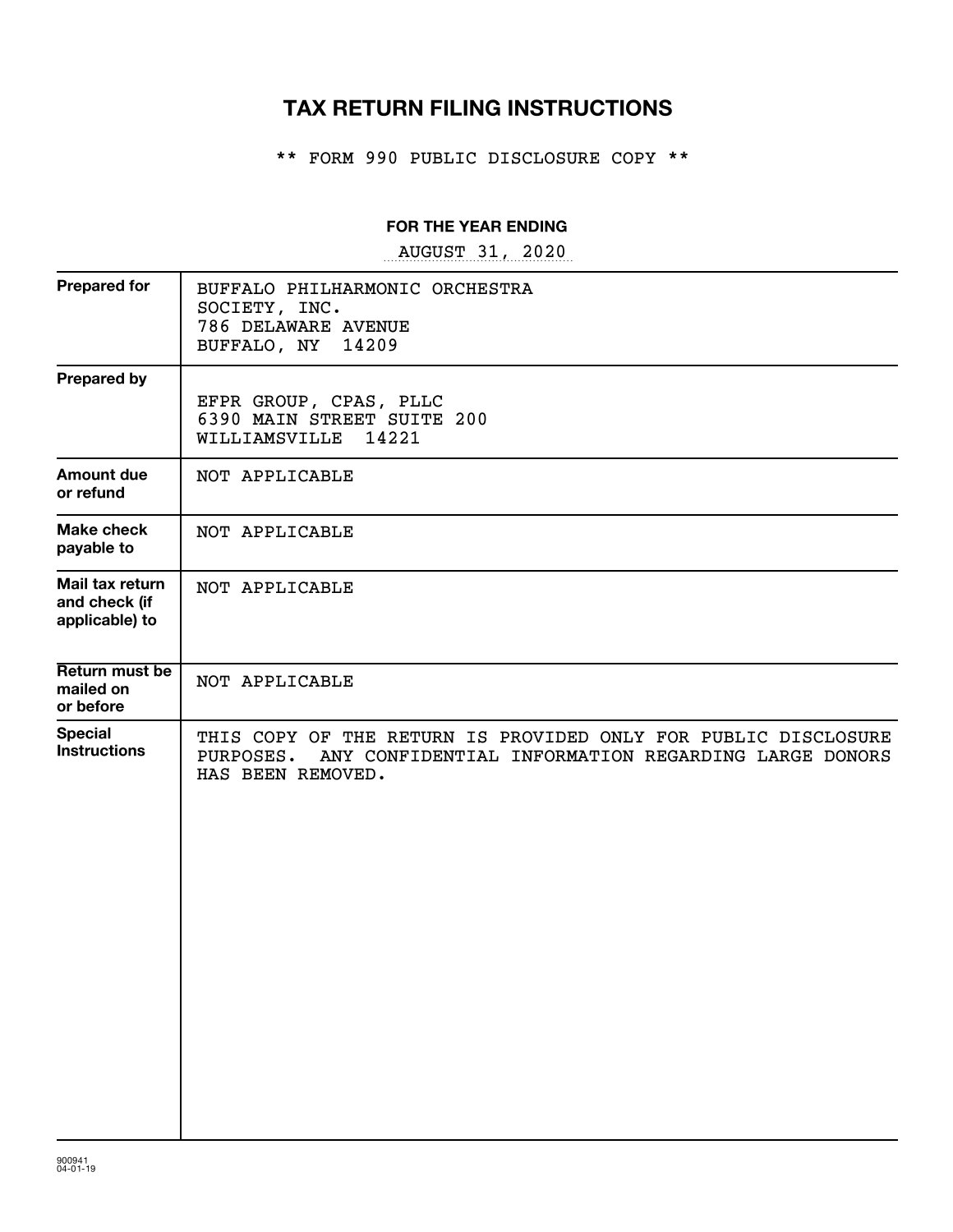|                         |                                  |                                                                 | PUBLIC DISCLOSURE COPY - STATE REGISTRATION NO. 01-85-38                                                                                                                   |                             |            |                                                     |                                                           |
|-------------------------|----------------------------------|-----------------------------------------------------------------|----------------------------------------------------------------------------------------------------------------------------------------------------------------------------|-----------------------------|------------|-----------------------------------------------------|-----------------------------------------------------------|
|                         |                                  |                                                                 | <b>Return of Organization Exempt From Income Tax</b>                                                                                                                       |                             |            |                                                     | OMB No. 1545-0047                                         |
| Form                    |                                  |                                                                 | Under section 501(c), 527, or 4947(a)(1) of the Internal Revenue Code (except private foundations)                                                                         |                             |            |                                                     |                                                           |
|                         |                                  | (Rev. January 2020)<br>Department of the Treasury               | Do not enter social security numbers on this form as it may be made public.                                                                                                |                             |            |                                                     | <b>Open to Public</b>                                     |
|                         |                                  | Internal Revenue Service                                        | Go to www.irs.gov/Form990 for instructions and the latest information.                                                                                                     |                             |            |                                                     | Inspection                                                |
|                         |                                  |                                                                 | A For the 2019 calendar year, or tax year beginning $\text{SEP}$ 1, 2019                                                                                                   |                             |            | and ending $AUG$ $31, 2020$                         |                                                           |
|                         | <b>B</b> Check if<br>applicable: | C Name of organization                                          | D Employer identification number                                                                                                                                           |                             |            |                                                     |                                                           |
|                         | Address<br>change                |                                                                 | BUFFALO PHILHARMONIC ORCHESTRA<br>SOCIETY, INC.                                                                                                                            |                             |            |                                                     |                                                           |
|                         | Name<br>change                   |                                                                 | Doing business as                                                                                                                                                          |                             |            | 16-0755739                                          |                                                           |
|                         | Initial<br>return<br>Final       |                                                                 | Number and street (or P.O. box if mail is not delivered to street address)<br>786 DELAWARE AVENUE                                                                          |                             | Room/suite | E Telephone number<br>$716 - 885 - 0331$            |                                                           |
|                         | return/<br>termin-<br>ated       |                                                                 | City or town, state or province, country, and ZIP or foreign postal code                                                                                                   |                             |            | G Gross receipts \$                                 | 13,436,191.                                               |
|                         | Amended<br>Ireturn               |                                                                 | 14209<br>BUFFALO, NY                                                                                                                                                       |                             |            | H(a) Is this a group return                         |                                                           |
|                         | Applica-<br>ltion<br>pending     |                                                                 | F Name and address of principal officer: DANIEL HART<br>499 FRANKLIN STREET<br>, BUFFALO, NY                                                                               | 14202                       |            |                                                     | for subordinates? $\Box$ $\Box$ Yes $\Box X$ No           |
|                         |                                  | <b>I</b> Tax-exempt status: $X \mid 501(c)(3)$                  | $501(c)$ (<br>$\sqrt{\phantom{a}}$ (insert no.)                                                                                                                            | $4947(a)(1)$ or             | 527        | H(b) Are all subordinates included? Ves             | l No                                                      |
|                         |                                  | J Website: WWW.BPO.ORG                                          |                                                                                                                                                                            |                             |            |                                                     | If "No," attach a list. (see instructions)                |
|                         |                                  | <b>K</b> Form of organization: $\boxed{\mathbf{X}}$ Corporation | Trust<br>Association                                                                                                                                                       | Other $\blacktriangleright$ |            | $H(c)$ Group exemption number $\blacktriangleright$ | L Year of formation: $1936$ M State of legal domicile: NY |
|                         | Part II                          | <b>Summary</b>                                                  |                                                                                                                                                                            |                             |            |                                                     |                                                           |
|                         | 1.                               |                                                                 | Briefly describe the organization's mission or most significant activities: SEE SCHEDULE O                                                                                 |                             |            |                                                     |                                                           |
| Governance              |                                  |                                                                 |                                                                                                                                                                            |                             |            |                                                     |                                                           |
|                         | 2                                |                                                                 | Check this box $\blacktriangleright$ $\Box$ if the organization discontinued its operations or disposed of more than 25% of its net assets.                                |                             |            |                                                     |                                                           |
|                         | 3                                |                                                                 | Number of voting members of the governing body (Part VI, line 1a)                                                                                                          |                             |            | 3                                                   | 37                                                        |
|                         | 4                                |                                                                 |                                                                                                                                                                            |                             |            | $\overline{\mathbf{4}}$                             | $\overline{37}$                                           |
|                         | 5                                |                                                                 |                                                                                                                                                                            |                             |            | $\overline{5}$                                      | 387                                                       |
| <b>Activities &amp;</b> | 6                                |                                                                 |                                                                                                                                                                            |                             |            | 6                                                   | 0                                                         |
|                         |                                  |                                                                 |                                                                                                                                                                            |                             |            | 7a                                                  | $\overline{0}$ .<br>σ.                                    |
|                         |                                  |                                                                 |                                                                                                                                                                            |                             |            | 7b                                                  |                                                           |
|                         |                                  |                                                                 |                                                                                                                                                                            |                             |            |                                                     |                                                           |
|                         |                                  |                                                                 |                                                                                                                                                                            |                             |            | <b>Prior Year</b>                                   | <b>Current Year</b>                                       |
|                         | 8                                |                                                                 |                                                                                                                                                                            |                             |            | 9,870,703.                                          | 9,326,531.                                                |
|                         | 9                                |                                                                 | Program service revenue (Part VIII, line 2g)                                                                                                                               |                             |            | 4,468,188.                                          | 3,482,671.                                                |
| Revenue                 | 10                               |                                                                 |                                                                                                                                                                            |                             |            | $-56,448.$                                          | 23,860.                                                   |
|                         | 11                               |                                                                 | Other revenue (Part VIII, column (A), lines 5, 6d, 8c, 9c, 10c, and 11e)                                                                                                   |                             |            | 240,917.                                            | 603, 129.                                                 |
|                         | 12<br>13                         |                                                                 | Total revenue - add lines 8 through 11 (must equal Part VIII, column (A), line 12)                                                                                         |                             |            | 14,523,360.                                         | 13,436,191.<br>0.                                         |
|                         | 14                               |                                                                 | Grants and similar amounts paid (Part IX, column (A), lines 1-3)                                                                                                           |                             |            | 5,000.<br>0.                                        | $\overline{\mathfrak{o}}$ .                               |
|                         |                                  |                                                                 | Benefits paid to or for members (Part IX, column (A), line 4)                                                                                                              |                             |            | $8,868,868$ .                                       | $8,668,026$ .                                             |
|                         |                                  |                                                                 | 15 Salaries, other compensation, employee benefits (Part IX, column (A), lines 5-10)                                                                                       |                             |            | 0                                                   | 0.                                                        |
|                         |                                  |                                                                 |                                                                                                                                                                            |                             |            |                                                     |                                                           |
| Expenses                |                                  |                                                                 |                                                                                                                                                                            |                             |            | 3,633,993.                                          | 2,822,017.                                                |
|                         | 18                               |                                                                 | Total expenses. Add lines 13-17 (must equal Part IX, column (A), line 25)                                                                                                  |                             |            | 12,507,861.                                         | 11,490,043.                                               |
|                         | 19                               |                                                                 |                                                                                                                                                                            |                             |            | 2,015,499.                                          | 1,946,148.                                                |
|                         |                                  |                                                                 |                                                                                                                                                                            |                             |            | <b>Beginning of Current Year</b>                    | <b>End of Year</b>                                        |
|                         | 20                               | Total assets (Part X, line 16)                                  |                                                                                                                                                                            |                             |            | 9,686,322.                                          | 10,338,368.                                               |
| t Assets or             | 21                               |                                                                 | Total liabilities (Part X, line 26)                                                                                                                                        |                             |            | 3,728,610.                                          | 2,361,091.                                                |
| 美                       | 22                               |                                                                 |                                                                                                                                                                            |                             |            | 5,957,712.                                          | 7,977,277.                                                |
|                         |                                  | <b>Part II   Signature Block</b>                                |                                                                                                                                                                            |                             |            |                                                     |                                                           |
|                         |                                  |                                                                 | Under penalties of perjury, I declare that I have examined this return, including accompanying schedules and statements, and to the best of my knowledge and belief, it is |                             |            |                                                     |                                                           |
|                         |                                  |                                                                 | true, correct, and complete. Declaration of preparer (other than officer) is based on all information of which preparer has any knowledge.                                 |                             |            |                                                     |                                                           |
|                         |                                  | Signature of officer                                            |                                                                                                                                                                            |                             |            | Date                                                |                                                           |
| Sign<br>Here            |                                  |                                                                 | EXECUTIVE DIRECTOR<br>DANIEL HART,                                                                                                                                         |                             |            |                                                     |                                                           |
|                         |                                  |                                                                 | Type or print name and title                                                                                                                                               |                             |            |                                                     |                                                           |
|                         |                                  | Print/Type preparer's name                                      | Preparer's signature                                                                                                                                                       |                             |            | Date<br>Check                                       | PTIN                                                      |
| Paid                    |                                  |                                                                 | DAVID A. URBAN CPA                                                                                                                                                         | DAVID A. URBAN CPA          |            | $07/13/21$ self-employed                            | P00630018                                                 |
|                         | Preparer                         | Firm's name                                                     | EFPR GROUP, CPAS, PLLC                                                                                                                                                     |                             |            |                                                     | Firm's EIN $\, 47 - 4526160$                              |
|                         | Use Only                         |                                                                 | Firm's address 6390 MAIN STREET SUITE 200<br>WILLIAMSVILLE 14221                                                                                                           |                             |            |                                                     | Phone no $(716)$ $634 - 0700$                             |

932001 01-20-20 LHA For Paperwork Reduction Act Notice, see the separate instructions. Form 990 (2019) May the IRS discuss this return with the preparer shown above? (see instructions)

 $\lfloor$   $\mathbf{X} \rfloor$  Yes  $\lfloor$ 

X

Phone no.

WILLIAMSVILLE 14221 (716) 634-0700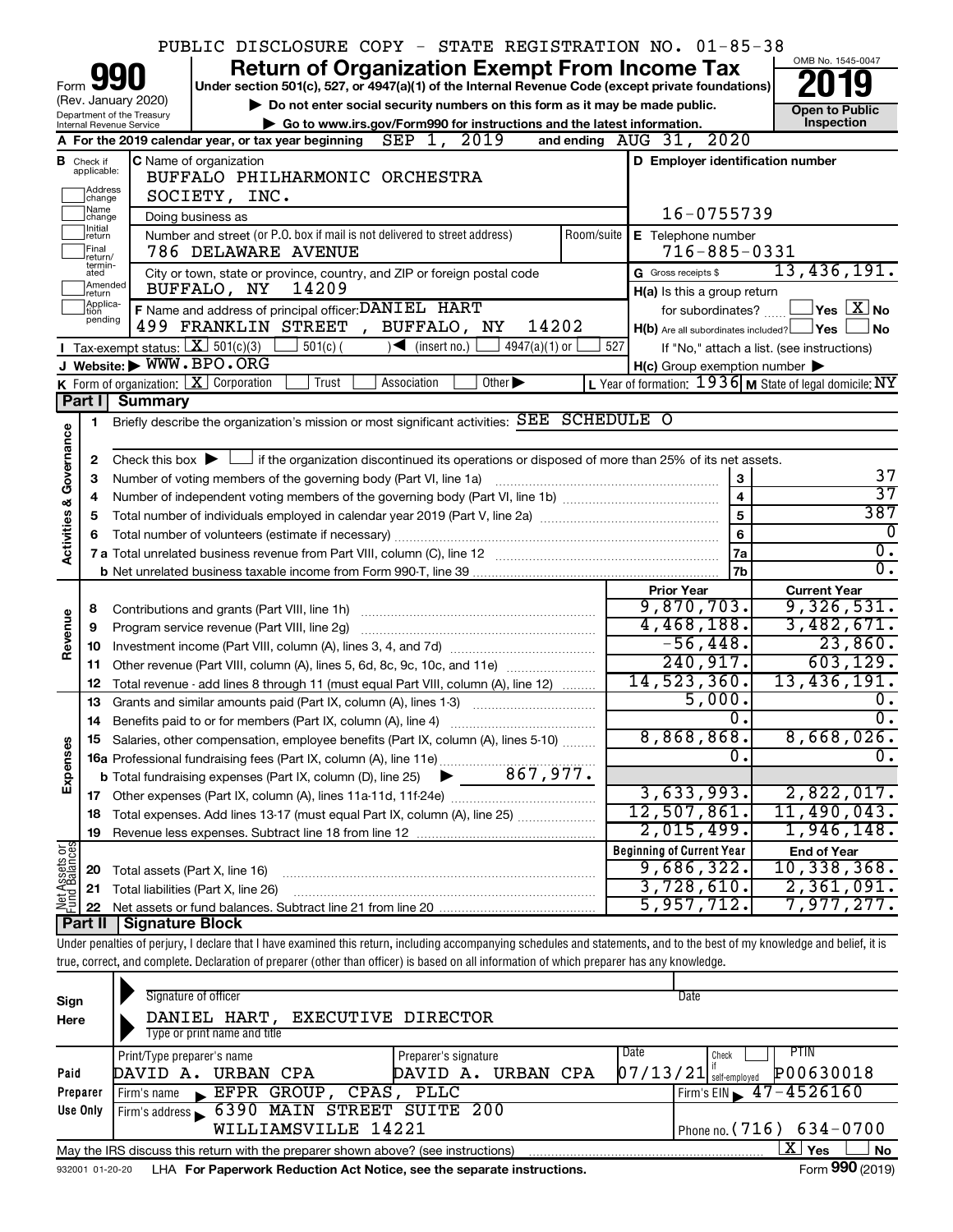|              | BUFFALO PHILHARMONIC ORCHESTRA<br>SOCIETY, INC.                                                                                                                                                                                | 16-0755739                              | Page 2 |
|--------------|--------------------------------------------------------------------------------------------------------------------------------------------------------------------------------------------------------------------------------|-----------------------------------------|--------|
|              | Form 990 (2019)<br>Part III   Statement of Program Service Accomplishments                                                                                                                                                     |                                         |        |
|              |                                                                                                                                                                                                                                |                                         |        |
| 1.           | Briefly describe the organization's mission:                                                                                                                                                                                   |                                         |        |
|              | THE BUFFALO PHILHARMONIC ORCHESTRA PRODUCES SYMPHONIC MUSIC FOR THE                                                                                                                                                            |                                         |        |
|              | CULTURAL BENEFIT OF THE BUFFALO, NEW YORK AREA INCLUDING ARTISTIC                                                                                                                                                              |                                         |        |
|              | EDUCATION PROGRAMS FOR AREA YOUTH.                                                                                                                                                                                             |                                         |        |
| $\mathbf{2}$ | Did the organization undertake any significant program services during the year which were not listed on the                                                                                                                   |                                         |        |
|              | prior Form 990 or 990-EZ?                                                                                                                                                                                                      | $\Box$ Yes $[\overline{\mathrm{X}}]$ No |        |
|              | If "Yes," describe these new services on Schedule O.                                                                                                                                                                           |                                         |        |
| 3            | Did the organization cease conducting, or make significant changes in how it conducts, any program services?                                                                                                                   | $\Box$ Yes $\boxed{\text{X}}$ No        |        |
|              | If "Yes," describe these changes on Schedule O.                                                                                                                                                                                |                                         |        |
| 4            | Describe the organization's program service accomplishments for each of its three largest program services, as measured by expenses.                                                                                           |                                         |        |
|              | Section 501(c)(3) and 501(c)(4) organizations are required to report the amount of grants and allocations to others, the total expenses, and<br>revenue, if any, for each program service reported.                            |                                         |        |
| 4a           | 9,074,149. including grants of \$<br>) (Expenses \$<br>(Code:                                                                                                                                                                  | 3,579,814.<br>) (Revenue \$             |        |
|              | THE BUFFALO PHILHARMONIC ORCHESTRA PRODUCES SYMPHONIC MUSIC FOR THE                                                                                                                                                            |                                         |        |
|              | CULTURAL BENEFIT OF THE BUFFALO, NEW YORK AREA INCLUDING ARTISTIC                                                                                                                                                              |                                         |        |
|              | EDUCATION PROGRAMS FOR AREA YOUTH.                                                                                                                                                                                             |                                         |        |
|              |                                                                                                                                                                                                                                |                                         |        |
|              |                                                                                                                                                                                                                                |                                         |        |
|              |                                                                                                                                                                                                                                |                                         |        |
|              |                                                                                                                                                                                                                                |                                         |        |
|              |                                                                                                                                                                                                                                |                                         |        |
|              |                                                                                                                                                                                                                                |                                         |        |
|              |                                                                                                                                                                                                                                |                                         |        |
|              |                                                                                                                                                                                                                                |                                         |        |
|              |                                                                                                                                                                                                                                |                                         |        |
| 4b           | (Code: \etap \etap \etap \etap \etap \etap \etap \etap \etap \etap \etap \etap \etap \etap \etap \etap \etap \etap \etap \etap \etap \etap \etap \etap \etap \etap \etap \etap \etap \etap \etap \etap \etap \etap \etap \etap |                                         |        |
|              |                                                                                                                                                                                                                                |                                         |        |
|              |                                                                                                                                                                                                                                |                                         |        |
|              |                                                                                                                                                                                                                                |                                         |        |
|              |                                                                                                                                                                                                                                |                                         |        |
|              |                                                                                                                                                                                                                                |                                         |        |
|              |                                                                                                                                                                                                                                |                                         |        |
|              |                                                                                                                                                                                                                                |                                         |        |
|              |                                                                                                                                                                                                                                |                                         |        |
|              |                                                                                                                                                                                                                                |                                         |        |
|              |                                                                                                                                                                                                                                |                                         |        |
| 4c           | (Code:<br>) (Expenses \$<br>including grants of \$                                                                                                                                                                             | ) (Revenue \$                           |        |
|              |                                                                                                                                                                                                                                |                                         |        |
|              |                                                                                                                                                                                                                                |                                         |        |
|              |                                                                                                                                                                                                                                |                                         |        |
|              |                                                                                                                                                                                                                                |                                         |        |
|              |                                                                                                                                                                                                                                |                                         |        |
|              |                                                                                                                                                                                                                                |                                         |        |
|              |                                                                                                                                                                                                                                |                                         |        |
|              |                                                                                                                                                                                                                                |                                         |        |
|              |                                                                                                                                                                                                                                |                                         |        |
|              |                                                                                                                                                                                                                                |                                         |        |
|              |                                                                                                                                                                                                                                |                                         |        |
|              | Other program services (Describe on Schedule O.)                                                                                                                                                                               |                                         |        |
|              |                                                                                                                                                                                                                                | (Revenue \$                             |        |
| 4d           | (Expenses \$<br>including grants of \$                                                                                                                                                                                         |                                         |        |
| 4е           | 9,074,149.<br>Total program service expenses                                                                                                                                                                                   |                                         |        |
|              |                                                                                                                                                                                                                                | Form 990 (2019)                         |        |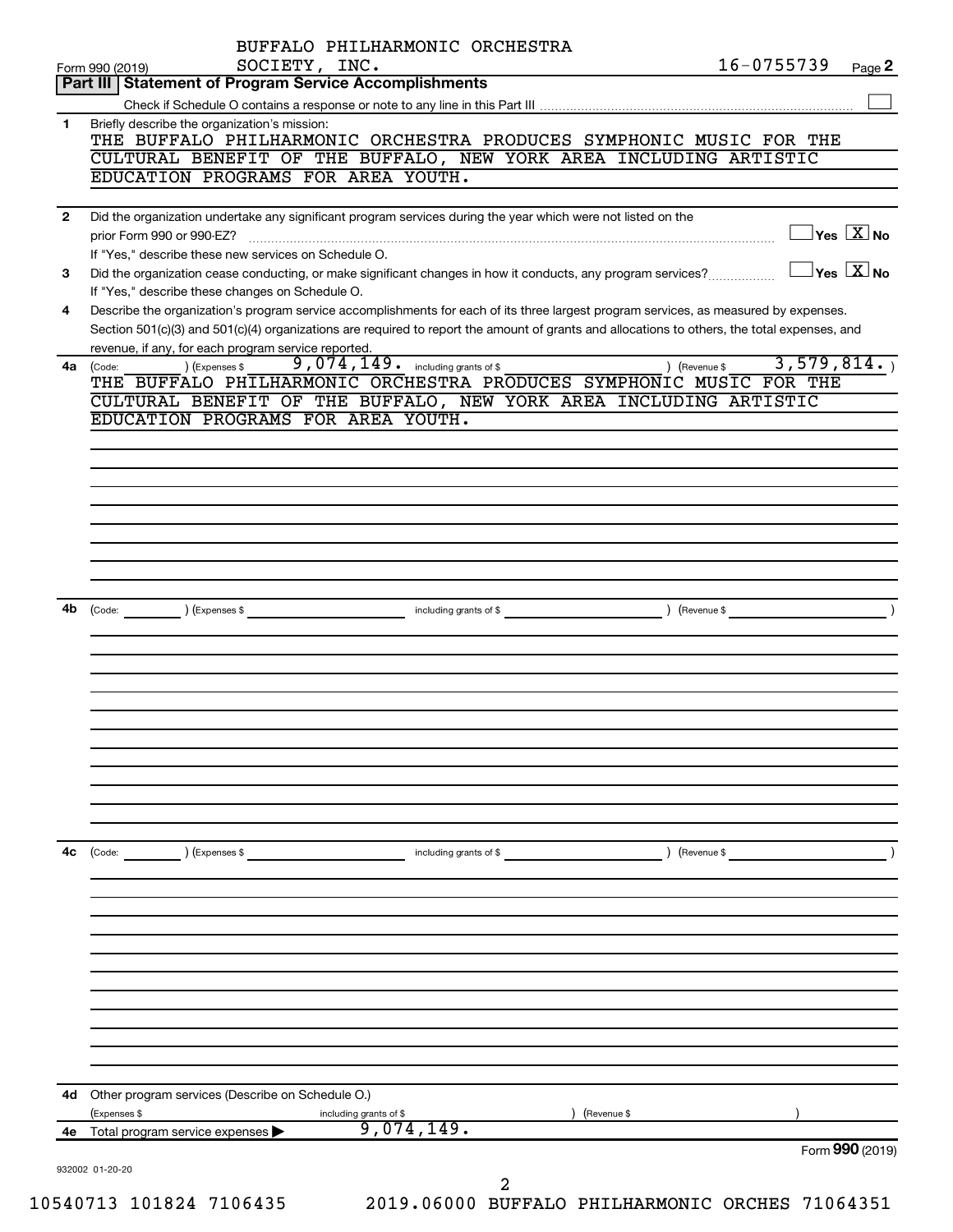BUFFALO PHILHARMONIC ORCHESTRA SOCIETY, INC.

**Part IV Checklist of Required Schedules**

|    |                                                                                                                                                                                                                                                            |                        | Yes                     | No.                     |
|----|------------------------------------------------------------------------------------------------------------------------------------------------------------------------------------------------------------------------------------------------------------|------------------------|-------------------------|-------------------------|
| 1. | Is the organization described in section 501(c)(3) or 4947(a)(1) (other than a private foundation)?                                                                                                                                                        |                        |                         |                         |
|    |                                                                                                                                                                                                                                                            | 1                      | х                       |                         |
| 2  |                                                                                                                                                                                                                                                            | $\mathbf{2}$           | $\overline{\textbf{x}}$ |                         |
| З  | Did the organization engage in direct or indirect political campaign activities on behalf of or in opposition to candidates for                                                                                                                            |                        |                         |                         |
|    |                                                                                                                                                                                                                                                            | 3                      |                         | x.                      |
| 4  | Section 501(c)(3) organizations. Did the organization engage in lobbying activities, or have a section 501(h) election in effect                                                                                                                           |                        |                         |                         |
|    |                                                                                                                                                                                                                                                            | 4                      |                         | х                       |
| 5  | Is the organization a section 501(c)(4), 501(c)(5), or 501(c)(6) organization that receives membership dues, assessments, or                                                                                                                               |                        |                         |                         |
|    |                                                                                                                                                                                                                                                            | 5                      |                         | х                       |
| 6  | Did the organization maintain any donor advised funds or any similar funds or accounts for which donors have the right to                                                                                                                                  |                        |                         | х                       |
|    | provide advice on the distribution or investment of amounts in such funds or accounts? If "Yes," complete Schedule D, Part I                                                                                                                               | 6                      |                         |                         |
| 7  | Did the organization receive or hold a conservation easement, including easements to preserve open space,                                                                                                                                                  |                        |                         | x                       |
|    |                                                                                                                                                                                                                                                            | $\overline{7}$         |                         |                         |
| 8  | Did the organization maintain collections of works of art, historical treasures, or other similar assets? If "Yes," complete                                                                                                                               |                        |                         | x                       |
|    |                                                                                                                                                                                                                                                            | 8                      |                         |                         |
| 9  | Did the organization report an amount in Part X, line 21, for escrow or custodial account liability, serve as a custodian for<br>amounts not listed in Part X; or provide credit counseling, debt management, credit repair, or debt negotiation services? |                        |                         |                         |
|    |                                                                                                                                                                                                                                                            | 9                      |                         | х                       |
| 10 | Did the organization, directly or through a related organization, hold assets in donor-restricted endowments                                                                                                                                               |                        |                         |                         |
|    |                                                                                                                                                                                                                                                            | 10                     |                         | x                       |
| 11 | If the organization's answer to any of the following questions is "Yes," then complete Schedule D, Parts VI, VII, VIII, IX, or X                                                                                                                           |                        |                         |                         |
|    | as applicable.                                                                                                                                                                                                                                             |                        |                         |                         |
|    | a Did the organization report an amount for land, buildings, and equipment in Part X, line 10? If "Yes," complete Schedule D,                                                                                                                              |                        |                         |                         |
|    |                                                                                                                                                                                                                                                            | 11a                    | X                       |                         |
|    | <b>b</b> Did the organization report an amount for investments - other securities in Part X, line 12, that is 5% or more of its total                                                                                                                      |                        |                         |                         |
|    |                                                                                                                                                                                                                                                            | 11 <sub>b</sub>        |                         | x                       |
|    | c Did the organization report an amount for investments - program related in Part X, line 13, that is 5% or more of its total                                                                                                                              |                        |                         |                         |
|    |                                                                                                                                                                                                                                                            | 11c                    |                         | x                       |
|    | d Did the organization report an amount for other assets in Part X, line 15, that is 5% or more of its total assets reported in                                                                                                                            |                        |                         |                         |
|    |                                                                                                                                                                                                                                                            | 11d                    | х                       |                         |
|    |                                                                                                                                                                                                                                                            | 11e                    |                         | x                       |
| f. | Did the organization's separate or consolidated financial statements for the tax year include a footnote that addresses                                                                                                                                    |                        |                         |                         |
|    | the organization's liability for uncertain tax positions under FIN 48 (ASC 740)? If "Yes," complete Schedule D, Part X                                                                                                                                     | 11f                    | X                       |                         |
|    | 12a Did the organization obtain separate, independent audited financial statements for the tax year? If "Yes," complete                                                                                                                                    |                        |                         |                         |
|    |                                                                                                                                                                                                                                                            | 12a                    |                         | x                       |
|    | <b>b</b> Was the organization included in consolidated, independent audited financial statements for the tax year?                                                                                                                                         |                        |                         |                         |
|    | If "Yes," and if the organization answered "No" to line 12a, then completing Schedule D, Parts XI and XII is optional                                                                                                                                      | 12 <sub>b</sub>        | х                       |                         |
| 13 |                                                                                                                                                                                                                                                            | 13                     |                         | $\overline{\mathbf{X}}$ |
|    |                                                                                                                                                                                                                                                            | 14a                    |                         | X.                      |
|    | <b>b</b> Did the organization have aggregate revenues or expenses of more than \$10,000 from grantmaking, fundraising, business,                                                                                                                           |                        |                         |                         |
|    | investment, and program service activities outside the United States, or aggregate foreign investments valued at \$100,000                                                                                                                                 |                        |                         |                         |
|    |                                                                                                                                                                                                                                                            | 14b                    |                         | x                       |
| 15 | Did the organization report on Part IX, column (A), line 3, more than \$5,000 of grants or other assistance to or for any                                                                                                                                  |                        |                         |                         |
|    |                                                                                                                                                                                                                                                            | 15                     |                         | х                       |
| 16 | Did the organization report on Part IX, column (A), line 3, more than \$5,000 of aggregate grants or other assistance to                                                                                                                                   |                        |                         |                         |
|    |                                                                                                                                                                                                                                                            | 16                     |                         | х                       |
| 17 | Did the organization report a total of more than \$15,000 of expenses for professional fundraising services on Part IX,                                                                                                                                    |                        |                         |                         |
|    |                                                                                                                                                                                                                                                            | 17                     |                         | х                       |
| 18 | Did the organization report more than \$15,000 total of fundraising event gross income and contributions on Part VIII, lines                                                                                                                               |                        |                         | х                       |
|    |                                                                                                                                                                                                                                                            | 18                     |                         |                         |
| 19 | Did the organization report more than \$15,000 of gross income from gaming activities on Part VIII, line 9a? If "Yes,"                                                                                                                                     |                        |                         | х                       |
|    |                                                                                                                                                                                                                                                            | 19                     |                         | x                       |
|    |                                                                                                                                                                                                                                                            | 20a<br>20 <sub>b</sub> |                         |                         |
|    | Did the organization report more than \$5,000 of grants or other assistance to any domestic organization or                                                                                                                                                |                        |                         |                         |
| 21 |                                                                                                                                                                                                                                                            | 21                     |                         | х                       |
|    | 932003 01-20-20                                                                                                                                                                                                                                            |                        |                         | Form 990 (2019)         |
|    |                                                                                                                                                                                                                                                            |                        |                         |                         |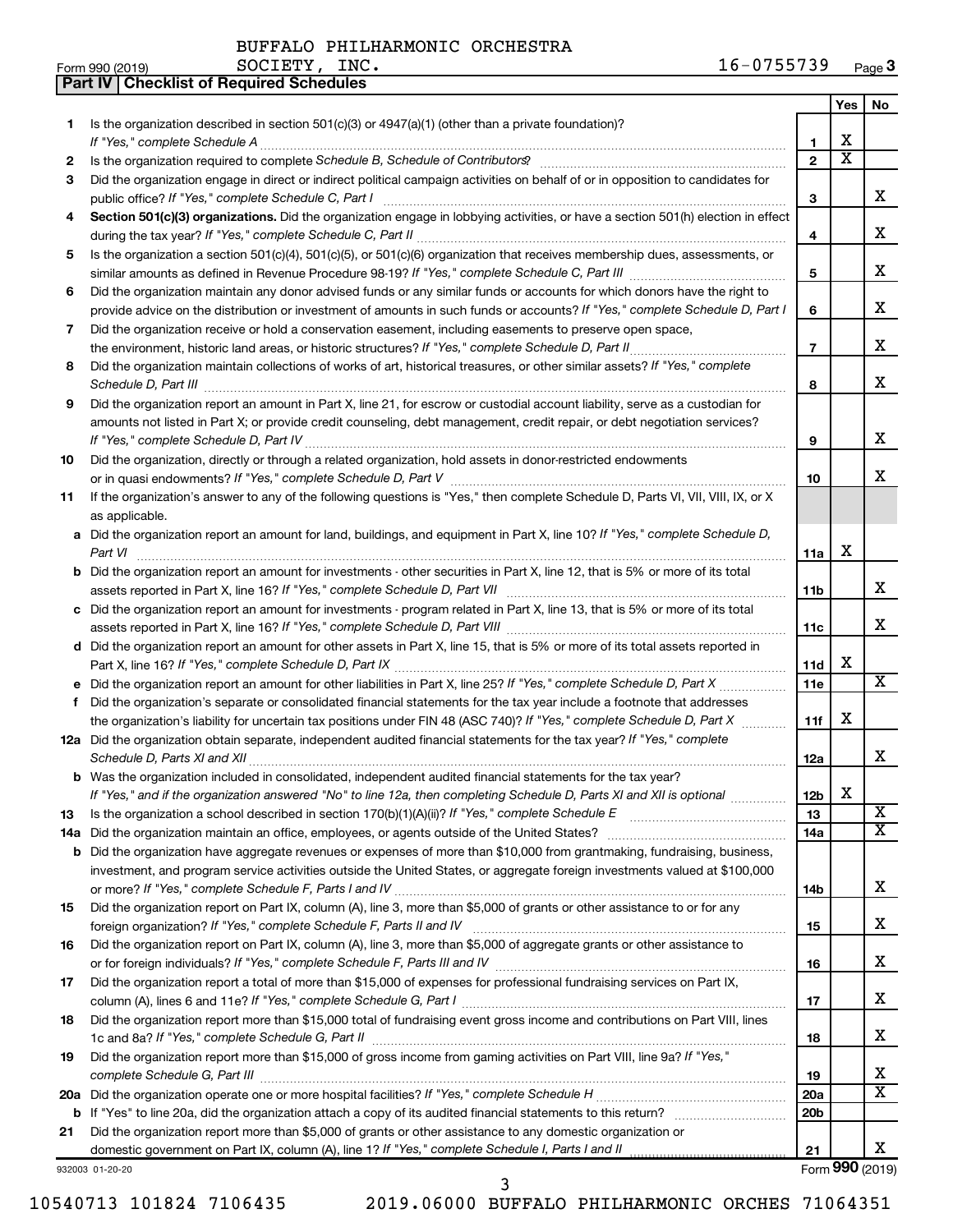*(continued)*

**Part IV Checklist of Required Schedules**

| Form 990 (2019) | SOCIETY<br>INC. | 16-0755739 | Page 4 |
|-----------------|-----------------|------------|--------|
|-----------------|-----------------|------------|--------|

|               |                                                                                                                                                                 |                 | Yes             | No                           |
|---------------|-----------------------------------------------------------------------------------------------------------------------------------------------------------------|-----------------|-----------------|------------------------------|
| 22            | Did the organization report more than \$5,000 of grants or other assistance to or for domestic individuals on                                                   |                 |                 |                              |
|               |                                                                                                                                                                 | 22              |                 | x                            |
| 23            | Did the organization answer "Yes" to Part VII, Section A, line 3, 4, or 5 about compensation of the organization's current                                      |                 |                 |                              |
|               | and former officers, directors, trustees, key employees, and highest compensated employees? If "Yes," complete                                                  |                 |                 |                              |
|               | Schedule J <b>Execute Schedule J Execute Schedule J</b>                                                                                                         | 23              | х               |                              |
|               | 24a Did the organization have a tax-exempt bond issue with an outstanding principal amount of more than \$100,000 as of the                                     |                 |                 |                              |
|               | last day of the year, that was issued after December 31, 2002? If "Yes," answer lines 24b through 24d and complete                                              |                 |                 |                              |
|               |                                                                                                                                                                 | 24a             |                 | x                            |
|               |                                                                                                                                                                 | 24 <sub>b</sub> |                 |                              |
|               | c Did the organization maintain an escrow account other than a refunding escrow at any time during the year to defease                                          |                 |                 |                              |
|               |                                                                                                                                                                 | 24с             |                 |                              |
|               |                                                                                                                                                                 | 24d             |                 |                              |
|               | 25a Section 501(c)(3), 501(c)(4), and 501(c)(29) organizations. Did the organization engage in an excess benefit                                                |                 |                 |                              |
|               |                                                                                                                                                                 | 25a             |                 | x                            |
|               | b Is the organization aware that it engaged in an excess benefit transaction with a disqualified person in a prior year, and                                    |                 |                 |                              |
|               | that the transaction has not been reported on any of the organization's prior Forms 990 or 990-EZ? If "Yes," complete                                           |                 |                 |                              |
|               | Schedule L, Part I                                                                                                                                              | 25b             |                 | x                            |
| 26            | Did the organization report any amount on Part X, line 5 or 22, for receivables from or payables to any current                                                 |                 |                 |                              |
|               | or former officer, director, trustee, key employee, creator or founder, substantial contributor, or 35%                                                         |                 |                 |                              |
|               |                                                                                                                                                                 | 26              |                 | х                            |
| 27            | Did the organization provide a grant or other assistance to any current or former officer, director, trustee, key employee,                                     |                 |                 |                              |
|               | creator or founder, substantial contributor or employee thereof, a grant selection committee member, or to a 35% controlled                                     |                 |                 |                              |
|               | entity (including an employee thereof) or family member of any of these persons? If "Yes," complete Schedule L, Part III                                        | 27              |                 | x                            |
| 28            | Was the organization a party to a business transaction with one of the following parties (see Schedule L, Part IV                                               |                 |                 |                              |
|               | instructions, for applicable filing thresholds, conditions, and exceptions):                                                                                    |                 |                 |                              |
|               | a A current or former officer, director, trustee, key employee, creator or founder, or substantial contributor? If                                              |                 |                 |                              |
|               |                                                                                                                                                                 | 28a             |                 | х<br>$\overline{\texttt{x}}$ |
|               |                                                                                                                                                                 | 28b             |                 |                              |
|               | c A 35% controlled entity of one or more individuals and/or organizations described in lines 28a or 28b?If                                                      |                 |                 | x                            |
|               |                                                                                                                                                                 | 28c             |                 | $\overline{\mathbf{X}}$      |
| 29            |                                                                                                                                                                 | 29              |                 |                              |
| 30            | Did the organization receive contributions of art, historical treasures, or other similar assets, or qualified conservation                                     |                 |                 | x                            |
|               |                                                                                                                                                                 | 30              |                 | $\overline{\texttt{x}}$      |
| 31            | Did the organization liquidate, terminate, or dissolve and cease operations? If "Yes," complete Schedule N, Part I                                              | 31              |                 |                              |
| 32            | Did the organization sell, exchange, dispose of, or transfer more than 25% of its net assets? If "Yes," complete                                                | 32              |                 | х                            |
|               | Did the organization own 100% of an entity disregarded as separate from the organization under Regulations                                                      |                 |                 |                              |
| 33            | sections 301.7701-2 and 301.7701-3? If "Yes," complete Schedule R, Part I                                                                                       | 33              | х               |                              |
| 34            | Was the organization related to any tax-exempt or taxable entity? If "Yes," complete Schedule R, Part II, III, or IV, and                                       |                 |                 |                              |
|               | Part V, line 1                                                                                                                                                  | 34              | х               |                              |
|               | 35a Did the organization have a controlled entity within the meaning of section 512(b)(13)?                                                                     | 35a             |                 | х                            |
|               | b If "Yes" to line 35a, did the organization receive any payment from or engage in any transaction with a controlled entity                                     |                 |                 |                              |
|               |                                                                                                                                                                 | 35b             |                 |                              |
| 36            | Section 501(c)(3) organizations. Did the organization make any transfers to an exempt non-charitable related organization?                                      |                 |                 |                              |
|               |                                                                                                                                                                 | 36              |                 | x                            |
| 37            | Did the organization conduct more than 5% of its activities through an entity that is not a related organization                                                |                 |                 |                              |
|               |                                                                                                                                                                 | 37              |                 | x                            |
| 38            | Did the organization complete Schedule O and provide explanations in Schedule O for Part VI, lines 11b and 19?                                                  |                 |                 |                              |
|               | Note: All Form 990 filers are required to complete Schedule O                                                                                                   | 38              | х               |                              |
| <b>Part V</b> |                                                                                                                                                                 |                 |                 |                              |
|               | Check if Schedule O contains a response or note to any line in this Part V [11] [12] Check if Schedule O contains a response or note to any line in this Part V |                 |                 |                              |
|               |                                                                                                                                                                 |                 | Yes             | No                           |
|               | 13<br>1a                                                                                                                                                        |                 |                 |                              |
| b             | Enter the number of Forms W-2G included in line 1a. Enter -0- if not applicable<br>1b                                                                           |                 |                 |                              |
|               | c Did the organization comply with backup withholding rules for reportable payments to vendors and reportable gaming                                            |                 |                 |                              |
|               |                                                                                                                                                                 | 1c              | х               |                              |
|               | 932004 01-20-20                                                                                                                                                 |                 | Form 990 (2019) |                              |
|               | 4                                                                                                                                                               |                 |                 |                              |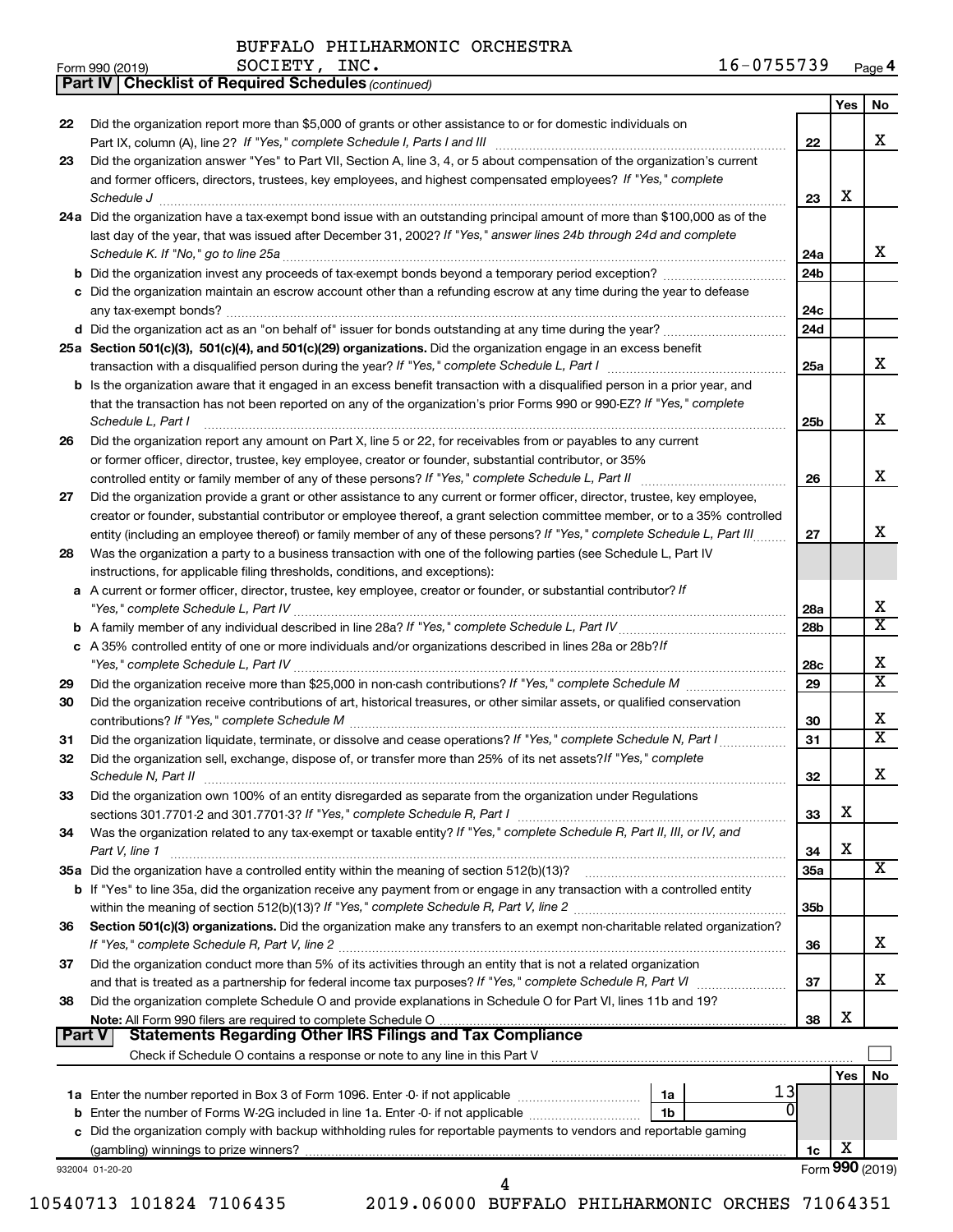| Part V | Statements Regarding Other IRS Filings and Tax Compliance (continued)                                                                           |     |     |                         |
|--------|-------------------------------------------------------------------------------------------------------------------------------------------------|-----|-----|-------------------------|
|        |                                                                                                                                                 |     | Yes | No                      |
|        | 2a Enter the number of employees reported on Form W-3, Transmittal of Wage and Tax Statements,                                                  |     |     |                         |
|        | 387<br>filed for the calendar year ending with or within the year covered by this return<br>2a                                                  |     |     |                         |
|        | b If at least one is reported on line 2a, did the organization file all required federal employment tax returns?                                | 2b  | X   |                         |
|        |                                                                                                                                                 |     |     |                         |
|        | 3a Did the organization have unrelated business gross income of \$1,000 or more during the year?                                                | За  |     | х                       |
|        |                                                                                                                                                 | 3b  |     |                         |
|        | 4a At any time during the calendar year, did the organization have an interest in, or a signature or other authority over, a                    |     |     |                         |
|        | financial account in a foreign country (such as a bank account, securities account, or other financial account)?                                | 4a  |     | х                       |
|        | <b>b</b> If "Yes," enter the name of the foreign country $\blacktriangleright$                                                                  |     |     |                         |
|        | See instructions for filing requirements for FinCEN Form 114, Report of Foreign Bank and Financial Accounts (FBAR).                             |     |     |                         |
| 5a     |                                                                                                                                                 | 5a  |     | x                       |
| b      |                                                                                                                                                 | 5b  |     | $\overline{\textbf{x}}$ |
|        |                                                                                                                                                 | 5с  |     |                         |
|        | 6a Does the organization have annual gross receipts that are normally greater than \$100,000, and did the organization solicit                  |     |     |                         |
|        |                                                                                                                                                 | 6a  |     | х                       |
|        | b If "Yes," did the organization include with every solicitation an express statement that such contributions or gifts                          |     |     |                         |
|        | were not tax deductible?                                                                                                                        | 6b  |     |                         |
| 7      | Organizations that may receive deductible contributions under section 170(c).                                                                   |     |     |                         |
| a      | Did the organization receive a payment in excess of \$75 made partly as a contribution and partly for goods and services provided to the payor? | 7a  |     | х                       |
| b      |                                                                                                                                                 | 7b  |     |                         |
| c      | Did the organization sell, exchange, or otherwise dispose of tangible personal property for which it was required                               |     |     |                         |
|        |                                                                                                                                                 | 7c  |     | х                       |
| d      | 7d                                                                                                                                              |     |     |                         |
|        | Did the organization receive any funds, directly or indirectly, to pay premiums on a personal benefit contract?                                 | 7e  |     |                         |
| f      |                                                                                                                                                 | 7f  |     |                         |
| g      | If the organization received a contribution of qualified intellectual property, did the organization file Form 8899 as required?                | 7g  |     |                         |
| h      | If the organization received a contribution of cars, boats, airplanes, or other vehicles, did the organization file a Form 1098-C?              | 7h  |     |                         |
| 8      | Sponsoring organizations maintaining donor advised funds. Did a donor advised fund maintained by the                                            |     |     |                         |
|        |                                                                                                                                                 | 8   |     |                         |
| 9      | Sponsoring organizations maintaining donor advised funds.                                                                                       |     |     |                         |
| а      | Did the sponsoring organization make any taxable distributions under section 4966?                                                              | 9а  |     |                         |
| b      |                                                                                                                                                 | 9b  |     |                         |
| 10     | Section 501(c)(7) organizations. Enter:                                                                                                         |     |     |                         |
| а      | 10a                                                                                                                                             |     |     |                         |
|        | <b>b</b> Gross receipts, included on Form 990, Part VIII, line 12, for public use of club facilities <i>manumum</i><br>10b                      |     |     |                         |
| 11     | Section 501(c)(12) organizations. Enter:                                                                                                        |     |     |                         |
| а      | 11a                                                                                                                                             |     |     |                         |
|        | Gross income from other sources (Do not net amounts due or paid to other sources against                                                        |     |     |                         |
|        | amounts due or received from them.)<br>11b                                                                                                      |     |     |                         |
|        | 12a Section 4947(a)(1) non-exempt charitable trusts. Is the organization filing Form 990 in lieu of Form 1041?                                  | 12a |     |                         |
|        | 12b<br><b>b</b> If "Yes," enter the amount of tax-exempt interest received or accrued during the year                                           |     |     |                         |
| 13     | Section 501(c)(29) qualified nonprofit health insurance issuers.                                                                                |     |     |                         |
|        | a Is the organization licensed to issue qualified health plans in more than one state?                                                          | 13a |     |                         |
|        | Note: See the instructions for additional information the organization must report on Schedule O.                                               |     |     |                         |
|        | <b>b</b> Enter the amount of reserves the organization is required to maintain by the states in which the<br>13b                                |     |     |                         |
| c      | 13c                                                                                                                                             |     |     |                         |
|        | 14a Did the organization receive any payments for indoor tanning services during the tax year?                                                  | 14a |     | x                       |
|        | <b>b</b> If "Yes," has it filed a Form 720 to report these payments? If "No," provide an explanation on Schedule O                              | 14b |     |                         |
| 15     | Is the organization subject to the section 4960 tax on payment(s) of more than \$1,000,000 in remuneration or                                   |     |     |                         |
|        | excess parachute payment(s) during the year?                                                                                                    | 15  |     | х                       |
|        | If "Yes," see instructions and file Form 4720, Schedule N.                                                                                      |     |     |                         |
| 16     | Is the organization an educational institution subject to the section 4968 excise tax on net investment income?                                 | 16  |     | x                       |
|        | If "Yes," complete Form 4720, Schedule O.                                                                                                       |     |     |                         |
|        |                                                                                                                                                 |     |     |                         |

Form (2019) **990**

932005 01-20-20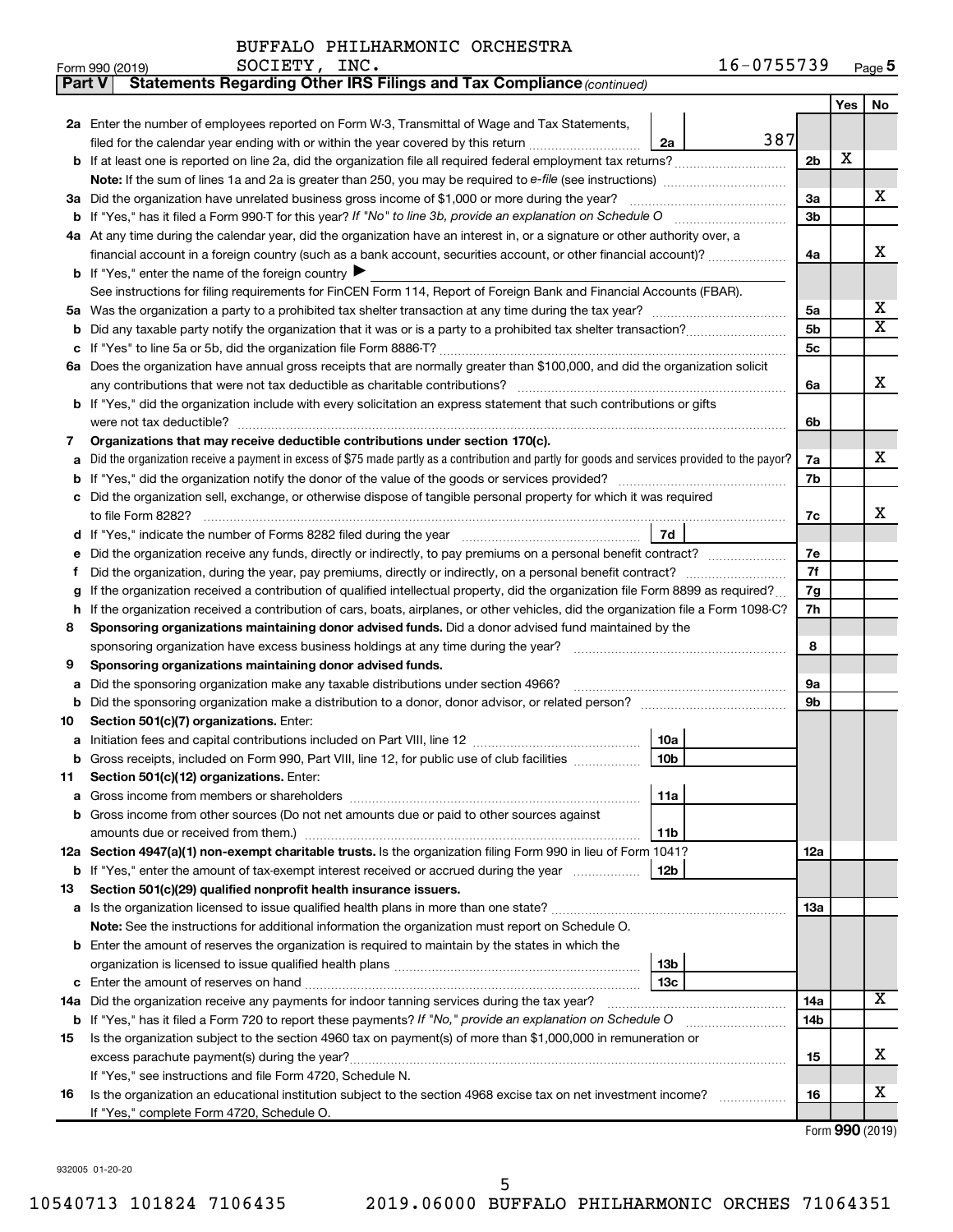**Part VI** Governance, Management, and Disclosure For each "Yes" response to lines 2 through 7b below, and for a "No" response *to line 8a, 8b, or 10b below, describe the circumstances, processes, or changes on Schedule O. See instructions.*

|     | Check if Schedule O contains a response or note to any line in this Part VI                                                                                                                                                    |    |                 |                         | $\overline{\mathbf{x}}$ |
|-----|--------------------------------------------------------------------------------------------------------------------------------------------------------------------------------------------------------------------------------|----|-----------------|-------------------------|-------------------------|
|     | <b>Section A. Governing Body and Management</b>                                                                                                                                                                                |    |                 |                         |                         |
|     |                                                                                                                                                                                                                                |    |                 | Yes                     | No                      |
|     | 1a Enter the number of voting members of the governing body at the end of the tax year <i>manumum</i>                                                                                                                          | 1a | 37              |                         |                         |
|     | If there are material differences in voting rights among members of the governing body, or if the governing                                                                                                                    |    |                 |                         |                         |
|     | body delegated broad authority to an executive committee or similar committee, explain on Schedule O.                                                                                                                          |    |                 |                         |                         |
| b   | Enter the number of voting members included on line 1a, above, who are independent                                                                                                                                             | 1b | 37              |                         |                         |
| 2   | Did any officer, director, trustee, or key employee have a family relationship or a business relationship with any other                                                                                                       |    |                 |                         |                         |
|     |                                                                                                                                                                                                                                |    | $\mathbf{2}$    |                         |                         |
| 3   | Did the organization delegate control over management duties customarily performed by or under the direct supervision                                                                                                          |    |                 |                         |                         |
|     | of officers, directors, trustees, or key employees to a management company or other person?                                                                                                                                    |    | 3               |                         |                         |
| 4   | Did the organization make any significant changes to its governing documents since the prior Form 990 was filed?                                                                                                               |    | $\overline{4}$  |                         |                         |
| 5   |                                                                                                                                                                                                                                |    | 5               |                         |                         |
| 6   |                                                                                                                                                                                                                                |    | 6               |                         |                         |
| 7a  | Did the organization have members, stockholders, or other persons who had the power to elect or appoint one or                                                                                                                 |    |                 |                         |                         |
|     |                                                                                                                                                                                                                                |    | 7a              |                         |                         |
|     | <b>b</b> Are any governance decisions of the organization reserved to (or subject to approval by) members, stockholders, or                                                                                                    |    |                 |                         |                         |
|     | persons other than the governing body?                                                                                                                                                                                         |    | 7b              |                         |                         |
| 8   | Did the organization contemporaneously document the meetings held or written actions undertaken during the year by the following:                                                                                              |    |                 |                         |                         |
| а   |                                                                                                                                                                                                                                |    | 8а              | X                       |                         |
|     |                                                                                                                                                                                                                                |    | 8b              | $\overline{\textbf{x}}$ |                         |
| 9   | Is there any officer, director, trustee, or key employee listed in Part VII, Section A, who cannot be reached at the                                                                                                           |    |                 |                         |                         |
|     |                                                                                                                                                                                                                                |    | 9               |                         |                         |
|     | Section B. Policies (This Section B requests information about policies not required by the Internal Revenue Code.)                                                                                                            |    |                 |                         |                         |
|     |                                                                                                                                                                                                                                |    |                 | Yes                     |                         |
|     |                                                                                                                                                                                                                                |    | 10a             |                         |                         |
|     | b If "Yes," did the organization have written policies and procedures governing the activities of such chapters, affiliates,                                                                                                   |    |                 |                         |                         |
|     |                                                                                                                                                                                                                                |    | 10 <sub>b</sub> |                         |                         |
|     | 11a Has the organization provided a complete copy of this Form 990 to all members of its governing body before filing the form?                                                                                                |    | 11a             | х                       |                         |
|     | <b>b</b> Describe in Schedule O the process, if any, used by the organization to review this Form 990.                                                                                                                         |    |                 |                         |                         |
| 12a |                                                                                                                                                                                                                                |    | 12a             | X                       |                         |
|     | Were officers, directors, or trustees, and key employees required to disclose annually interests that could give rise to conflicts?                                                                                            |    | 12 <sub>b</sub> | $\overline{\textbf{x}}$ |                         |
| с   | Did the organization regularly and consistently monitor and enforce compliance with the policy? If "Yes," describe                                                                                                             |    |                 |                         |                         |
|     | in Schedule O how this was done manufactured and continuum control of the state of the state of the state of t                                                                                                                 |    | 12c             | X                       |                         |
| 13  |                                                                                                                                                                                                                                |    | 13              |                         |                         |
| 14  |                                                                                                                                                                                                                                |    | 14              |                         |                         |
| 15  | Did the process for determining compensation of the following persons include a review and approval by independent                                                                                                             |    |                 |                         |                         |
|     | persons, comparability data, and contemporaneous substantiation of the deliberation and decision?                                                                                                                              |    |                 |                         |                         |
|     | The organization's CEO, Executive Director, or top management official manufacture content content of the organization's CEO, Executive Director, or top management official manufacture content of the original content of th |    | <b>15a</b>      | х                       |                         |
|     |                                                                                                                                                                                                                                |    | 15 <sub>b</sub> | $\overline{\textbf{x}}$ |                         |
|     | If "Yes" to line 15a or 15b, describe the process in Schedule O (see instructions).                                                                                                                                            |    |                 |                         |                         |
|     | 16a Did the organization invest in, contribute assets to, or participate in a joint venture or similar arrangement with a                                                                                                      |    |                 |                         |                         |
|     | taxable entity during the year?                                                                                                                                                                                                |    | 16a             |                         |                         |
|     | <b>b</b> If "Yes," did the organization follow a written policy or procedure requiring the organization to evaluate its participation                                                                                          |    |                 |                         |                         |
|     | in joint venture arrangements under applicable federal tax law, and take steps to safeguard the organization's                                                                                                                 |    |                 |                         |                         |
|     | exempt status with respect to such arrangements?                                                                                                                                                                               |    | 16 <sub>b</sub> |                         |                         |
|     | <b>Section C. Disclosure</b>                                                                                                                                                                                                   |    |                 |                         |                         |
| 17  | List the states with which a copy of this Form 990 is required to be filed $\blacktriangleright\text{NY}$                                                                                                                      |    |                 |                         |                         |
| 18  | Section 6104 requires an organization to make its Forms 1023 (1024 or 1024-A, if applicable), 990, and 990-T (Section 501(c)(3)s only) available                                                                               |    |                 |                         |                         |
|     | for public inspection. Indicate how you made these available. Check all that apply.<br>$\lfloor x \rfloor$ Upon request<br>$\lfloor X \rfloor$ Another's website<br>Own website<br>Other (explain on Schedule O)               |    |                 |                         |                         |
| 19  | Describe on Schedule O whether (and if so, how) the organization made its governing documents, conflict of interest policy, and financial                                                                                      |    |                 |                         |                         |
|     | statements available to the public during the tax year.                                                                                                                                                                        |    |                 |                         |                         |
| 20  | State the name, address, and telephone number of the person who possesses the organization's books and records                                                                                                                 |    |                 |                         |                         |
|     | KEVIN JAMES - 716-885-0331                                                                                                                                                                                                     |    |                 |                         |                         |
|     |                                                                                                                                                                                                                                |    |                 |                         |                         |
|     | 499 FRANKLIN AVE., BUFFALO, NY<br>14202                                                                                                                                                                                        |    |                 |                         |                         |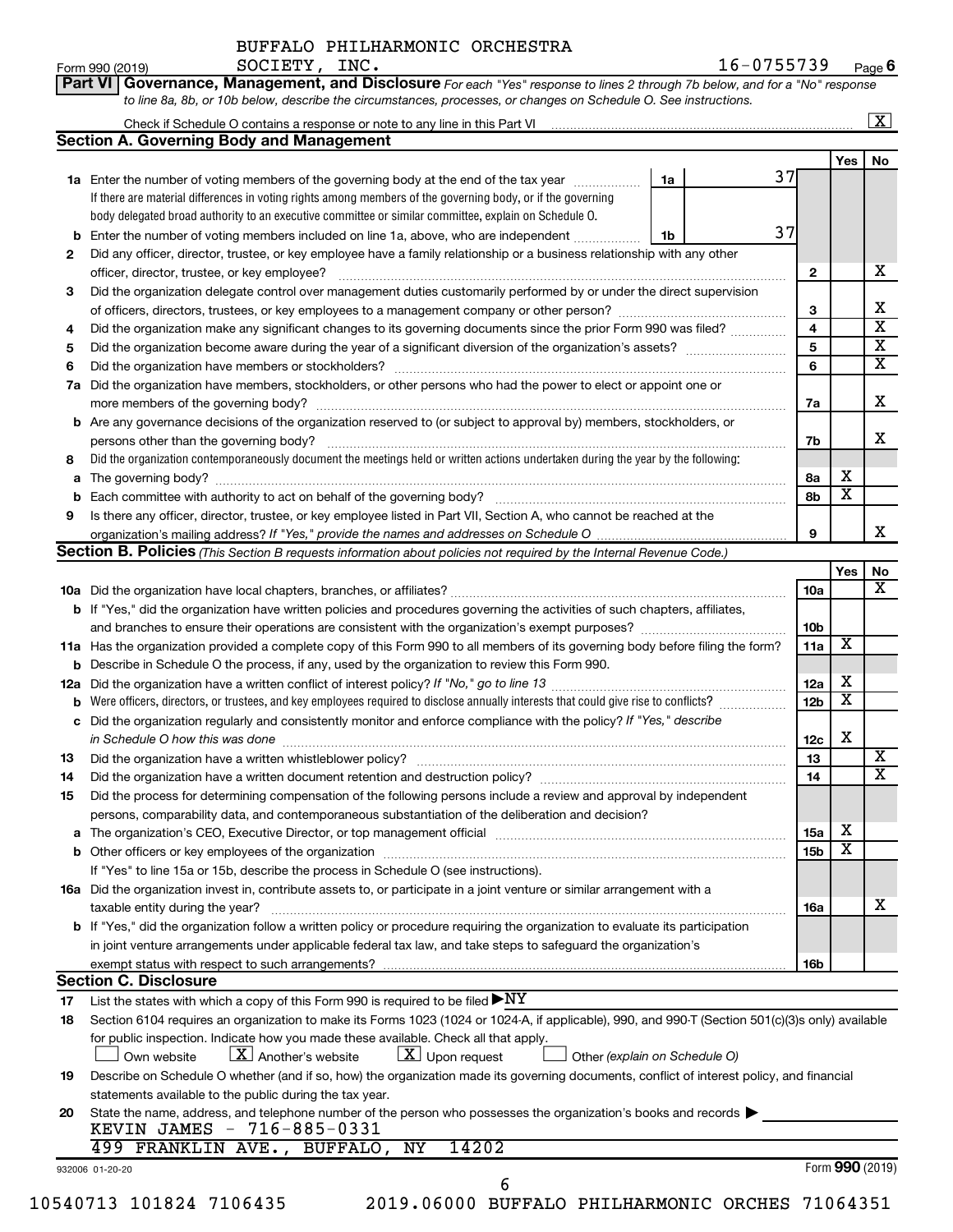| BUFFALO PHILHARMONIC ORCHESTRA |
|--------------------------------|
|--------------------------------|

 $\Box$ 

|  |                                               |  | Part VII Compensation of Officers, Directors, Trustees, Key Employees, Highest Compensated |  |
|--|-----------------------------------------------|--|--------------------------------------------------------------------------------------------|--|
|  | <b>Employees, and Independent Contractors</b> |  |                                                                                            |  |

Check if Schedule O contains a response or note to any line in this Part VII

**Section A. Officers, Directors, Trustees, Key Employees, and Highest Compensated Employees**

**1a**  Complete this table for all persons required to be listed. Report compensation for the calendar year ending with or within the organization's tax year.  $\bullet$  List all of the organization's current officers, directors, trustees (whether individuals or organizations), regardless of amount of compensation.

Enter -0- in columns (D), (E), and (F) if no compensation was paid.

**•** List all of the organization's current key employees, if any. See instructions for definition of "key employee."

• List the organization's five *current* highest compensated employees (other than an officer, director, trustee, or key employee) who received reportable compensation (Box 5 of Form W-2 and/or Box 7 of Form 1099-MISC) of more than \$100,000 from the organization and any related organizations.

 $\bullet$  List all of the organization's former officers, key employees, and highest compensated employees who received more than \$100,000 of reportable compensation from the organization and any related organizations.

**•** List all of the organization's former directors or trustees that received, in the capacity as a former director or trustee of the organization, more than \$10,000 of reportable compensation from the organization and any related organizations.

See instructions for the order in which to list the persons above.

Check this box if neither the organization nor any related organization compensated any current officer, director, or trustee.  $\Box$ 

| (A)                                | (B)                  |                                |                                                                  | (C)         |              |                                   |        | (D)             | (E)             | (F)                         |
|------------------------------------|----------------------|--------------------------------|------------------------------------------------------------------|-------------|--------------|-----------------------------------|--------|-----------------|-----------------|-----------------------------|
| Name and title                     | Average              |                                | (do not check more than one                                      | Position    |              |                                   |        | Reportable      | Reportable      | Estimated                   |
|                                    | hours per            |                                | box, unless person is both an<br>officer and a director/trustee) |             |              |                                   |        | compensation    | compensation    | amount of                   |
|                                    | week                 |                                |                                                                  |             |              |                                   |        | from            | from related    | other                       |
|                                    | (list any            |                                |                                                                  |             |              |                                   |        | the             | organizations   | compensation                |
|                                    | hours for<br>related |                                |                                                                  |             |              |                                   |        | organization    | (W-2/1099-MISC) | from the                    |
|                                    | organizations        |                                |                                                                  |             |              |                                   |        | (W-2/1099-MISC) |                 | organization<br>and related |
|                                    | below                |                                |                                                                  |             |              |                                   |        |                 |                 | organizations               |
|                                    | line)                | Individual trustee or director | Institutional trustee                                            | Officer     | Key employee | Highest compensated<br>  employee | Former |                 |                 |                             |
| JOHN YURTCHUK<br>(1)               | 5.00                 |                                |                                                                  |             |              |                                   |        |                 |                 |                             |
| <b>CHAIR</b>                       | 1.00                 | $\mathbf x$                    |                                                                  | $\mathbf X$ |              |                                   |        | 0.              | $\mathbf 0$ .   | 0.                          |
| SCOTT STENCLIK<br>(2)              | 5.00                 |                                |                                                                  |             |              |                                   |        |                 |                 |                             |
| VICE CHAIR - CHAIR ELECT           | 0.00                 | X                              |                                                                  | $\rm X$     |              |                                   |        | 0.              | $\mathbf 0$ .   | $\mathbf 0$ .               |
| (3)<br>ANGELO FATTA                | 5.00                 |                                |                                                                  |             |              |                                   |        |                 |                 |                             |
| <b>TREASURER</b>                   | 0.00                 | X                              |                                                                  | X           |              |                                   |        | $\mathbf 0$ .   | 0.              | 0.                          |
| PETER ELIOPOULOS<br>(4)            | 5.00                 |                                |                                                                  |             |              |                                   |        |                 |                 |                             |
| <b>SECRETARY</b>                   | 0.00                 | X                              |                                                                  | $\mathbf X$ |              |                                   |        | $\mathbf 0$ .   | $\mathbf 0$ .   | $\boldsymbol{0}$ .          |
| (5)<br>CINDY ABBOTT LETRO          | 1.00                 |                                |                                                                  |             |              |                                   |        |                 |                 |                             |
| <b>TRUSTEE</b>                     | 0.00                 | $\mathbf x$                    |                                                                  |             |              |                                   |        | $\mathbf 0$ .   | $\mathbf 0$ .   | $\mathbf 0$ .               |
| <b>DOUGLAS BEAN</b><br>(6)         | 1.00                 |                                |                                                                  |             |              |                                   |        |                 |                 |                             |
| <b>TRUSTEE</b>                     | 0.00x                |                                |                                                                  |             |              |                                   |        | $\mathbf 0$ .   | $\mathbf 0$ .   | $\mathbf 0$ .               |
| ANNE CONABLE<br>(7)                | 1.00                 |                                |                                                                  |             |              |                                   |        |                 |                 |                             |
| TRUSTEE                            | 0.00                 | X                              |                                                                  |             |              |                                   |        | $\mathbf 0$ .   | $\mathbf 0$     | $\mathbf 0$ .               |
| OTIS N. GLOVER<br>(8)              | 1.00                 |                                |                                                                  |             |              |                                   |        |                 |                 |                             |
| TRUSTEE                            | 0.00                 | X                              |                                                                  |             |              |                                   |        | $\mathbf 0$ .   | $\mathbf 0$ .   | $\mathbf 0$ .               |
| (9)<br>AMY HABIB RITTLING          | 1.00                 |                                |                                                                  |             |              |                                   |        |                 |                 |                             |
| TRUSTEE                            | 0.00                 | $\mathbf X$                    |                                                                  |             |              |                                   |        | $\mathbf{0}$ .  | $\mathbf 0$ .   | $\mathbf 0$ .               |
| (10) JIM HETTICH                   | 1.00                 |                                |                                                                  |             |              |                                   |        |                 |                 |                             |
| <b>TRUSTEE</b>                     | 0.00                 | X                              |                                                                  |             |              |                                   |        | $\mathbf 0$ .   | О.              | 0.                          |
| (11) JAMES IGLEWSKI                | 1.00                 |                                |                                                                  |             |              |                                   |        |                 |                 |                             |
| <b>TRUSTEE</b>                     | 0.00                 | X                              |                                                                  |             |              |                                   |        | $\mathbf 0$ .   | $\mathbf 0$ .   | 0.                          |
| (12) WILLIAM KEEFER                | 1.00                 |                                |                                                                  |             |              |                                   |        |                 |                 |                             |
| <b>TRUSTEE</b>                     | 0.00x                |                                |                                                                  |             |              |                                   |        | $\mathbf 0$ .   | $\mathbf 0$ .   | $\mathbf 0$ .               |
| (13) RONALD LUCZAK                 | 1.00                 |                                |                                                                  |             |              |                                   |        |                 |                 |                             |
| <b>TRUSTEE</b>                     | 0.00                 | X                              |                                                                  |             |              |                                   |        | $\mathbf 0$ .   | $\mathbf 0$     | $\mathbf 0$ .               |
| (14) WILLIAM MAGGIO                | 1.00                 |                                |                                                                  |             |              |                                   |        |                 |                 |                             |
| TRUSTEE                            | 0.00x                |                                |                                                                  |             |              |                                   |        | 0.              | О.              | $\mathbf 0$ .               |
| (15) ALEX MONTANTE                 | 1.00                 |                                |                                                                  |             |              |                                   |        |                 |                 |                             |
| TRUSTEE                            | 0.00                 | X                              |                                                                  |             |              |                                   |        | $\mathbf 0$ .   | $\mathbf 0$     | $\mathbf 0$ .               |
| (16) DOUGLAS MORELAND              | 1.00                 |                                |                                                                  |             |              |                                   |        |                 |                 |                             |
| TRUSTEE                            | 0.00x                |                                |                                                                  |             |              |                                   |        | 0.              | $\mathbf 0$ .   | $0$ .                       |
| (17) CASIMIRO D. RODRIGUEZ,<br>SR. | 1.00                 |                                |                                                                  |             |              |                                   |        |                 |                 |                             |
| TRUSTEE                            | 0.00                 | X                              |                                                                  |             |              |                                   |        | 0.              | $\mathbf 0$ .   | $0$ .                       |
| 932007 01-20-20                    |                      |                                |                                                                  |             |              |                                   |        |                 |                 | Form 990 (2019)             |

932007 01-20-20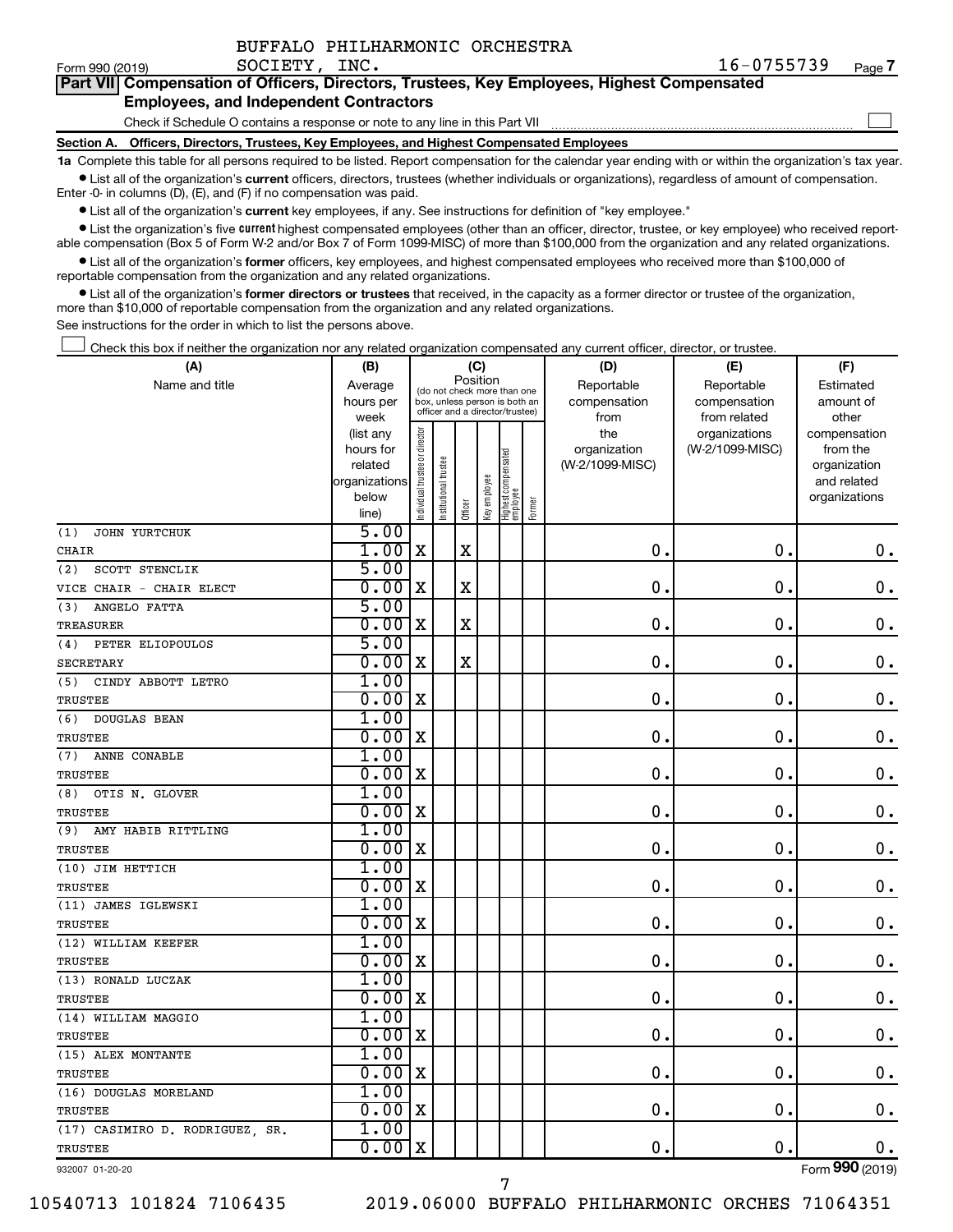| SOCIETY, INC.<br>Form 990 (2019)                                                                                                             |                                                                      |                                |                       |          |              |                                                                                                 |        |                                           | 16-0755739                                        |                        |     |                                                                          | Page 8           |
|----------------------------------------------------------------------------------------------------------------------------------------------|----------------------------------------------------------------------|--------------------------------|-----------------------|----------|--------------|-------------------------------------------------------------------------------------------------|--------|-------------------------------------------|---------------------------------------------------|------------------------|-----|--------------------------------------------------------------------------|------------------|
| <b>Part VII</b><br>Section A. Officers, Directors, Trustees, Key Employees, and Highest Compensated Employees (continued)                    |                                                                      |                                |                       |          |              |                                                                                                 |        |                                           |                                                   |                        |     |                                                                          |                  |
| (A)<br>Name and title                                                                                                                        | (B)<br>Average<br>hours per<br>week                                  |                                |                       | Position | (C)          | (do not check more than one<br>box, unless person is both an<br>officer and a director/trustee) |        | (D)<br>Reportable<br>compensation<br>from | (E)<br>Reportable<br>compensation<br>from related |                        |     | (F)<br>Estimated<br>amount of<br>other                                   |                  |
|                                                                                                                                              | (list any<br>hours for<br>related<br>organizations<br>below<br>line) | Individual trustee or director | Institutional trustee | Officer  | Key employee | Highest compensated<br>employee                                                                 | Former | the<br>organization<br>(W-2/1099-MISC)    | organizations<br>(W-2/1099-MISC)                  |                        |     | compensation<br>from the<br>organization<br>and related<br>organizations |                  |
| (18) REV. MELODY I. RUTHERFORD<br>TRUSTEE                                                                                                    | 1.00<br>0.00                                                         | X                              |                       |          |              |                                                                                                 |        | $\mathbf 0$ .                             |                                                   | 0.                     |     |                                                                          | 0.               |
| (19) ROBIN SCHULZE PHD                                                                                                                       | 1.00                                                                 |                                |                       |          |              |                                                                                                 |        |                                           |                                                   |                        |     |                                                                          |                  |
| TRUSTEE                                                                                                                                      | 0.00                                                                 | X                              |                       |          |              |                                                                                                 |        | 0.                                        |                                                   | 0.                     |     |                                                                          | 0.               |
| (20) JOSEPH SEDITA                                                                                                                           | 1.00                                                                 |                                |                       |          |              |                                                                                                 |        |                                           |                                                   |                        |     |                                                                          |                  |
| TRUSTEE                                                                                                                                      | 0.00                                                                 | X                              |                       |          |              |                                                                                                 |        | 0.                                        |                                                   | О.                     |     |                                                                          | 0.               |
| (21) KAREN SPERRAZZA                                                                                                                         | 1.00                                                                 |                                |                       |          |              |                                                                                                 |        |                                           |                                                   |                        |     |                                                                          |                  |
| TRUSTEE                                                                                                                                      | 0.00                                                                 | X                              |                       |          |              |                                                                                                 |        | 0.                                        |                                                   | О.                     |     |                                                                          | 0.               |
| (22) CHRISTINE STANDISH                                                                                                                      | 1.00                                                                 |                                |                       |          |              |                                                                                                 |        |                                           |                                                   |                        |     |                                                                          |                  |
| TRUSTEE<br>(23) STEPHEN T. SWIFT                                                                                                             | 0.00<br>1.00                                                         | X                              |                       |          |              |                                                                                                 |        | 0.                                        |                                                   | О.                     |     |                                                                          | 0.               |
| TRUSTEE                                                                                                                                      | 0.00                                                                 | X                              |                       |          |              |                                                                                                 |        | 0.                                        |                                                   | О.                     |     |                                                                          | 0.               |
| (24) STEPHEN B EDGE, MD                                                                                                                      | 1.00                                                                 |                                |                       |          |              |                                                                                                 |        |                                           |                                                   |                        |     |                                                                          |                  |
| EX-OFFICIO                                                                                                                                   | 0.00                                                                 | X                              |                       |          |              |                                                                                                 |        | 0.                                        |                                                   | О.                     |     |                                                                          | $0$ .            |
| (25) ALLAN C. RIPLEY                                                                                                                         | 1.00                                                                 |                                |                       |          |              |                                                                                                 |        |                                           |                                                   |                        |     |                                                                          |                  |
| EX-OFFICIO                                                                                                                                   | 0.00                                                                 | X                              |                       |          |              |                                                                                                 |        | 0.                                        |                                                   | О.                     |     |                                                                          | 0.               |
| (26) JOHN J. ZAK                                                                                                                             | 1.00                                                                 |                                |                       |          |              |                                                                                                 |        |                                           |                                                   |                        |     |                                                                          |                  |
| EX-OFFICIO                                                                                                                                   | 0.00x                                                                |                                |                       |          |              |                                                                                                 |        | $\mathbf 0$ .                             |                                                   | 0.                     |     |                                                                          | 0.               |
| 1b Subtotal                                                                                                                                  |                                                                      |                                |                       |          |              |                                                                                                 |        | $\overline{0}$ .                          |                                                   | Ο.                     |     |                                                                          | $\overline{0}$ . |
| c Total from continuation sheets to Part VII, Section A                                                                                      |                                                                      |                                |                       |          |              |                                                                                                 |        | 350, 711.                                 |                                                   | $\overline{0}$ .<br>Ο. |     |                                                                          | 39,806.          |
|                                                                                                                                              |                                                                      |                                |                       |          |              |                                                                                                 |        | 350, 711.                                 |                                                   |                        |     |                                                                          | 39,806.          |
| Total number of individuals (including but not limited to those listed above) who received more than \$100,000 of reportable<br>$\mathbf{2}$ |                                                                      |                                |                       |          |              |                                                                                                 |        |                                           |                                                   |                        |     |                                                                          | 2                |
| compensation from the organization $\blacktriangleright$                                                                                     |                                                                      |                                |                       |          |              |                                                                                                 |        |                                           |                                                   |                        |     | Yes                                                                      | No               |
| Did the organization list any former officer, director, trustee, key employee, or highest compensated employee on<br>з                       |                                                                      |                                |                       |          |              |                                                                                                 |        |                                           |                                                   |                        |     |                                                                          |                  |
| line 1a? If "Yes," complete Schedule J for such individual                                                                                   |                                                                      |                                |                       |          |              |                                                                                                 |        |                                           |                                                   |                        | 3   |                                                                          | X                |
| For any individual listed on line 1a, is the sum of reportable compensation and other compensation from the organization<br>4                |                                                                      |                                |                       |          |              |                                                                                                 |        |                                           |                                                   |                        |     |                                                                          |                  |
| and related organizations greater than \$150,000? If "Yes," complete Schedule J for such individual                                          |                                                                      |                                |                       |          |              |                                                                                                 |        |                                           |                                                   |                        | 4   | х                                                                        |                  |
| Did any person listed on line 1a receive or accrue compensation from any unrelated organization or individual for services<br>5              |                                                                      |                                |                       |          |              |                                                                                                 |        |                                           |                                                   |                        |     |                                                                          |                  |
|                                                                                                                                              |                                                                      |                                |                       |          |              |                                                                                                 |        |                                           |                                                   |                        | 5   |                                                                          | X                |
| <b>Section B. Independent Contractors</b>                                                                                                    |                                                                      |                                |                       |          |              |                                                                                                 |        |                                           |                                                   |                        |     |                                                                          |                  |
| Complete this table for your five highest compensated independent contractors that received more than \$100,000 of compensation from<br>1    |                                                                      |                                |                       |          |              |                                                                                                 |        |                                           |                                                   |                        |     |                                                                          |                  |
| the organization. Report compensation for the calendar year ending with or within the organization's tax year.                               |                                                                      |                                |                       |          |              |                                                                                                 |        |                                           |                                                   |                        |     |                                                                          |                  |
| (A)<br>Name and business address                                                                                                             |                                                                      |                                |                       |          |              |                                                                                                 |        | (B)<br>Description of services            |                                                   |                        | (C) | Compensation                                                             |                  |
| MAESTRA PRODUCTIONS INC                                                                                                                      |                                                                      |                                |                       |          |              |                                                                                                 |        |                                           |                                                   |                        |     |                                                                          |                  |
| 240 RIVERMIST DRIVE, BUFFALO, NY 14202                                                                                                       |                                                                      |                                |                       |          |              |                                                                                                 |        | STAFF CONDUCTOR FEES                      |                                                   |                        |     |                                                                          | 360,000.         |
| <b>BENNETT DIRECT</b>                                                                                                                        |                                                                      |                                |                       |          |              |                                                                                                 |        | TELEPHONE DONOR                           |                                                   |                        |     |                                                                          |                  |

**2** Total number of independent contractors (including but not limited to those listed above) who received more than \$100,000 of compensation from the organization 3

|                 |  |  | SEE PART VII, SECTION A CONTINUATION SHEETS | Form 990 (2019) |
|-----------------|--|--|---------------------------------------------|-----------------|
| 932008 01-20-20 |  |  |                                             |                 |

NEWPORT TRUST COMPANY

PO BOX 0015, MILWAUKEE, WI 53201

PO BOX 645451, PITTSBURGH, PA 15264

INVESTMENT

 $SERVICES$   $258,081.$ 

MANAGEMENT 249,303.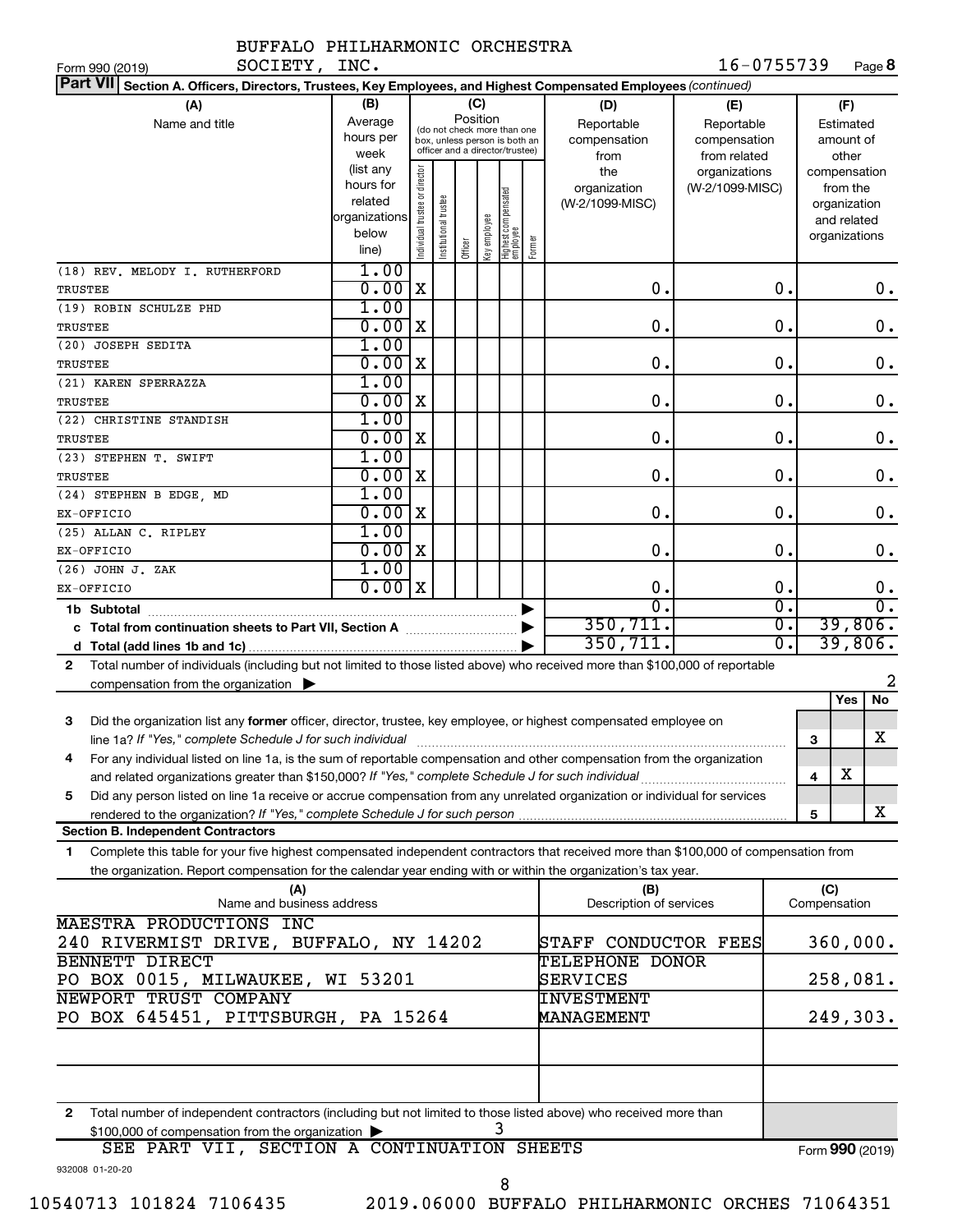#### BUFFALO PHILHARMONIC ORCHESTRA SOCIETY, INC. 16-0755739

| SOCIETY,<br>Form 990                                                                                                      | INC.                   |                                |                      |             |              |                              |        |                                 | 16-0755739      |                          |
|---------------------------------------------------------------------------------------------------------------------------|------------------------|--------------------------------|----------------------|-------------|--------------|------------------------------|--------|---------------------------------|-----------------|--------------------------|
| <b>Part VII</b><br>Section A. Officers, Directors, Trustees, Key Employees, and Highest Compensated Employees (continued) |                        |                                |                      |             |              |                              |        |                                 |                 |                          |
| (A)                                                                                                                       | (B)                    |                                |                      |             | (C)          |                              |        | (D)                             | (E)             | (F)                      |
| Name and title                                                                                                            | Average                |                                |                      |             | Position     |                              |        | Reportable                      | Reportable      | Estimated                |
|                                                                                                                           | hours                  |                                |                      |             |              | (check all that apply)       |        | compensation                    | compensation    | amount of                |
|                                                                                                                           | per                    |                                |                      |             |              |                              |        | from                            | from related    | other                    |
|                                                                                                                           | week                   |                                |                      |             |              |                              |        | the                             | organizations   | compensation             |
|                                                                                                                           | (list any<br>hours for |                                |                      |             |              |                              |        | organization<br>(W-2/1099-MISC) | (W-2/1099-MISC) | from the<br>organization |
|                                                                                                                           | related                |                                |                      |             |              |                              |        |                                 |                 | and related              |
|                                                                                                                           | organizations          |                                |                      |             |              |                              |        |                                 |                 | organizations            |
|                                                                                                                           | below                  | Individual trustee or director | nstitutional trustee |             | Key employee | Highest compensated employee |        |                                 |                 |                          |
|                                                                                                                           | line)                  |                                |                      | Officer     |              |                              | Former |                                 |                 |                          |
| (27) JONATHAN BORDEN                                                                                                      | 1.00                   |                                |                      |             |              |                              |        |                                 |                 |                          |
| <b>TRUSTEE</b>                                                                                                            | 0.00                   | $\mathbf X$                    |                      |             |              |                              |        | $\mathbf 0$ .                   | $\mathbf 0$ .   | $\mathbf 0$ .            |
| (28) JANZ CASTELO                                                                                                         | 1.00                   |                                |                      |             |              |                              |        |                                 |                 |                          |
| TRUSTEE                                                                                                                   | 0.00                   | $\mathbf X$                    |                      |             |              |                              |        | $\mathbf 0$ .                   | $\mathbf 0$ .   | $\mathbf 0$ .            |
| (29) MARK HODGES                                                                                                          | 1.00                   |                                |                      |             |              |                              |        |                                 |                 |                          |
| TRUSTEE                                                                                                                   | 0.00                   | $\mathbf X$                    |                      |             |              |                              |        | $\mathbf 0$ .                   | $\mathbf 0$ .   | $\boldsymbol{0}$ .       |
| (30) MONTE HOFFMAN                                                                                                        | 1.00                   |                                |                      |             |              |                              |        |                                 |                 |                          |
| <b>TRUSTEE</b>                                                                                                            | 0.00                   | $\mathbf X$                    |                      |             |              |                              |        | $\mathbf 0$ .                   | $\mathbf 0$ .   | $\mathbf 0$ .            |
| (31) KATE HOLZEMER                                                                                                        | 1.00                   |                                |                      |             |              |                              |        |                                 |                 |                          |
| <b>TREASURER</b>                                                                                                          | 0.00                   | $\mathbf X$                    |                      |             |              |                              |        | $\mathbf 0$ .                   | О.              | $\mathbf 0$ .            |
| (32) ANNA MATTIX                                                                                                          | 1.00                   |                                |                      |             |              |                              |        |                                 |                 |                          |
| <b>TRUSTEE</b>                                                                                                            | 0.00                   | $\mathbf X$                    |                      |             |              |                              |        | $\mathbf 0$ .                   | О.              | $\mathbf 0$ .            |
| (33) ANTHONY CASSETTA                                                                                                     | 1.00                   |                                |                      |             |              |                              |        |                                 |                 |                          |
| <b>TRUSTEE</b>                                                                                                            | 0.00                   | $\mathbf X$                    |                      |             |              |                              |        | $\mathbf 0$ .                   | $\mathbf 0$ .   | $\mathbf 0$ .            |
| (34) RANDALL ODZA                                                                                                         | 1.00                   |                                |                      |             |              |                              |        |                                 |                 |                          |
| <b>TRUSTEE</b>                                                                                                            | 0.00                   | $\mathbf X$                    |                      |             |              |                              |        | $\mathbf 0$ .                   | $\mathbf 0$ .   | $\mathbf 0$ .            |
| (35) EDWIN POLOKOFF                                                                                                       | 1.00                   |                                |                      |             |              |                              |        |                                 |                 |                          |
| TRUSTEE                                                                                                                   | 0.00                   | $\mathbf X$                    |                      |             |              |                              |        | $\mathbf 0$ .                   | $\mathbf 0$ .   | $\mathbf 0$ .            |
| (36) JOHN N. WALSH III                                                                                                    | 1.00                   |                                |                      |             |              |                              |        |                                 |                 |                          |
| TRUSTEE                                                                                                                   | 0.00                   | $\mathbf X$                    |                      |             |              |                              |        | $\mathbf 0$ .                   | 0.              | $\mathbf 0$ .            |
| (37) ROBERT G. WEBER                                                                                                      | 1.00                   |                                |                      |             |              |                              |        |                                 |                 |                          |
| TRUSTEE                                                                                                                   | 0.00                   | $\mathbf X$                    |                      |             |              |                              |        | 0.                              | О.              | 0.                       |
| (38) DANIEL HART                                                                                                          | 40.00                  |                                |                      |             |              |                              |        |                                 |                 |                          |
| EXECUTIVE DIRECTOR                                                                                                        | 1.00                   |                                |                      | Χ           |              |                              |        | 249,278.                        | 0.              | 20,228.                  |
| (39) KEVIN JAMES                                                                                                          | 40.00                  |                                |                      |             |              |                              |        |                                 |                 |                          |
| DIRECTOR OF FINANCE                                                                                                       | 1.00                   |                                |                      | $\mathbf X$ |              |                              |        | 101,433.                        | 0.              | 19,578.                  |
|                                                                                                                           |                        |                                |                      |             |              |                              |        |                                 |                 |                          |
|                                                                                                                           |                        |                                |                      |             |              |                              |        |                                 |                 |                          |
|                                                                                                                           |                        |                                |                      |             |              |                              |        |                                 |                 |                          |
|                                                                                                                           |                        |                                |                      |             |              |                              |        |                                 |                 |                          |
|                                                                                                                           |                        |                                |                      |             |              |                              |        |                                 |                 |                          |
|                                                                                                                           |                        |                                |                      |             |              |                              |        |                                 |                 |                          |
|                                                                                                                           |                        |                                |                      |             |              |                              |        |                                 |                 |                          |
|                                                                                                                           |                        |                                |                      |             |              |                              |        |                                 |                 |                          |
|                                                                                                                           |                        |                                |                      |             |              |                              |        |                                 |                 |                          |
|                                                                                                                           |                        |                                |                      |             |              |                              |        |                                 |                 |                          |
|                                                                                                                           |                        |                                |                      |             |              |                              |        |                                 |                 |                          |
|                                                                                                                           |                        |                                |                      |             |              |                              |        |                                 |                 |                          |
|                                                                                                                           |                        |                                |                      |             |              |                              |        |                                 |                 |                          |
|                                                                                                                           |                        |                                |                      |             |              |                              |        |                                 |                 |                          |
|                                                                                                                           |                        |                                |                      |             |              |                              |        | 350,711.                        |                 | 39,806.                  |

932201 04-01-19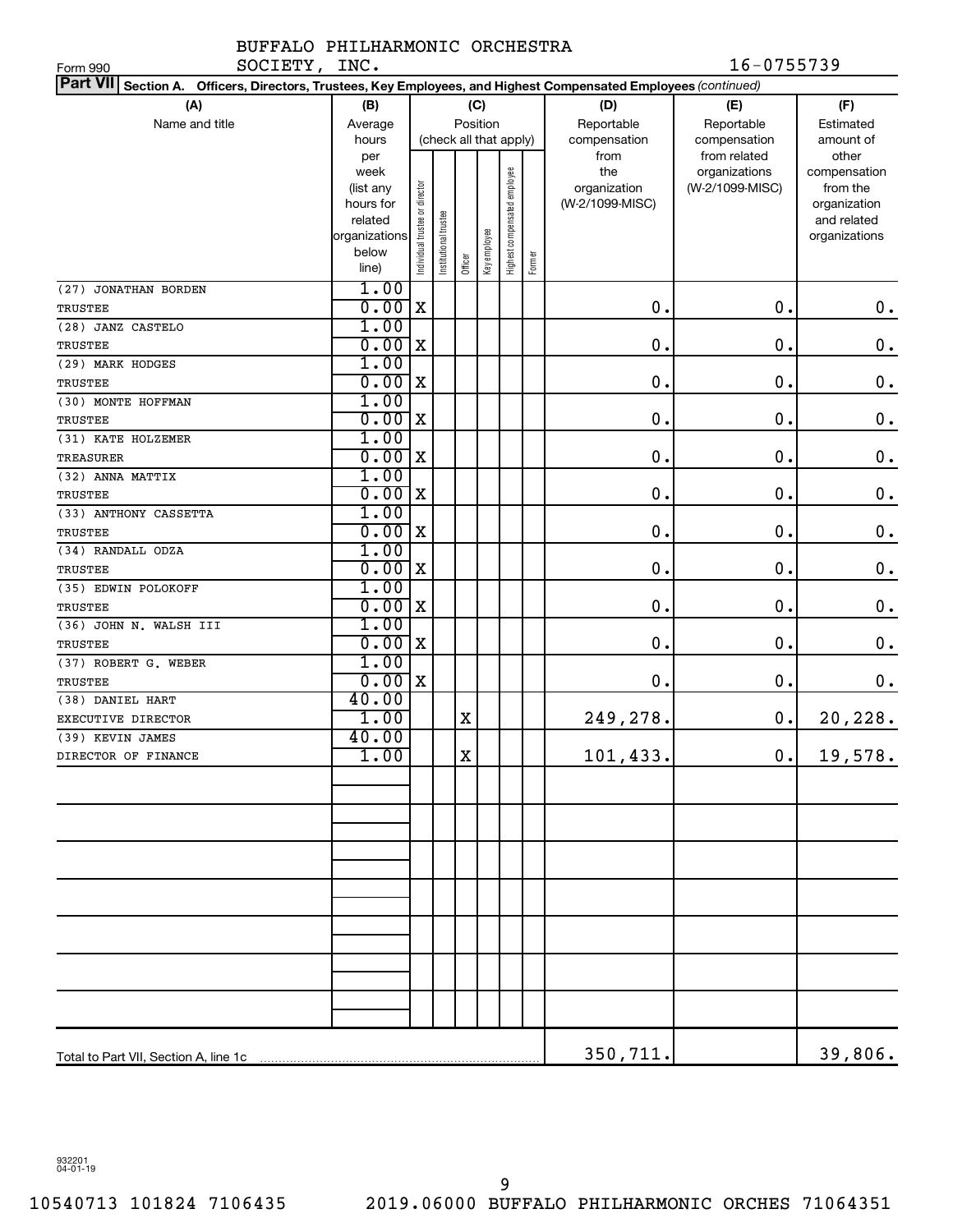|                              | <b>Part VIII</b> | <b>Statement of Revenue</b>                                                                                                                                                                        |                      |                      |                                              |                                                 |                                                                 |
|------------------------------|------------------|----------------------------------------------------------------------------------------------------------------------------------------------------------------------------------------------------|----------------------|----------------------|----------------------------------------------|-------------------------------------------------|-----------------------------------------------------------------|
|                              |                  | Check if Schedule O contains a response or note to any line in this Part VIII                                                                                                                      |                      |                      |                                              |                                                 |                                                                 |
|                              |                  |                                                                                                                                                                                                    |                      | (A)<br>Total revenue | (B)<br>Related or exempt<br>function revenue | $\overline{C}$<br>Unrelated<br>business revenue | (D)<br>Revenue excluded<br>from tax under<br>sections 512 - 514 |
|                              |                  | 1 a Federated campaigns<br>1a<br>.                                                                                                                                                                 |                      |                      |                                              |                                                 |                                                                 |
| Contributions, Gifts, Grants | b                | 1 <sub>b</sub><br>Membership dues                                                                                                                                                                  |                      |                      |                                              |                                                 |                                                                 |
|                              |                  | 1c<br>c Fundraising events                                                                                                                                                                         |                      |                      |                                              |                                                 |                                                                 |
|                              |                  | 1d<br>d Related organizations<br>.                                                                                                                                                                 | 1,128,897.           |                      |                                              |                                                 |                                                                 |
|                              |                  | e Government grants (contributions)<br>1e                                                                                                                                                          | 2,802,431.           |                      |                                              |                                                 |                                                                 |
|                              |                  | f All other contributions, gifts, grants, and                                                                                                                                                      |                      |                      |                                              |                                                 |                                                                 |
|                              |                  | similar amounts not included above<br>1f                                                                                                                                                           | 5, 395, 203.         |                      |                                              |                                                 |                                                                 |
|                              |                  | $1g$ $\frac{1}{3}$<br>Noncash contributions included in lines 1a-1f<br>g                                                                                                                           |                      |                      |                                              |                                                 |                                                                 |
|                              |                  | h.                                                                                                                                                                                                 |                      | 9,326,531            |                                              |                                                 |                                                                 |
|                              |                  |                                                                                                                                                                                                    | <b>Business Code</b> |                      |                                              |                                                 |                                                                 |
|                              | 2а               | CONCERT REVENUE                                                                                                                                                                                    | 711130               | 3, 135, 336.         | 3, 135, 336,                                 |                                                 |                                                                 |
| Program Service<br>Revenue   | b                | SPECIAL EVENTS                                                                                                                                                                                     | 711130               | 338,800.             | 338,800                                      |                                                 |                                                                 |
|                              | C                | MEDIA                                                                                                                                                                                              | 711130               | 8,535.               | 8,535                                        |                                                 |                                                                 |
|                              | d                |                                                                                                                                                                                                    |                      |                      |                                              |                                                 |                                                                 |
|                              | е                |                                                                                                                                                                                                    |                      |                      |                                              |                                                 |                                                                 |
|                              |                  | f All other program service revenue                                                                                                                                                                |                      |                      |                                              |                                                 |                                                                 |
|                              | a                |                                                                                                                                                                                                    |                      | 3,482,671            |                                              |                                                 |                                                                 |
|                              | 3                | Investment income (including dividends, interest, and                                                                                                                                              |                      |                      |                                              |                                                 |                                                                 |
|                              |                  |                                                                                                                                                                                                    |                      | 23,860.              |                                              |                                                 | 23,860.                                                         |
|                              | 4                | Income from investment of tax-exempt bond proceeds                                                                                                                                                 |                      |                      |                                              |                                                 |                                                                 |
|                              | 5                |                                                                                                                                                                                                    |                      |                      |                                              |                                                 |                                                                 |
|                              |                  | (i) Real                                                                                                                                                                                           | (ii) Personal        |                      |                                              |                                                 |                                                                 |
|                              |                  | 6 a Gross rents<br>6a<br>.                                                                                                                                                                         |                      |                      |                                              |                                                 |                                                                 |
|                              | b                | Less: rental expenses<br>6b                                                                                                                                                                        |                      |                      |                                              |                                                 |                                                                 |
|                              | с                | Rental income or (loss)<br>6c                                                                                                                                                                      |                      |                      |                                              |                                                 |                                                                 |
|                              |                  | d Net rental income or (loss)                                                                                                                                                                      |                      |                      |                                              |                                                 |                                                                 |
|                              |                  | (i) Securities<br>7 a Gross amount from sales of                                                                                                                                                   | (ii) Other           |                      |                                              |                                                 |                                                                 |
|                              |                  | assets other than inventory<br>7a                                                                                                                                                                  |                      |                      |                                              |                                                 |                                                                 |
|                              |                  | <b>b</b> Less: cost or other basis                                                                                                                                                                 |                      |                      |                                              |                                                 |                                                                 |
| Revenue                      |                  | and sales expenses<br>7b                                                                                                                                                                           |                      |                      |                                              |                                                 |                                                                 |
|                              |                  | <b>7c</b><br>c Gain or (loss)                                                                                                                                                                      |                      |                      |                                              |                                                 |                                                                 |
|                              |                  |                                                                                                                                                                                                    |                      |                      |                                              |                                                 |                                                                 |
| Ĕ                            |                  | 8 a Gross income from fundraising events (not                                                                                                                                                      |                      |                      |                                              |                                                 |                                                                 |
|                              |                  | including \$<br>оf<br>$\mathcal{L}^{\mathcal{L}}(\mathcal{L}^{\mathcal{L}})$ and $\mathcal{L}^{\mathcal{L}}(\mathcal{L}^{\mathcal{L}})$ and $\mathcal{L}^{\mathcal{L}}(\mathcal{L}^{\mathcal{L}})$ |                      |                      |                                              |                                                 |                                                                 |
|                              |                  | contributions reported on line 1c). See                                                                                                                                                            |                      |                      |                                              |                                                 |                                                                 |
|                              |                  | 8a                                                                                                                                                                                                 |                      |                      |                                              |                                                 |                                                                 |
|                              |                  | 8b                                                                                                                                                                                                 |                      |                      |                                              |                                                 |                                                                 |
|                              |                  | c Net income or (loss) from fundraising events                                                                                                                                                     |                      |                      |                                              |                                                 |                                                                 |
|                              |                  | 9 a Gross income from gaming activities. See                                                                                                                                                       |                      |                      |                                              |                                                 |                                                                 |
|                              |                  | 9a                                                                                                                                                                                                 |                      |                      |                                              |                                                 |                                                                 |
|                              |                  | 9 <sub>b</sub><br><b>b</b> Less: direct expenses <b>manually</b>                                                                                                                                   |                      |                      |                                              |                                                 |                                                                 |
|                              |                  | c Net income or (loss) from gaming activities                                                                                                                                                      | .                    |                      |                                              |                                                 |                                                                 |
|                              |                  | 10 a Gross sales of inventory, less returns                                                                                                                                                        |                      |                      |                                              |                                                 |                                                                 |
|                              |                  | 10a                                                                                                                                                                                                | 29,101.<br>0.        |                      |                                              |                                                 |                                                                 |
|                              |                  | 10bl<br><b>b</b> Less: cost of goods sold                                                                                                                                                          |                      |                      |                                              |                                                 |                                                                 |
|                              |                  | c Net income or (loss) from sales of inventory                                                                                                                                                     | <b>Business Code</b> | 29,101,              |                                              |                                                 | 29,101.                                                         |
|                              |                  | 11 a APPRECIATION IN ASSETS HELD BY OT                                                                                                                                                             | 525920               | 476,885.             |                                              |                                                 | 476,885.                                                        |
| Miscellaneous<br>Revenue     |                  | <b>b</b> MISCELLANEOUS                                                                                                                                                                             | 900099               | 97,143.              | 97, 143.                                     |                                                 |                                                                 |
|                              |                  |                                                                                                                                                                                                    |                      |                      |                                              |                                                 |                                                                 |
|                              | c                |                                                                                                                                                                                                    |                      |                      |                                              |                                                 |                                                                 |
|                              |                  |                                                                                                                                                                                                    | ▶                    | 574,028.             |                                              |                                                 |                                                                 |
|                              | 12               |                                                                                                                                                                                                    |                      | 13, 436, 191.        | 3,579,814                                    | 0.                                              | 529,846.                                                        |
|                              | 932009 01-20-20  |                                                                                                                                                                                                    |                      |                      |                                              |                                                 | Form 990 (2019)                                                 |

10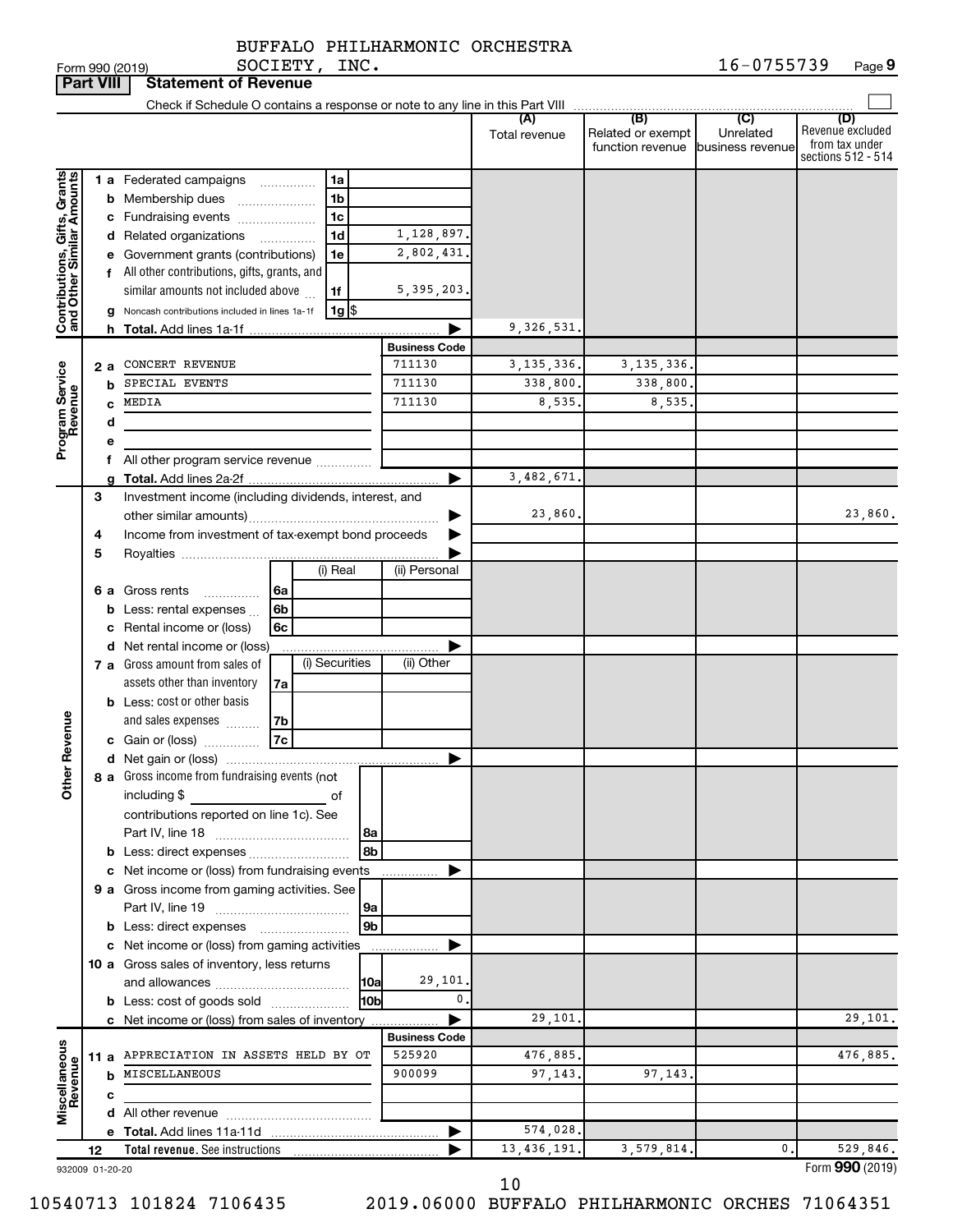### BUFFALO PHILHARMONIC ORCHESTRA SOCIETY, INC.

Form 990 (2019) **SOCIETY, INC.** 1 6-0 7 5 5 7 3 9 <sub>Page</sub> **10** 

|          | <b>Part IX   Statement of Functional Expenses</b>                                                                          |                       |                                    |                                           |                                |  |  |  |  |  |  |
|----------|----------------------------------------------------------------------------------------------------------------------------|-----------------------|------------------------------------|-------------------------------------------|--------------------------------|--|--|--|--|--|--|
|          | Section 501(c)(3) and 501(c)(4) organizations must complete all columns. All other organizations must complete column (A). |                       |                                    |                                           |                                |  |  |  |  |  |  |
|          | Check if Schedule O contains a response or note to any line in this Part IX                                                |                       |                                    |                                           |                                |  |  |  |  |  |  |
|          | Do not include amounts reported on lines 6b,<br>7b, 8b, 9b, and 10b of Part VIII.                                          | (A)<br>Total expenses | (B)<br>Program service<br>expenses | (C)<br>Management and<br>general expenses | (D)<br>Fundraising<br>expenses |  |  |  |  |  |  |
| 1        | Grants and other assistance to domestic organizations                                                                      |                       |                                    |                                           |                                |  |  |  |  |  |  |
|          | and domestic governments. See Part IV, line 21                                                                             |                       |                                    |                                           |                                |  |  |  |  |  |  |
| 2        | Grants and other assistance to domestic                                                                                    |                       |                                    |                                           |                                |  |  |  |  |  |  |
|          | individuals. See Part IV, line 22                                                                                          |                       |                                    |                                           |                                |  |  |  |  |  |  |
| 3        | Grants and other assistance to foreign                                                                                     |                       |                                    |                                           |                                |  |  |  |  |  |  |
|          | organizations, foreign governments, and foreign                                                                            |                       |                                    |                                           |                                |  |  |  |  |  |  |
|          | individuals. See Part IV, lines 15 and 16                                                                                  |                       |                                    |                                           |                                |  |  |  |  |  |  |
| 4        | Benefits paid to or for members                                                                                            |                       |                                    |                                           |                                |  |  |  |  |  |  |
| 5        | Compensation of current officers, directors,                                                                               | 350,711.              |                                    | 350,711.                                  |                                |  |  |  |  |  |  |
| 6        | trustees, and key employees<br>Compensation not included above to disqualified                                             |                       |                                    |                                           |                                |  |  |  |  |  |  |
|          | persons (as defined under section 4958(f)(1)) and                                                                          |                       |                                    |                                           |                                |  |  |  |  |  |  |
|          | persons described in section 4958(c)(3)(B)                                                                                 |                       |                                    |                                           |                                |  |  |  |  |  |  |
| 7        | Other salaries and wages                                                                                                   | 6, 220, 936.          | 5,342,301.                         | 291,992.                                  | 586, 643.                      |  |  |  |  |  |  |
| 8        | Pension plan accruals and contributions (include                                                                           |                       |                                    |                                           |                                |  |  |  |  |  |  |
|          | section 401(k) and 403(b) employer contributions)                                                                          | 325,892.              | 300,177.                           | 15,892.                                   |                                |  |  |  |  |  |  |
| 9        | Other employee benefits                                                                                                    | 1,171,660.            | 1,079,208.                         | 57,136.                                   | $\frac{9,823}{35,316}$         |  |  |  |  |  |  |
| 10       |                                                                                                                            | 598,827.              | 519,096.                           | 43,944.                                   | 35,787.                        |  |  |  |  |  |  |
| 11       | Fees for services (nonemployees):                                                                                          |                       |                                    |                                           |                                |  |  |  |  |  |  |
| а        |                                                                                                                            |                       |                                    |                                           |                                |  |  |  |  |  |  |
| b        |                                                                                                                            |                       |                                    |                                           |                                |  |  |  |  |  |  |
| с        |                                                                                                                            |                       |                                    |                                           |                                |  |  |  |  |  |  |
| d        |                                                                                                                            |                       |                                    |                                           |                                |  |  |  |  |  |  |
|          | Professional fundraising services. See Part IV, line 17                                                                    |                       |                                    |                                           |                                |  |  |  |  |  |  |
|          | Investment management fees                                                                                                 | 233, 200.             |                                    | 233, 200.                                 |                                |  |  |  |  |  |  |
| g        | Other. (If line 11g amount exceeds 10% of line 25,                                                                         |                       |                                    |                                           |                                |  |  |  |  |  |  |
|          | column (A) amount, list line 11g expenses on Sch O.)                                                                       | 125,193.              | 108,743.                           | 16,450.                                   |                                |  |  |  |  |  |  |
| 12       | Advertising and promotion <i>manually contained</i>                                                                        | 366, 137.<br>90, 325. | 334,716.<br>23,962.                |                                           | 31,421.<br>4,350.              |  |  |  |  |  |  |
| 13       |                                                                                                                            |                       |                                    | 62,013.                                   |                                |  |  |  |  |  |  |
| 14       |                                                                                                                            |                       |                                    |                                           |                                |  |  |  |  |  |  |
| 15       |                                                                                                                            |                       |                                    |                                           |                                |  |  |  |  |  |  |
| 16       |                                                                                                                            | 7,383.                | 3,652.                             | 2,810.                                    | 921.                           |  |  |  |  |  |  |
| 17<br>18 | Travel<br>Payments of travel or entertainment expenses                                                                     |                       |                                    |                                           |                                |  |  |  |  |  |  |
|          | for any federal, state, or local public officials                                                                          |                       |                                    |                                           |                                |  |  |  |  |  |  |
| 19       | Conferences, conventions, and meetings                                                                                     |                       |                                    |                                           |                                |  |  |  |  |  |  |
| 20       | Interest                                                                                                                   | 18,520.               |                                    | 18,520.                                   |                                |  |  |  |  |  |  |
| 21       |                                                                                                                            |                       |                                    |                                           |                                |  |  |  |  |  |  |
| 22       | Depreciation, depletion, and amortization                                                                                  | 113,946.              | 10, 176.                           | 100, 921.                                 | 2,849.                         |  |  |  |  |  |  |
| 23       | Insurance                                                                                                                  | 59,405                |                                    | 59,405                                    |                                |  |  |  |  |  |  |
| 24       | Other expenses. Itemize expenses not covered<br>above (List miscellaneous expenses on line 24e. If                         |                       |                                    |                                           |                                |  |  |  |  |  |  |
|          | line 24e amount exceeds 10% of line 25, column (A)<br>amount, list line 24e expenses on Schedule O.)                       |                       |                                    |                                           |                                |  |  |  |  |  |  |
| a        | GUEST ARTIST/CONDUCTOR                                                                                                     | 837,288.              | 837,288.                           |                                           |                                |  |  |  |  |  |  |
| b        | PRODUCTION EXPENSE                                                                                                         | 302, 525.             | 302, 525.                          |                                           |                                |  |  |  |  |  |  |
|          | <b>MISCELLANEOUS</b>                                                                                                       | 122, 167.             | 100, 387.                          | 18,799.                                   | 2,981.                         |  |  |  |  |  |  |
| d        | GIFT SHOP INVENTORY                                                                                                        | 106, 369.             |                                    | 106, 369.                                 |                                |  |  |  |  |  |  |
|          | e All other expenses                                                                                                       | 439,559.              | 111,918.                           | 169,755.                                  | 157,886.                       |  |  |  |  |  |  |
| 25       | Total functional expenses. Add lines 1 through 24e                                                                         | 11,490,043.           | 9,074,149.                         | 1,547,917.                                | 867,977.                       |  |  |  |  |  |  |
| 26       | Joint costs. Complete this line only if the organization                                                                   |                       |                                    |                                           |                                |  |  |  |  |  |  |
|          | reported in column (B) joint costs from a combined                                                                         |                       |                                    |                                           |                                |  |  |  |  |  |  |
|          | educational campaign and fundraising solicitation.                                                                         |                       |                                    |                                           |                                |  |  |  |  |  |  |
|          | Check here<br>if following SOP 98-2 (ASC 958-720)                                                                          |                       |                                    |                                           |                                |  |  |  |  |  |  |

932010 01-20-20

10540713 101824 7106435 2019.06000 BUFFALO PHILHARMONIC ORCHES 71064351 11

Form (2019) **990**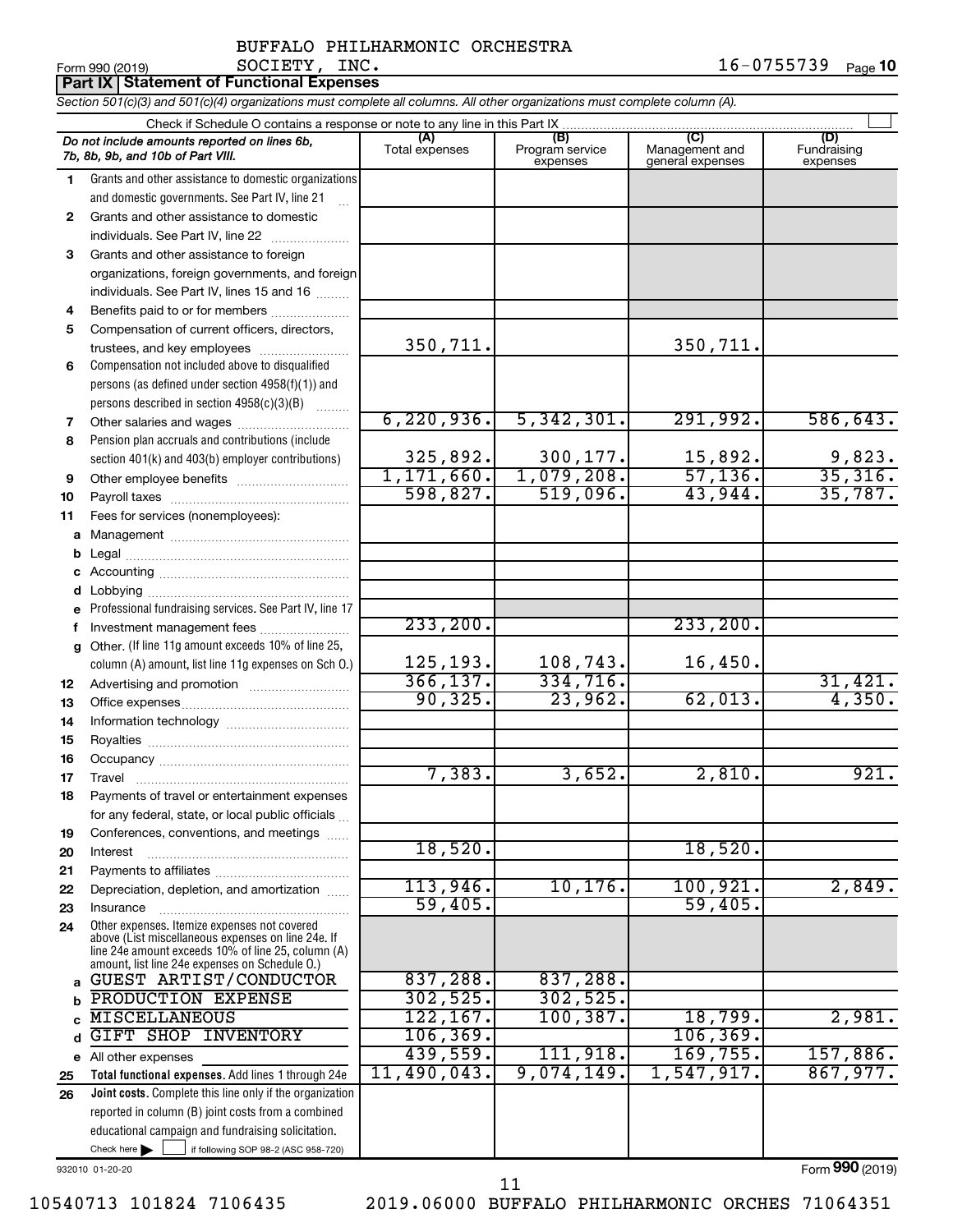| Form 990 (2019) |  |
|-----------------|--|
|-----------------|--|

**Part X Balance Sheet**

### BUFFALO PHILHARMONIC ORCHESTRA SOCIETY, INC.

|                             | Parl A      | <b>Dalaftlue Street</b>                                                                                                                                                                                                       |                          |                |                    |
|-----------------------------|-------------|-------------------------------------------------------------------------------------------------------------------------------------------------------------------------------------------------------------------------------|--------------------------|----------------|--------------------|
|                             |             |                                                                                                                                                                                                                               |                          |                |                    |
|                             |             |                                                                                                                                                                                                                               | (A)<br>Beginning of year |                | (B)<br>End of year |
|                             | 1           |                                                                                                                                                                                                                               | 312, 136.                | 1              | 1, 197, 769.       |
|                             | $\mathbf 2$ |                                                                                                                                                                                                                               | 455, 127.                | $\mathbf{2}$   | 628,545.           |
|                             | з           |                                                                                                                                                                                                                               | 1,048,547.               | 3              | 332,658.           |
|                             | 4           |                                                                                                                                                                                                                               | 114,584.                 | $\overline{4}$ | 206, 213.          |
|                             | 5           | Loans and other receivables from any current or former officer, director,                                                                                                                                                     |                          |                |                    |
|                             |             | trustee, key employee, creator or founder, substantial contributor, or 35%                                                                                                                                                    |                          |                |                    |
|                             |             | controlled entity or family member of any of these persons <i>manufolder in the controlled</i>                                                                                                                                |                          | 5              |                    |
|                             | 6           | Loans and other receivables from other disqualified persons (as defined                                                                                                                                                       |                          |                |                    |
|                             |             | under section 4958(f)(1)), and persons described in section $4958(c)(3)(B)$                                                                                                                                                   |                          | 6              |                    |
|                             | 7           |                                                                                                                                                                                                                               |                          | $\overline{7}$ |                    |
| ssets                       | 8           |                                                                                                                                                                                                                               |                          | 8              |                    |
|                             | 9           | Prepaid expenses and deferred charges [11] [11] Prepaid expenses and deferred charges [11] [11] Martin Martin (11] (11] Arthur Martin (11] Arthur Martin (11] Arthur Martin (11] Arthur Martin (11] Arthur Martin (11] Arthur | 330,017.                 | 9              | 276,987.           |
|                             |             | 10a Land, buildings, and equipment: cost or other                                                                                                                                                                             |                          |                |                    |
|                             |             | 3,704,615.<br>basis. Complete Part VI of Schedule D  [10a ]                                                                                                                                                                   |                          |                |                    |
|                             |             | 978,651.                                                                                                                                                                                                                      | 2,724,363.               | 10c            | 2,725,964.         |
|                             | 11          |                                                                                                                                                                                                                               |                          | 11             |                    |
|                             | 12          |                                                                                                                                                                                                                               |                          | 12             |                    |
|                             | 13          |                                                                                                                                                                                                                               |                          | 13             |                    |
|                             | 14          |                                                                                                                                                                                                                               |                          | 14             |                    |
|                             | 15          |                                                                                                                                                                                                                               | 4,701,548.               | 15             | 4,970,232.         |
|                             | 16          |                                                                                                                                                                                                                               | 9,686,322.               | 16             | 10,338,368.        |
|                             | 17          |                                                                                                                                                                                                                               | 367,890.                 | 17             | 795,669.           |
|                             | 18          |                                                                                                                                                                                                                               |                          | 18             |                    |
|                             | 19          |                                                                                                                                                                                                                               | 2,815,720.               | 19             | 1,565,422.         |
|                             | 20          |                                                                                                                                                                                                                               |                          | 20             |                    |
|                             | 21          | Escrow or custodial account liability. Complete Part IV of Schedule D                                                                                                                                                         |                          | 21             |                    |
|                             | 22          | Loans and other payables to any current or former officer, director,                                                                                                                                                          |                          |                |                    |
| abilities                   |             | trustee, key employee, creator or founder, substantial contributor, or 35%                                                                                                                                                    |                          |                |                    |
|                             |             | controlled entity or family member of any of these persons                                                                                                                                                                    |                          | 22             |                    |
|                             | 23          | Secured mortgages and notes payable to unrelated third parties                                                                                                                                                                | 545,000.                 | 23             |                    |
|                             | 24          |                                                                                                                                                                                                                               |                          | 24             |                    |
|                             | 25          | Other liabilities (including federal income tax, payables to related third                                                                                                                                                    |                          |                |                    |
|                             |             | parties, and other liabilities not included on lines 17-24). Complete Part X                                                                                                                                                  |                          |                |                    |
|                             |             | of Schedule D                                                                                                                                                                                                                 |                          | 25             |                    |
|                             | 26          |                                                                                                                                                                                                                               | 3,728,610.               | 26             | 2,361,091.         |
|                             |             | Organizations that follow FASB ASC 958, check here $\blacktriangleright \lfloor X \rfloor$                                                                                                                                    |                          |                |                    |
|                             |             | and complete lines 27, 28, 32, and 33.                                                                                                                                                                                        |                          |                |                    |
|                             | 27          | Net assets without donor restrictions                                                                                                                                                                                         | 144,707.                 | 27             | 2,053,425.         |
|                             | 28          |                                                                                                                                                                                                                               | 5,813,005.               | 28             | 5,923,852.         |
|                             |             | Organizations that do not follow FASB ASC 958, check here $\blacktriangleright \Box$                                                                                                                                          |                          |                |                    |
| Net Assets or Fund Balances |             | and complete lines 29 through 33.                                                                                                                                                                                             |                          |                |                    |
|                             | 29          |                                                                                                                                                                                                                               |                          | 29             |                    |
|                             | 30          |                                                                                                                                                                                                                               |                          | 30             |                    |
|                             | 31          | Retained earnings, endowment, accumulated income, or other funds                                                                                                                                                              |                          | 31             |                    |
|                             | 32          |                                                                                                                                                                                                                               | 5,957,712.               | 32             | 7,977,277.         |
|                             | 33          |                                                                                                                                                                                                                               | 9,686,322.               | 33             | 10,338,368.        |

Form (2019) **990**

932011 01-20-20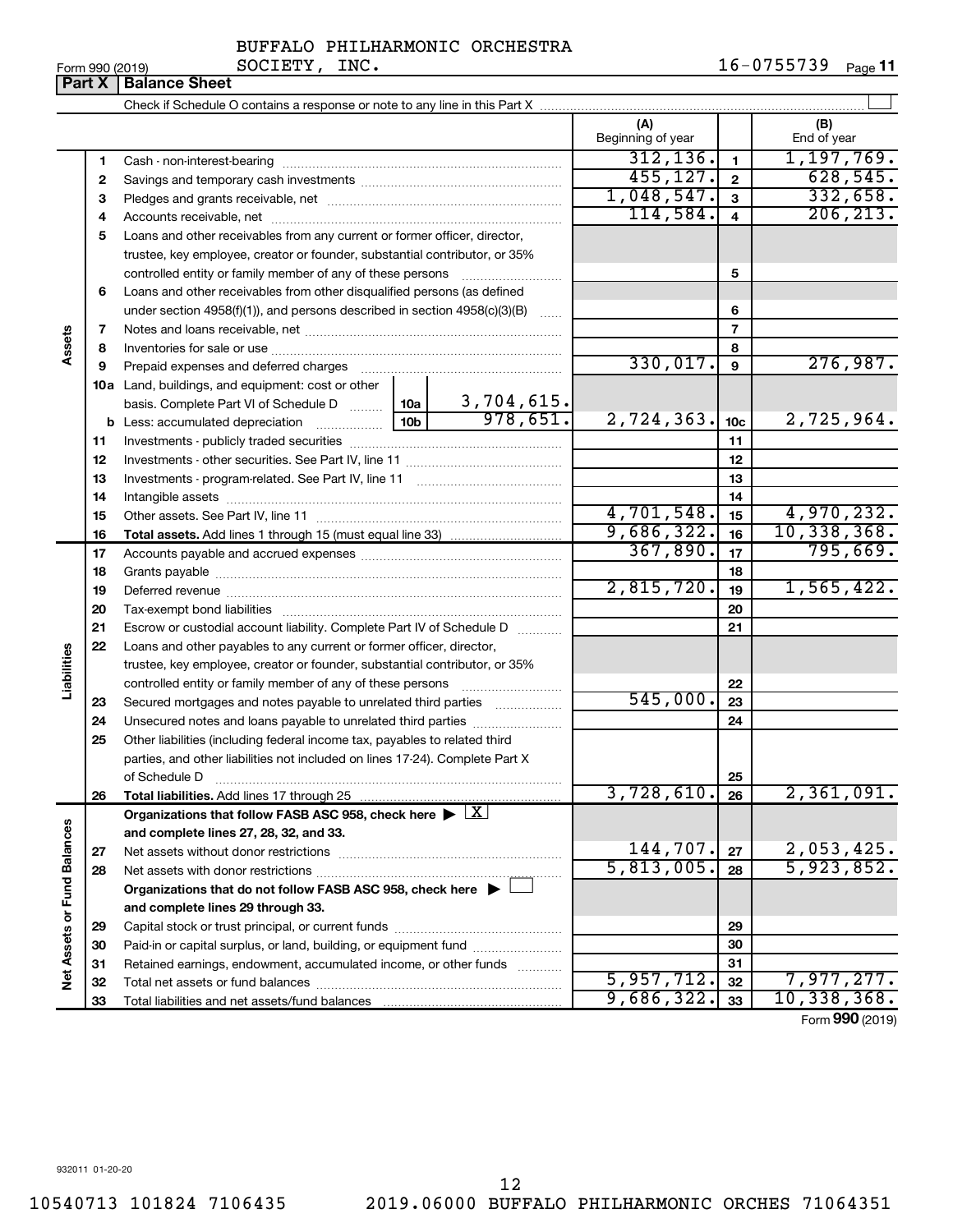|    | SOCIETY, INC.<br>16-0755739<br>Form 990 (2019)                                                                                       |                |                |     |                   |  |  |
|----|--------------------------------------------------------------------------------------------------------------------------------------|----------------|----------------|-----|-------------------|--|--|
|    | Part XI Reconciliation of Net Assets                                                                                                 |                |                |     |                   |  |  |
|    |                                                                                                                                      |                |                |     | $\sqrt{X}$        |  |  |
|    |                                                                                                                                      |                |                |     |                   |  |  |
| 1  |                                                                                                                                      | $\mathbf{1}$   | 13,436,191.    |     |                   |  |  |
| 2  |                                                                                                                                      | $\overline{2}$ | 11,490,043.    |     |                   |  |  |
| З  | Revenue less expenses. Subtract line 2 from line 1                                                                                   | 3              | 1,946,148.     |     |                   |  |  |
| 4  |                                                                                                                                      | $\overline{4}$ | 5,957,712.     |     |                   |  |  |
| 5  |                                                                                                                                      | 5              |                |     | 73,418.           |  |  |
| 6  |                                                                                                                                      | 6              |                |     |                   |  |  |
| 7  | Investment expenses www.communication.com/www.communication.com/www.communication.com/www.com                                        | $\overline{7}$ |                |     |                   |  |  |
| 8  | Prior period adjustments www.communication.communication.com/news/communication.com/news/communication.com/new                       | 8              |                |     |                   |  |  |
| 9  | Other changes in net assets or fund balances (explain on Schedule O)                                                                 | 9              |                |     | $\overline{-1}$ . |  |  |
| 10 | Net assets or fund balances at end of year. Combine lines 3 through 9 (must equal Part X, line 32,                                   |                |                |     |                   |  |  |
|    |                                                                                                                                      | 10             | 7,977,277.     |     |                   |  |  |
|    | Part XII Financial Statements and Reporting                                                                                          |                |                |     |                   |  |  |
|    |                                                                                                                                      |                |                |     | X                 |  |  |
|    |                                                                                                                                      |                |                | Yes | No                |  |  |
| 1  | Accounting method used to prepare the Form 990: $\Box$ Cash $\Box$ Accrual $\Box$ Other                                              |                |                |     |                   |  |  |
|    | If the organization changed its method of accounting from a prior year or checked "Other," explain in Schedule O.                    |                |                |     |                   |  |  |
|    | 2a Were the organization's financial statements compiled or reviewed by an independent accountant?                                   |                | 2a             |     | x                 |  |  |
|    | If "Yes," check a box below to indicate whether the financial statements for the year were compiled or reviewed on a                 |                |                |     |                   |  |  |
|    | separate basis, consolidated basis, or both:                                                                                         |                |                |     |                   |  |  |
|    | Separate basis<br><b>Consolidated basis</b><br>Both consolidated and separate basis                                                  |                |                |     |                   |  |  |
|    |                                                                                                                                      |                | 2 <sub>b</sub> | x   |                   |  |  |
|    | If "Yes," check a box below to indicate whether the financial statements for the year were audited on a separate basis,              |                |                |     |                   |  |  |
|    | consolidated basis, or both:                                                                                                         |                |                |     |                   |  |  |
|    | $\boxed{\textbf{X}}$ Consolidated basis<br>Separate basis<br>Both consolidated and separate basis                                    |                |                |     |                   |  |  |
|    | c If "Yes" to line 2a or 2b, does the organization have a committee that assumes responsibility for oversight of the audit,          |                |                |     |                   |  |  |
|    | review, or compilation of its financial statements and selection of an independent accountant?                                       |                | 2c             | X   |                   |  |  |
|    | If the organization changed either its oversight process or selection process during the tax year, explain on Schedule O.            |                |                |     |                   |  |  |
|    | 3a As a result of a federal award, was the organization required to undergo an audit or audits as set forth in the Single Audit      |                |                |     |                   |  |  |
|    |                                                                                                                                      |                | За             |     | x                 |  |  |
|    | <b>b</b> If "Yes," did the organization undergo the required audit or audits? If the organization did not undergo the required audit |                |                |     |                   |  |  |
|    |                                                                                                                                      |                | 3 <sub>b</sub> |     |                   |  |  |

Form (2019) **990**

932012 01-20-20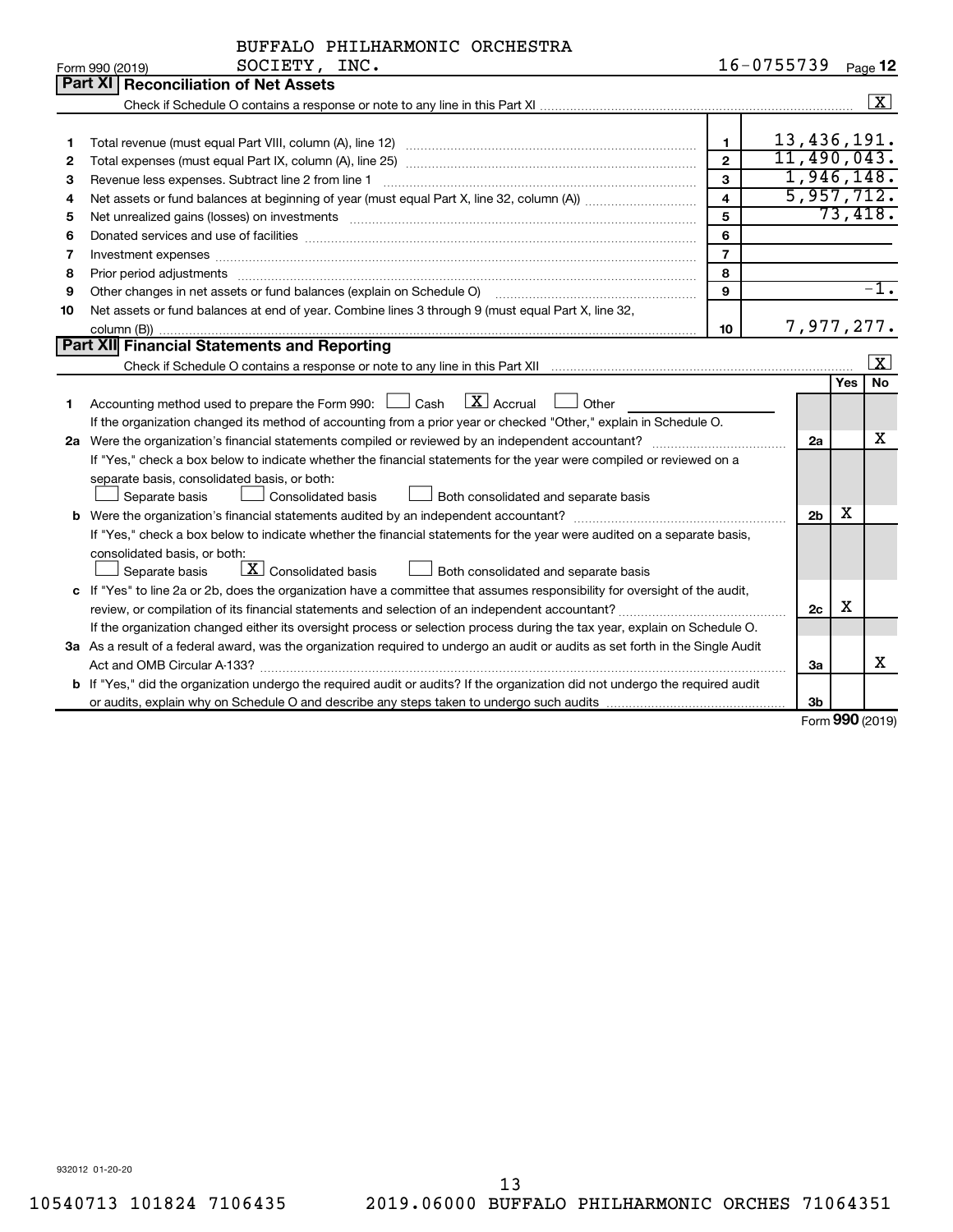| <b>SCHEDULE A</b>                             |  | OMB No. 1545-0047                                                      |                                                                                                                                                                                                                                                                |     |                                                                |                            |  |                                                    |
|-----------------------------------------------|--|------------------------------------------------------------------------|----------------------------------------------------------------------------------------------------------------------------------------------------------------------------------------------------------------------------------------------------------------|-----|----------------------------------------------------------------|----------------------------|--|----------------------------------------------------|
| (Form 990 or 990-EZ)                          |  |                                                                        | <b>Public Charity Status and Public Support</b>                                                                                                                                                                                                                |     |                                                                |                            |  |                                                    |
|                                               |  |                                                                        | Complete if the organization is a section 501(c)(3) organization or a section<br>4947(a)(1) nonexempt charitable trust.                                                                                                                                        |     |                                                                |                            |  |                                                    |
| Department of the Treasury                    |  | Attach to Form 990 or Form 990-EZ.                                     |                                                                                                                                                                                                                                                                |     |                                                                |                            |  | <b>Open to Public</b>                              |
| Internal Revenue Service                      |  |                                                                        | Go to www.irs.gov/Form990 for instructions and the latest information.                                                                                                                                                                                         |     |                                                                |                            |  | Inspection                                         |
| Name of the organization                      |  |                                                                        | BUFFALO PHILHARMONIC ORCHESTRA                                                                                                                                                                                                                                 |     |                                                                |                            |  | <b>Employer identification number</b>              |
|                                               |  | SOCIETY, INC.                                                          |                                                                                                                                                                                                                                                                |     |                                                                |                            |  | 16-0755739                                         |
| Part I                                        |  |                                                                        | Reason for Public Charity Status (All organizations must complete this part.) See instructions.                                                                                                                                                                |     |                                                                |                            |  |                                                    |
|                                               |  |                                                                        | The organization is not a private foundation because it is: (For lines 1 through 12, check only one box.)                                                                                                                                                      |     |                                                                |                            |  |                                                    |
| 1                                             |  |                                                                        | A church, convention of churches, or association of churches described in section 170(b)(1)(A)(i).                                                                                                                                                             |     |                                                                |                            |  |                                                    |
| 2                                             |  |                                                                        | A school described in section 170(b)(1)(A)(ii). (Attach Schedule E (Form 990 or 990-EZ).)                                                                                                                                                                      |     |                                                                |                            |  |                                                    |
| 3                                             |  |                                                                        | A hospital or a cooperative hospital service organization described in section 170(b)(1)(A)(iii).                                                                                                                                                              |     |                                                                |                            |  |                                                    |
| 4                                             |  |                                                                        | A medical research organization operated in conjunction with a hospital described in section 170(b)(1)(A)(iii). Enter the hospital's name,                                                                                                                     |     |                                                                |                            |  |                                                    |
| city, and state:                              |  |                                                                        |                                                                                                                                                                                                                                                                |     |                                                                |                            |  |                                                    |
| 5                                             |  |                                                                        | An organization operated for the benefit of a college or university owned or operated by a governmental unit described in                                                                                                                                      |     |                                                                |                            |  |                                                    |
|                                               |  | section 170(b)(1)(A)(iv). (Complete Part II.)                          |                                                                                                                                                                                                                                                                |     |                                                                |                            |  |                                                    |
| 6                                             |  |                                                                        | A federal, state, or local government or governmental unit described in section 170(b)(1)(A)(v).                                                                                                                                                               |     |                                                                |                            |  |                                                    |
| $\mathbf{X}$<br>7                             |  |                                                                        | An organization that normally receives a substantial part of its support from a governmental unit or from the general public described in                                                                                                                      |     |                                                                |                            |  |                                                    |
|                                               |  | section 170(b)(1)(A)(vi). (Complete Part II.)                          |                                                                                                                                                                                                                                                                |     |                                                                |                            |  |                                                    |
| 8                                             |  |                                                                        | A community trust described in section 170(b)(1)(A)(vi). (Complete Part II.)                                                                                                                                                                                   |     |                                                                |                            |  |                                                    |
| 9                                             |  |                                                                        | An agricultural research organization described in section 170(b)(1)(A)(ix) operated in conjunction with a land-grant college                                                                                                                                  |     |                                                                |                            |  |                                                    |
|                                               |  |                                                                        | or university or a non-land-grant college of agriculture (see instructions). Enter the name, city, and state of the college or                                                                                                                                 |     |                                                                |                            |  |                                                    |
| university:                                   |  |                                                                        |                                                                                                                                                                                                                                                                |     |                                                                |                            |  |                                                    |
| 10                                            |  |                                                                        | An organization that normally receives: (1) more than 33 1/3% of its support from contributions, membership fees, and gross receipts from                                                                                                                      |     |                                                                |                            |  |                                                    |
|                                               |  |                                                                        | activities related to its exempt functions - subject to certain exceptions, and (2) no more than 33 1/3% of its support from gross investment                                                                                                                  |     |                                                                |                            |  |                                                    |
|                                               |  |                                                                        | income and unrelated business taxable income (less section 511 tax) from businesses acquired by the organization after June 30, 1975.                                                                                                                          |     |                                                                |                            |  |                                                    |
|                                               |  | See section 509(a)(2). (Complete Part III.)                            |                                                                                                                                                                                                                                                                |     |                                                                |                            |  |                                                    |
| 11                                            |  |                                                                        | An organization organized and operated exclusively to test for public safety. See section 509(a)(4).                                                                                                                                                           |     |                                                                |                            |  |                                                    |
| 12                                            |  |                                                                        | An organization organized and operated exclusively for the benefit of, to perform the functions of, or to carry out the purposes of one or                                                                                                                     |     |                                                                |                            |  |                                                    |
|                                               |  |                                                                        | more publicly supported organizations described in section 509(a)(1) or section 509(a)(2). See section 509(a)(3). Check the box in                                                                                                                             |     |                                                                |                            |  |                                                    |
|                                               |  |                                                                        | lines 12a through 12d that describes the type of supporting organization and complete lines 12e, 12f, and 12g.                                                                                                                                                 |     |                                                                |                            |  |                                                    |
| a                                             |  |                                                                        | Type I. A supporting organization operated, supervised, or controlled by its supported organization(s), typically by giving<br>the supported organization(s) the power to regularly appoint or elect a majority of the directors or trustees of the supporting |     |                                                                |                            |  |                                                    |
|                                               |  | organization. You must complete Part IV, Sections A and B.             |                                                                                                                                                                                                                                                                |     |                                                                |                            |  |                                                    |
| b                                             |  |                                                                        | Type II. A supporting organization supervised or controlled in connection with its supported organization(s), by having                                                                                                                                        |     |                                                                |                            |  |                                                    |
|                                               |  |                                                                        | control or management of the supporting organization vested in the same persons that control or manage the supported                                                                                                                                           |     |                                                                |                            |  |                                                    |
|                                               |  |                                                                        | organization(s). You must complete Part IV, Sections A and C.                                                                                                                                                                                                  |     |                                                                |                            |  |                                                    |
| с                                             |  |                                                                        | Type III functionally integrated. A supporting organization operated in connection with, and functionally integrated with,                                                                                                                                     |     |                                                                |                            |  |                                                    |
|                                               |  |                                                                        | its supported organization(s) (see instructions). You must complete Part IV, Sections A, D, and E.                                                                                                                                                             |     |                                                                |                            |  |                                                    |
| d                                             |  |                                                                        | Type III non-functionally integrated. A supporting organization operated in connection with its supported organization(s)                                                                                                                                      |     |                                                                |                            |  |                                                    |
|                                               |  |                                                                        | that is not functionally integrated. The organization generally must satisfy a distribution requirement and an attentiveness                                                                                                                                   |     |                                                                |                            |  |                                                    |
|                                               |  |                                                                        | requirement (see instructions). You must complete Part IV, Sections A and D, and Part V.                                                                                                                                                                       |     |                                                                |                            |  |                                                    |
| е                                             |  |                                                                        | Check this box if the organization received a written determination from the IRS that it is a Type I, Type II, Type III                                                                                                                                        |     |                                                                |                            |  |                                                    |
|                                               |  |                                                                        | functionally integrated, or Type III non-functionally integrated supporting organization.                                                                                                                                                                      |     |                                                                |                            |  |                                                    |
| f Enter the number of supported organizations |  |                                                                        |                                                                                                                                                                                                                                                                |     |                                                                |                            |  |                                                    |
|                                               |  | Provide the following information about the supported organization(s). |                                                                                                                                                                                                                                                                |     |                                                                |                            |  |                                                    |
| (i) Name of supported                         |  | (ii) EIN                                                               | (iii) Type of organization<br>(described on lines 1-10                                                                                                                                                                                                         |     | (iv) Is the organization listed<br>in your governing document? | (v) Amount of monetary     |  | (vi) Amount of other<br>support (see instructions) |
| organization                                  |  |                                                                        | above (see instructions))                                                                                                                                                                                                                                      | Yes | No                                                             | support (see instructions) |  |                                                    |
|                                               |  |                                                                        |                                                                                                                                                                                                                                                                |     |                                                                |                            |  |                                                    |
|                                               |  |                                                                        |                                                                                                                                                                                                                                                                |     |                                                                |                            |  |                                                    |
|                                               |  |                                                                        |                                                                                                                                                                                                                                                                |     |                                                                |                            |  |                                                    |
|                                               |  |                                                                        |                                                                                                                                                                                                                                                                |     |                                                                |                            |  |                                                    |
|                                               |  |                                                                        |                                                                                                                                                                                                                                                                |     |                                                                |                            |  |                                                    |
|                                               |  |                                                                        |                                                                                                                                                                                                                                                                |     |                                                                |                            |  |                                                    |
|                                               |  |                                                                        |                                                                                                                                                                                                                                                                |     |                                                                |                            |  |                                                    |
|                                               |  |                                                                        |                                                                                                                                                                                                                                                                |     |                                                                |                            |  |                                                    |
|                                               |  |                                                                        |                                                                                                                                                                                                                                                                |     |                                                                |                            |  |                                                    |
| Total                                         |  |                                                                        |                                                                                                                                                                                                                                                                |     |                                                                |                            |  |                                                    |
|                                               |  |                                                                        | l HA For Paperwork Reduction Act Notice, see the Instructions for Form 990 or 990-FZ, 932021 09-25-19  Schedule A (Form 990 or 990-FZ) 2019                                                                                                                    |     |                                                                |                            |  |                                                    |

932021 09-25-19 **For Paperwork Reduction Act Notice, see the Instructions for Form 990 or 990-EZ. Schedule A (Form 990 or 990-EZ) 2019** LHA 14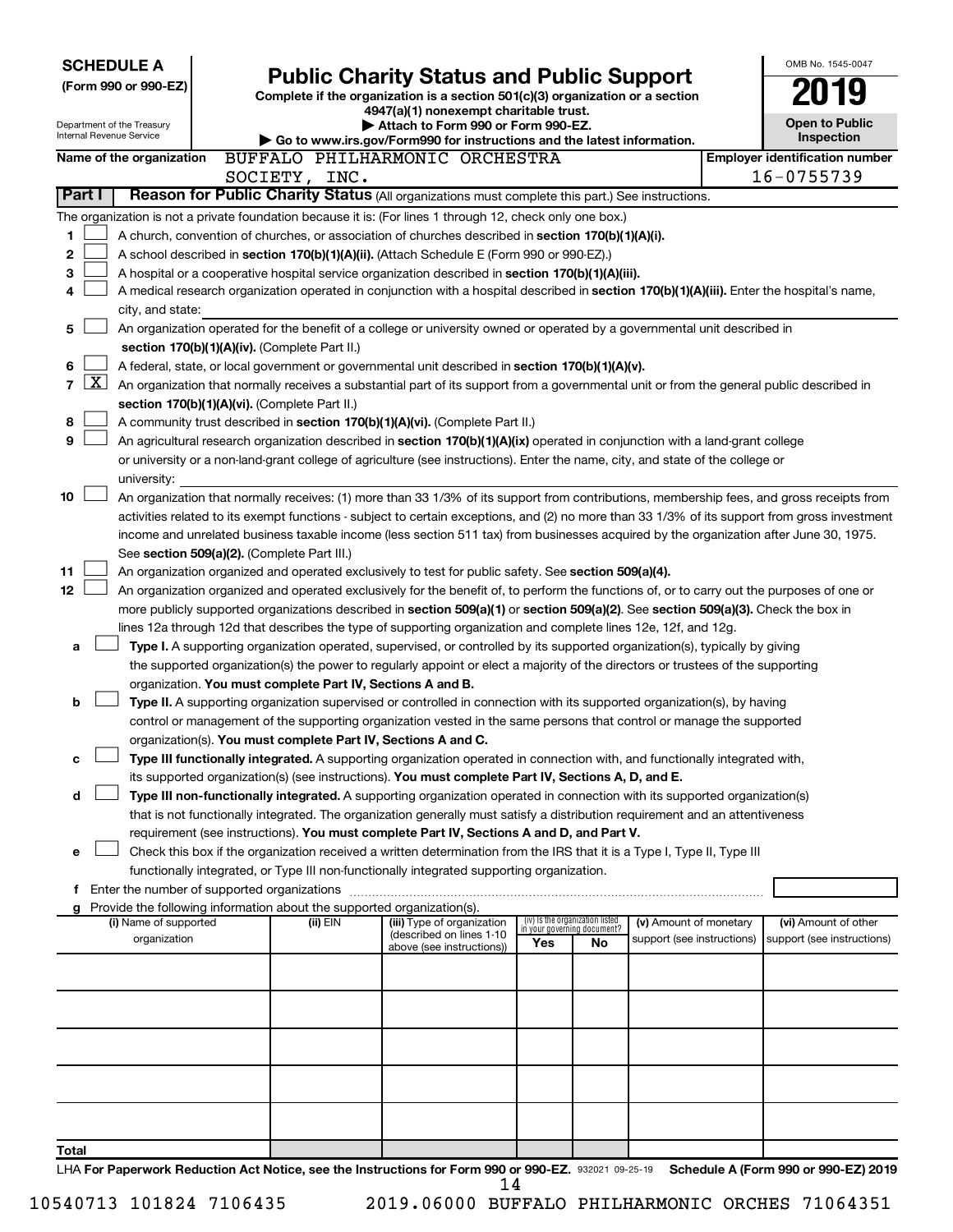**2** SOCIETY, INC. **16-0755739** Page 2

Schedule A (Form 990 or 990-EZ) 2019 SOCIETY, INC.<br>| Part II | Support Schedule for Organizations Des (Complete only if you checked the box on line 5, 7, or 8 of Part I or if the organization failed to qualify under Part III. If the organization **Bupport Schedule for Organizations Described in Sections 170(b)(1)(A)(iv) and 170(b)(1)(A)(vi)** 

fails to qualify under the tests listed below, please complete Part III.)

|    | <b>Section A. Public Support</b>                                                                                                                                                                                               |            |            |            |            |                                      |                                    |
|----|--------------------------------------------------------------------------------------------------------------------------------------------------------------------------------------------------------------------------------|------------|------------|------------|------------|--------------------------------------|------------------------------------|
|    | Calendar year (or fiscal year beginning in)                                                                                                                                                                                    | (a) 2015   | (b) 2016   | $(c)$ 2017 | $(d)$ 2018 | (e) 2019                             | (f) Total                          |
|    | 1 Gifts, grants, contributions, and                                                                                                                                                                                            |            |            |            |            |                                      |                                    |
|    | membership fees received. (Do not                                                                                                                                                                                              |            |            |            |            |                                      |                                    |
|    | include any "unusual grants.")                                                                                                                                                                                                 | 7,776,797. | 6,556,067. | 7,282,958. | 9,870,703. | 9,326,531.                           | 40,813,056.                        |
|    | 2 Tax revenues levied for the organ-                                                                                                                                                                                           |            |            |            |            |                                      |                                    |
|    | ization's benefit and either paid to                                                                                                                                                                                           |            |            |            |            |                                      |                                    |
|    | or expended on its behalf                                                                                                                                                                                                      |            |            |            |            |                                      |                                    |
|    | 3 The value of services or facilities                                                                                                                                                                                          |            |            |            |            |                                      |                                    |
|    | furnished by a governmental unit to                                                                                                                                                                                            |            |            |            |            |                                      |                                    |
|    | the organization without charge                                                                                                                                                                                                |            |            |            |            |                                      |                                    |
|    | Total. Add lines 1 through 3                                                                                                                                                                                                   | 7,776,797. | 6,556,067. | 7,282,958. | 9,870,703. | 9, 326, 531.                         | 40,813,056.                        |
|    | 5 The portion of total contributions                                                                                                                                                                                           |            |            |            |            |                                      |                                    |
|    | by each person (other than a                                                                                                                                                                                                   |            |            |            |            |                                      |                                    |
|    | governmental unit or publicly                                                                                                                                                                                                  |            |            |            |            |                                      |                                    |
|    | supported organization) included                                                                                                                                                                                               |            |            |            |            |                                      |                                    |
|    | on line 1 that exceeds 2% of the                                                                                                                                                                                               |            |            |            |            |                                      |                                    |
|    | amount shown on line 11,                                                                                                                                                                                                       |            |            |            |            |                                      |                                    |
|    | column (f)                                                                                                                                                                                                                     |            |            |            |            |                                      | 2,633,238.                         |
|    | 6 Public support. Subtract line 5 from line 4.                                                                                                                                                                                 |            |            |            |            |                                      | 38, 179, 818.                      |
|    | <b>Section B. Total Support</b>                                                                                                                                                                                                |            |            |            |            |                                      |                                    |
|    | Calendar year (or fiscal year beginning in)                                                                                                                                                                                    | (a) 2015   | (b) 2016   | $(c)$ 2017 | $(d)$ 2018 | (e) 2019                             | (f) Total                          |
|    | 7 Amounts from line 4                                                                                                                                                                                                          | 7,776,797  | 6,556,067  | 7,282,958  | 9,870,703  | 9,326,531                            | 40,813,056.                        |
|    |                                                                                                                                                                                                                                |            |            |            |            |                                      |                                    |
|    | 8 Gross income from interest,                                                                                                                                                                                                  |            |            |            |            |                                      |                                    |
|    | dividends, payments received on                                                                                                                                                                                                |            |            |            |            |                                      |                                    |
|    | securities loans, rents, royalties,                                                                                                                                                                                            | 372.       | 23.        | 615.       | 150.       | 23,860.                              | 25,020.                            |
|    | and income from similar sources                                                                                                                                                                                                |            |            |            |            |                                      |                                    |
| 9  | Net income from unrelated business                                                                                                                                                                                             |            |            |            |            |                                      |                                    |
|    | activities, whether or not the                                                                                                                                                                                                 |            |            |            |            |                                      |                                    |
|    | business is regularly carried on                                                                                                                                                                                               |            |            |            |            |                                      |                                    |
|    | 10 Other income. Do not include gain                                                                                                                                                                                           |            |            |            |            |                                      |                                    |
|    | or loss from the sale of capital                                                                                                                                                                                               |            |            |            |            |                                      |                                    |
|    | assets (Explain in Part VI.)                                                                                                                                                                                                   |            |            |            |            |                                      |                                    |
|    | <b>11 Total support.</b> Add lines 7 through 10                                                                                                                                                                                |            |            |            |            |                                      | 40,838,076.                        |
|    | <b>12</b> Gross receipts from related activities, etc. (see instructions)                                                                                                                                                      |            |            |            |            | 12                                   |                                    |
|    | 13 First five years. If the Form 990 is for the organization's first, second, third, fourth, or fifth tax year as a section 501(c)(3)                                                                                          |            |            |            |            |                                      |                                    |
|    | organization, check this box and stop here                                                                                                                                                                                     |            |            |            |            |                                      |                                    |
|    | Section C. Computation of Public Support Percentage                                                                                                                                                                            |            |            |            |            |                                      |                                    |
|    |                                                                                                                                                                                                                                |            |            |            |            | 14                                   | 93.49<br>%                         |
|    |                                                                                                                                                                                                                                |            |            |            |            | 15                                   | 93.29<br>%                         |
|    | 16a 33 1/3% support test - 2019. If the organization did not check the box on line 13, and line 14 is 33 1/3% or more, check this box and                                                                                      |            |            |            |            |                                      |                                    |
|    | stop here. The organization qualifies as a publicly supported organization manufactured content and the content of the state of the state of the state of the state of the state of the state of the state of the state of the |            |            |            |            |                                      | $\blacktriangleright$ $\mathbf{X}$ |
|    | b 33 1/3% support test - 2018. If the organization did not check a box on line 13 or 16a, and line 15 is 33 1/3% or more, check this box                                                                                       |            |            |            |            |                                      |                                    |
|    |                                                                                                                                                                                                                                |            |            |            |            |                                      |                                    |
|    | 17a 10% -facts-and-circumstances test - 2019. If the organization did not check a box on line 13, 16a, or 16b, and line 14 is 10% or more,                                                                                     |            |            |            |            |                                      |                                    |
|    | and if the organization meets the "facts-and-circumstances" test, check this box and stop here. Explain in Part VI how the organization                                                                                        |            |            |            |            |                                      |                                    |
|    | meets the "facts-and-circumstances" test. The organization qualifies as a publicly supported organization <i>manumumum</i>                                                                                                     |            |            |            |            |                                      |                                    |
|    | b 10% -facts-and-circumstances test - 2018. If the organization did not check a box on line 13, 16a, 16b, or 17a, and line 15 is 10% or                                                                                        |            |            |            |            |                                      |                                    |
|    | more, and if the organization meets the "facts-and-circumstances" test, check this box and stop here. Explain in Part VI how the                                                                                               |            |            |            |            |                                      |                                    |
|    | organization meets the "facts-and-circumstances" test. The organization qualifies as a publicly supported organization                                                                                                         |            |            |            |            |                                      |                                    |
| 18 | Private foundation. If the organization did not check a box on line 13, 16a, 16b, 17a, or 17b, check this box and see instructions                                                                                             |            |            |            |            |                                      |                                    |
|    |                                                                                                                                                                                                                                |            |            |            |            | Schedule A (Form 990 or 990-F7) 2019 |                                    |

**Schedule A (Form 990 or 990-EZ) 2019**

932022 09-25-19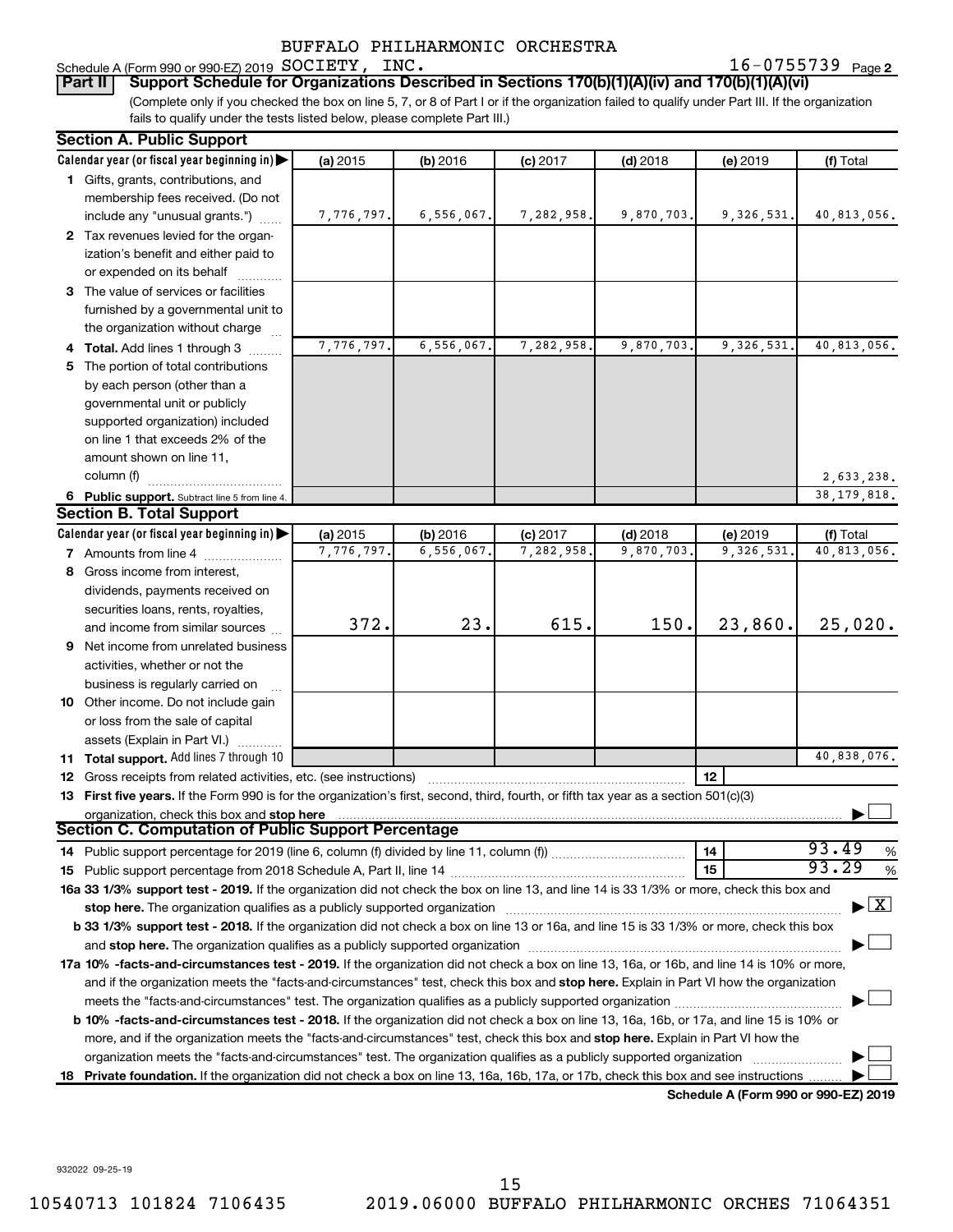#### Schedule A (Form 990 or 990-EZ) 2019 SOCIETY, INC. **Part III Support Schedule for Organizations Described in Section 509(a)(2)**

(Complete only if you checked the box on line 10 of Part I or if the organization failed to qualify under Part II. If the organization fails to qualify under the tests listed below, please complete Part II.)

|    | <b>Section A. Public Support</b>                                                                                                                                                                                                        |          |          |            |            |          |                                      |
|----|-----------------------------------------------------------------------------------------------------------------------------------------------------------------------------------------------------------------------------------------|----------|----------|------------|------------|----------|--------------------------------------|
|    | Calendar year (or fiscal year beginning in)                                                                                                                                                                                             | (a) 2015 | (b) 2016 | $(c)$ 2017 | $(d)$ 2018 | (e) 2019 | (f) Total                            |
|    | 1 Gifts, grants, contributions, and                                                                                                                                                                                                     |          |          |            |            |          |                                      |
|    | membership fees received. (Do not                                                                                                                                                                                                       |          |          |            |            |          |                                      |
|    | include any "unusual grants.")                                                                                                                                                                                                          |          |          |            |            |          |                                      |
|    | <b>2</b> Gross receipts from admissions,<br>merchandise sold or services per-<br>formed, or facilities furnished in<br>any activity that is related to the<br>organization's tax-exempt purpose                                         |          |          |            |            |          |                                      |
|    | 3 Gross receipts from activities that                                                                                                                                                                                                   |          |          |            |            |          |                                      |
|    | are not an unrelated trade or bus-<br>iness under section 513                                                                                                                                                                           |          |          |            |            |          |                                      |
|    | 4 Tax revenues levied for the organ-                                                                                                                                                                                                    |          |          |            |            |          |                                      |
|    | ization's benefit and either paid to<br>or expended on its behalf                                                                                                                                                                       |          |          |            |            |          |                                      |
|    | 5 The value of services or facilities                                                                                                                                                                                                   |          |          |            |            |          |                                      |
|    | furnished by a governmental unit to<br>the organization without charge                                                                                                                                                                  |          |          |            |            |          |                                      |
|    | 6 Total. Add lines 1 through 5                                                                                                                                                                                                          |          |          |            |            |          |                                      |
|    | 7a Amounts included on lines 1, 2, and                                                                                                                                                                                                  |          |          |            |            |          |                                      |
|    | 3 received from disqualified persons                                                                                                                                                                                                    |          |          |            |            |          |                                      |
|    | <b>b</b> Amounts included on lines 2 and 3 received<br>from other than disqualified persons that<br>exceed the greater of \$5,000 or 1% of the<br>amount on line 13 for the year                                                        |          |          |            |            |          |                                      |
|    | c Add lines 7a and 7b                                                                                                                                                                                                                   |          |          |            |            |          |                                      |
|    | 8 Public support. (Subtract line 7c from line 6.)                                                                                                                                                                                       |          |          |            |            |          |                                      |
|    | <b>Section B. Total Support</b>                                                                                                                                                                                                         |          |          |            |            |          |                                      |
|    | Calendar year (or fiscal year beginning in)                                                                                                                                                                                             | (a) 2015 | (b) 2016 | $(c)$ 2017 | $(d)$ 2018 | (e) 2019 | (f) Total                            |
|    | 9 Amounts from line 6                                                                                                                                                                                                                   |          |          |            |            |          |                                      |
|    | <b>10a</b> Gross income from interest,<br>dividends, payments received on<br>securities loans, rents, royalties,<br>and income from similar sources                                                                                     |          |          |            |            |          |                                      |
|    | <b>b</b> Unrelated business taxable income                                                                                                                                                                                              |          |          |            |            |          |                                      |
|    | (less section 511 taxes) from businesses<br>acquired after June 30, 1975                                                                                                                                                                |          |          |            |            |          |                                      |
|    | c Add lines 10a and 10b                                                                                                                                                                                                                 |          |          |            |            |          |                                      |
|    | <b>11</b> Net income from unrelated business<br>activities not included in line 10b.<br>whether or not the business is<br>regularly carried on                                                                                          |          |          |            |            |          |                                      |
|    | 12 Other income. Do not include gain<br>or loss from the sale of capital<br>assets (Explain in Part VI.)                                                                                                                                |          |          |            |            |          |                                      |
|    | <b>13</b> Total support. (Add lines 9, 10c, 11, and 12.)                                                                                                                                                                                |          |          |            |            |          |                                      |
|    | 14 First five years. If the Form 990 is for the organization's first, second, third, fourth, or fifth tax year as a section 501(c)(3) organization,                                                                                     |          |          |            |            |          |                                      |
|    | check this box and stop here <b>contained and the contained and stop here</b> check this box and stop here <b>contained and the contained and stop here</b> contained and stop here contained and and stop here contained and stop here |          |          |            |            |          |                                      |
|    | Section C. Computation of Public Support Percentage                                                                                                                                                                                     |          |          |            |            |          |                                      |
|    | 15 Public support percentage for 2019 (line 8, column (f), divided by line 13, column (f) <i></i>                                                                                                                                       |          |          |            |            | 15       | %                                    |
|    | 16 Public support percentage from 2018 Schedule A, Part III, line 15                                                                                                                                                                    |          |          |            |            | 16       | %                                    |
|    | Section D. Computation of Investment Income Percentage                                                                                                                                                                                  |          |          |            |            |          |                                      |
|    |                                                                                                                                                                                                                                         |          |          |            |            | 17       | %                                    |
|    | 18 Investment income percentage from 2018 Schedule A, Part III, line 17                                                                                                                                                                 |          |          |            |            | 18       | %                                    |
|    | 19a 33 1/3% support tests - 2019. If the organization did not check the box on line 14, and line 15 is more than 33 1/3%, and line 17 is not                                                                                            |          |          |            |            |          |                                      |
|    | more than 33 1/3%, check this box and stop here. The organization qualifies as a publicly supported organization                                                                                                                        |          |          |            |            |          |                                      |
|    | b 33 1/3% support tests - 2018. If the organization did not check a box on line 14 or line 19a, and line 16 is more than 33 1/3%, and                                                                                                   |          |          |            |            |          |                                      |
|    | line 18 is not more than 33 1/3%, check this box and stop here. The organization qualifies as a publicly supported organization                                                                                                         |          |          |            |            |          |                                      |
| 20 |                                                                                                                                                                                                                                         |          |          |            |            |          |                                      |
|    | 932023 09-25-19                                                                                                                                                                                                                         |          |          |            |            |          | Schedule A (Form 990 or 990-EZ) 2019 |

16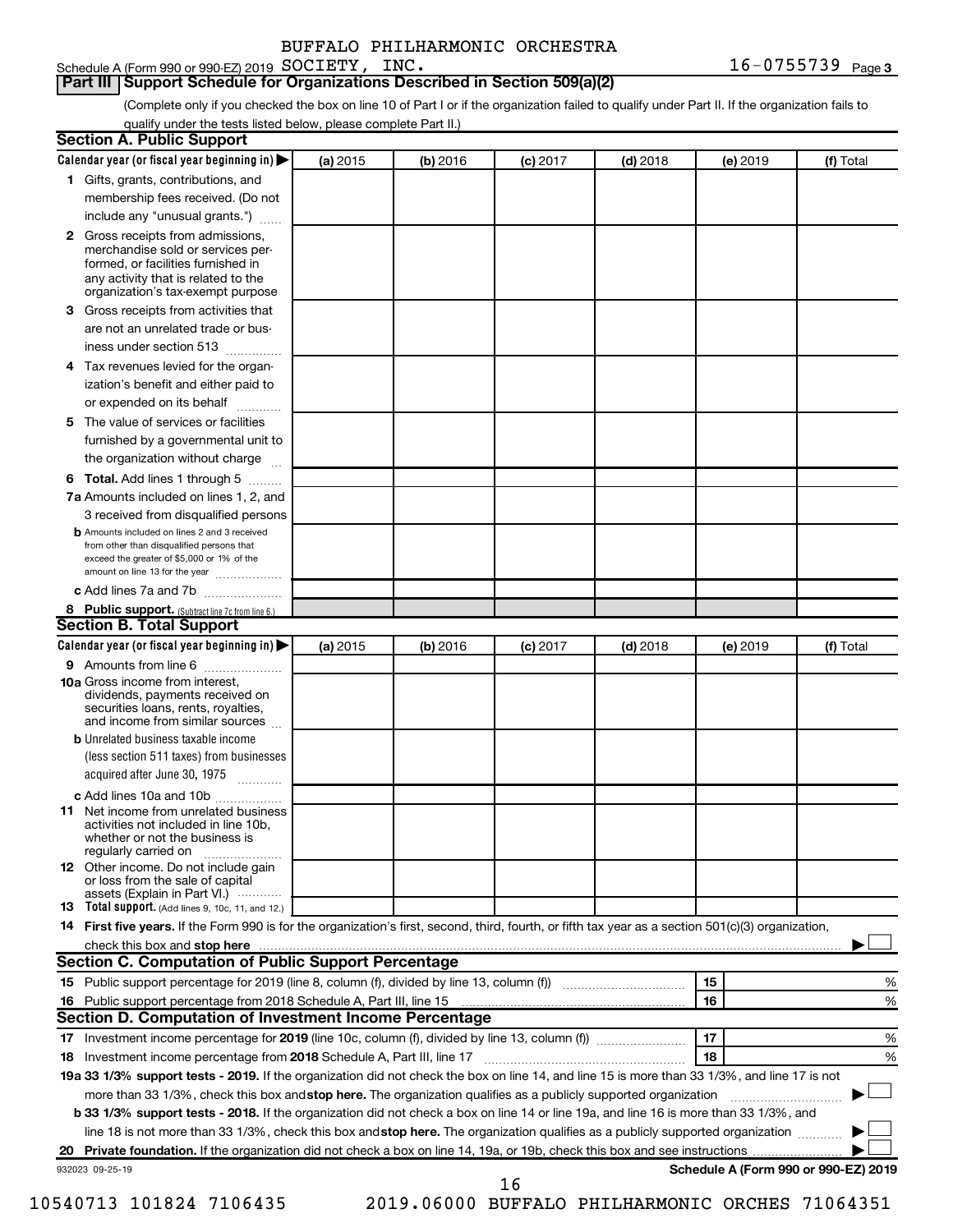### Schedule A (Form 990 or 990-EZ) 2019  $SOCIETY$ ,  $INC$ . **Part IV Supporting Organizations**

(Complete only if you checked a box in line 12 on Part I. If you checked 12a of Part I, complete Sections A and B. If you checked 12b of Part I, complete Sections A and C. If you checked 12c of Part I, complete Sections A, D, and E. If you checked 12d of Part I, complete Sections A and D, and complete Part V.)

### **Section A. All Supporting Organizations**

- **1** Are all of the organization's supported organizations listed by name in the organization's governing documents? If "No," describe in Part VI how the supported organizations are designated. If designated by *class or purpose, describe the designation. If historic and continuing relationship, explain.*
- **2** Did the organization have any supported organization that does not have an IRS determination of status under section 509(a)(1) or (2)? If "Yes," explain in Part **VI** how the organization determined that the supported *organization was described in section 509(a)(1) or (2).*
- **3a** Did the organization have a supported organization described in section 501(c)(4), (5), or (6)? If "Yes," answer *(b) and (c) below.*
- **b** Did the organization confirm that each supported organization qualified under section 501(c)(4), (5), or (6) and satisfied the public support tests under section 509(a)(2)? If "Yes," describe in Part VI when and how the *organization made the determination.*
- **c** Did the organization ensure that all support to such organizations was used exclusively for section 170(c)(2)(B) purposes? If "Yes," explain in Part VI what controls the organization put in place to ensure such use.
- **4 a** *If* Was any supported organization not organized in the United States ("foreign supported organization")? *"Yes," and if you checked 12a or 12b in Part I, answer (b) and (c) below.*
- **b** Did the organization have ultimate control and discretion in deciding whether to make grants to the foreign supported organization? If "Yes," describe in Part VI how the organization had such control and discretion *despite being controlled or supervised by or in connection with its supported organizations.*
- **c** Did the organization support any foreign supported organization that does not have an IRS determination under sections 501(c)(3) and 509(a)(1) or (2)? If "Yes," explain in Part VI what controls the organization used *to ensure that all support to the foreign supported organization was used exclusively for section 170(c)(2)(B) purposes.*
- **5a** Did the organization add, substitute, or remove any supported organizations during the tax year? If "Yes," answer (b) and (c) below (if applicable). Also, provide detail in **Part VI,** including (i) the names and EIN *numbers of the supported organizations added, substituted, or removed; (ii) the reasons for each such action; (iii) the authority under the organization's organizing document authorizing such action; and (iv) how the action was accomplished (such as by amendment to the organizing document).*
- **b** Type I or Type II only. Was any added or substituted supported organization part of a class already designated in the organization's organizing document?
- **c Substitutions only.**  Was the substitution the result of an event beyond the organization's control?
- **6** Did the organization provide support (whether in the form of grants or the provision of services or facilities) to **Part VI.** support or benefit one or more of the filing organization's supported organizations? If "Yes," provide detail in anyone other than (i) its supported organizations, (ii) individuals that are part of the charitable class benefited by one or more of its supported organizations, or (iii) other supporting organizations that also
- **7** Did the organization provide a grant, loan, compensation, or other similar payment to a substantial contributor regard to a substantial contributor? If "Yes," complete Part I of Schedule L (Form 990 or 990-EZ). (as defined in section 4958(c)(3)(C)), a family member of a substantial contributor, or a 35% controlled entity with
- **8** Did the organization make a loan to a disqualified person (as defined in section 4958) not described in line 7? *If "Yes," complete Part I of Schedule L (Form 990 or 990-EZ).*
- **9 a** Was the organization controlled directly or indirectly at any time during the tax year by one or more in section 509(a)(1) or (2))? If "Yes," provide detail in **Part VI.** disqualified persons as defined in section 4946 (other than foundation managers and organizations described
- **b** Did one or more disqualified persons (as defined in line 9a) hold a controlling interest in any entity in which the supporting organization had an interest? If "Yes," provide detail in Part VI.
- **c** Did a disqualified person (as defined in line 9a) have an ownership interest in, or derive any personal benefit from, assets in which the supporting organization also had an interest? If "Yes," provide detail in Part VI.
- **10 a** Was the organization subject to the excess business holdings rules of section 4943 because of section supporting organizations)? If "Yes," answer 10b below. 4943(f) (regarding certain Type II supporting organizations, and all Type III non-functionally integrated
	- **b** Did the organization have any excess business holdings in the tax year? (Use Schedule C, Form 4720, to *determine whether the organization had excess business holdings.)*

932024 09-25-19

**6 7 8**

**Schedule A (Form 990 or 990-EZ) 2019**

17

**1**

**2**

**3a**

**3b**

**3c**

**4a**

**4b**

**4c**

**5a**

**5b 5c**

**9a**

**9b**

**9c**

**10a**

**10b**

**Yes No**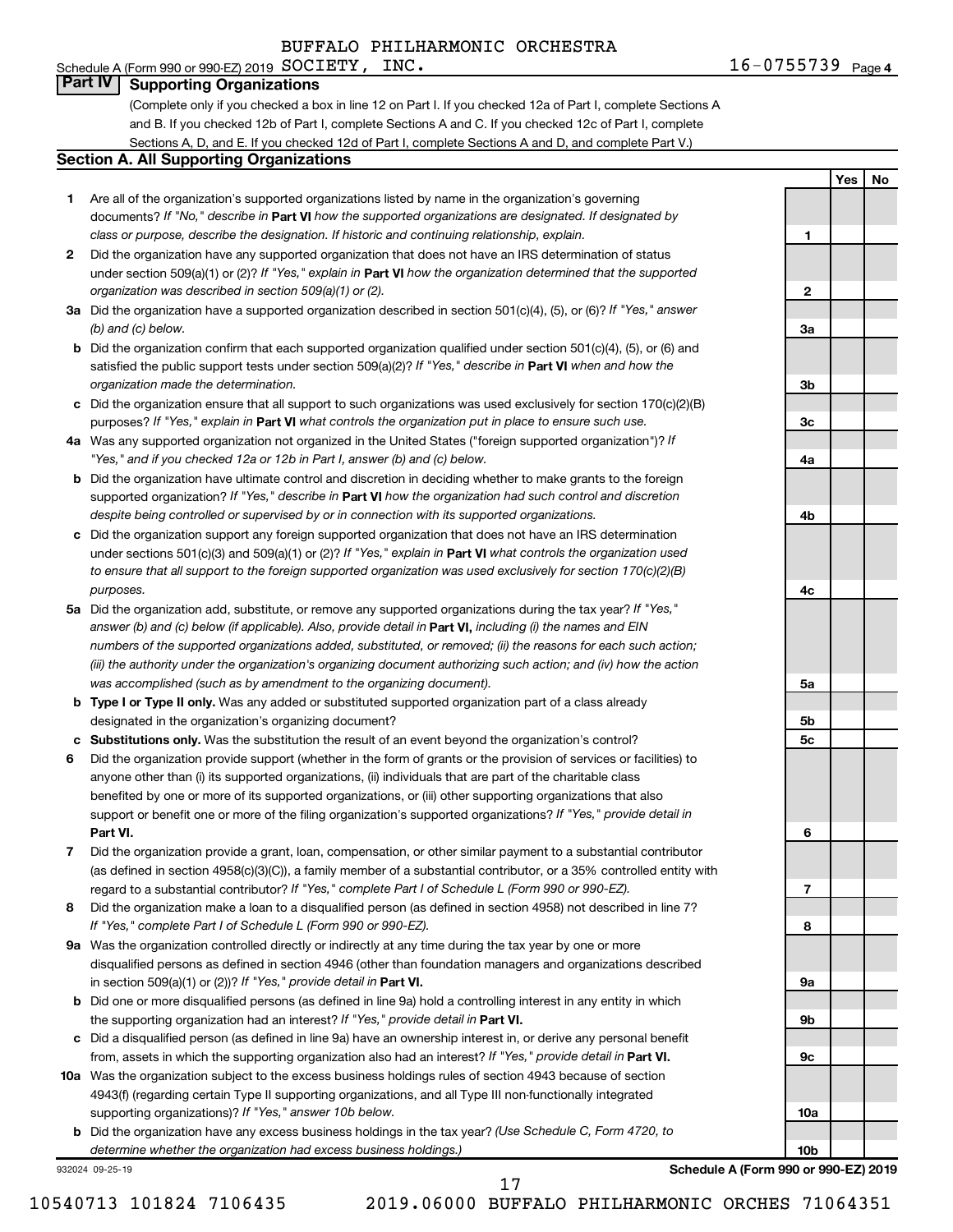| INC.<br>Schedule A (Form 990 or 990-EZ) 2019 $\rm\;SOCIETY$ , | $16 - 0755739$ Page 5 |
|---------------------------------------------------------------|-----------------------|
|---------------------------------------------------------------|-----------------------|

|    | <b>Part IV</b>  | <b>Supporting Organizations (continued)</b>                                                                                     |                 |     |    |
|----|-----------------|---------------------------------------------------------------------------------------------------------------------------------|-----------------|-----|----|
|    |                 |                                                                                                                                 |                 | Yes | No |
| 11 |                 | Has the organization accepted a gift or contribution from any of the following persons?                                         |                 |     |    |
| а  |                 | A person who directly or indirectly controls, either alone or together with persons described in (b) and (c)                    |                 |     |    |
|    |                 | below, the governing body of a supported organization?                                                                          | 11a             |     |    |
|    |                 | <b>b</b> A family member of a person described in (a) above?                                                                    | 11 <sub>b</sub> |     |    |
|    |                 | c A 35% controlled entity of a person described in (a) or (b) above? If "Yes" to a, b, or c, provide detail in Part VI.         | 11c             |     |    |
|    |                 | <b>Section B. Type I Supporting Organizations</b>                                                                               |                 |     |    |
|    |                 |                                                                                                                                 |                 | Yes | No |
| 1. |                 | Did the directors, trustees, or membership of one or more supported organizations have the power to                             |                 |     |    |
|    |                 | regularly appoint or elect at least a majority of the organization's directors or trustees at all times during the              |                 |     |    |
|    |                 |                                                                                                                                 |                 |     |    |
|    |                 | tax year? If "No," describe in Part VI how the supported organization(s) effectively operated, supervised, or                   |                 |     |    |
|    |                 | controlled the organization's activities. If the organization had more than one supported organization,                         |                 |     |    |
|    |                 | describe how the powers to appoint and/or remove directors or trustees were allocated among the supported                       |                 |     |    |
|    |                 | organizations and what conditions or restrictions, if any, applied to such powers during the tax year.                          | 1               |     |    |
| 2  |                 | Did the organization operate for the benefit of any supported organization other than the supported                             |                 |     |    |
|    |                 | organization(s) that operated, supervised, or controlled the supporting organization? If "Yes," explain in                      |                 |     |    |
|    |                 | Part VI how providing such benefit carried out the purposes of the supported organization(s) that operated,                     |                 |     |    |
|    |                 | supervised, or controlled the supporting organization.                                                                          | 2               |     |    |
|    |                 | <b>Section C. Type II Supporting Organizations</b>                                                                              |                 |     |    |
|    |                 |                                                                                                                                 |                 | Yes | No |
| 1. |                 | Were a majority of the organization's directors or trustees during the tax year also a majority of the directors                |                 |     |    |
|    |                 | or trustees of each of the organization's supported organization(s)? If "No," describe in Part VI how control                   |                 |     |    |
|    |                 | or management of the supporting organization was vested in the same persons that controlled or managed                          |                 |     |    |
|    |                 | the supported organization(s).                                                                                                  | 1               |     |    |
|    |                 | <b>Section D. All Type III Supporting Organizations</b>                                                                         |                 |     |    |
|    |                 |                                                                                                                                 |                 | Yes | No |
| 1  |                 | Did the organization provide to each of its supported organizations, by the last day of the fifth month of the                  |                 |     |    |
|    |                 | organization's tax year, (i) a written notice describing the type and amount of support provided during the prior tax           |                 |     |    |
|    |                 | year, (ii) a copy of the Form 990 that was most recently filed as of the date of notification, and (iii) copies of the          |                 |     |    |
|    |                 | organization's governing documents in effect on the date of notification, to the extent not previously provided?                | 1               |     |    |
| 2  |                 | Were any of the organization's officers, directors, or trustees either (i) appointed or elected by the supported                |                 |     |    |
|    |                 | organization(s) or (ii) serving on the governing body of a supported organization? If "No," explain in Part VI how              |                 |     |    |
|    |                 | the organization maintained a close and continuous working relationship with the supported organization(s).                     | 2               |     |    |
| 3  |                 | By reason of the relationship described in (2), did the organization's supported organizations have a                           |                 |     |    |
|    |                 | significant voice in the organization's investment policies and in directing the use of the organization's                      |                 |     |    |
|    |                 | income or assets at all times during the tax year? If "Yes," describe in Part VI the role the organization's                    |                 |     |    |
|    |                 | supported organizations played in this regard.                                                                                  | з               |     |    |
|    |                 | Section E. Type III Functionally Integrated Supporting Organizations                                                            |                 |     |    |
| 1  |                 | Check the box next to the method that the organization used to satisfy the Integral Part Test during the yealsee instructions). |                 |     |    |
| a  |                 | The organization satisfied the Activities Test. Complete line 2 below.                                                          |                 |     |    |
| b  |                 | The organization is the parent of each of its supported organizations. Complete line 3 below.                                   |                 |     |    |
| c  |                 | The organization supported a governmental entity. Describe in Part VI how you supported a government entity (see instructions). |                 |     |    |
| 2  |                 | Activities Test. Answer (a) and (b) below.                                                                                      |                 | Yes | No |
| а  |                 | Did substantially all of the organization's activities during the tax year directly further the exempt purposes of              |                 |     |    |
|    |                 | the supported organization(s) to which the organization was responsive? If "Yes," then in Part VI identify                      |                 |     |    |
|    |                 | those supported organizations and explain how these activities directly furthered their exempt purposes,                        |                 |     |    |
|    |                 | how the organization was responsive to those supported organizations, and how the organization determined                       |                 |     |    |
|    |                 | that these activities constituted substantially all of its activities.                                                          | 2a              |     |    |
|    |                 | Did the activities described in (a) constitute activities that, but for the organization's involvement, one or more             |                 |     |    |
| b  |                 |                                                                                                                                 |                 |     |    |
|    |                 | of the organization's supported organization(s) would have been engaged in? If "Yes," explain in Part VI the                    |                 |     |    |
|    |                 | reasons for the organization's position that its supported organization(s) would have engaged in these                          |                 |     |    |
|    |                 | activities but for the organization's involvement.                                                                              | 2b              |     |    |
| з  |                 | Parent of Supported Organizations. Answer (a) and (b) below.                                                                    |                 |     |    |
| а  |                 | Did the organization have the power to regularly appoint or elect a majority of the officers, directors, or                     |                 |     |    |
|    |                 | trustees of each of the supported organizations? Provide details in Part VI.                                                    | За              |     |    |
|    |                 | <b>b</b> Did the organization exercise a substantial degree of direction over the policies, programs, and activities of each    |                 |     |    |
|    |                 | of its supported organizations? If "Yes," describe in Part VI the role played by the organization in this regard.               | 3b              |     |    |
|    | 932025 09-25-19 | Schedule A (Form 990 or 990-EZ) 2019<br>18                                                                                      |                 |     |    |
|    |                 |                                                                                                                                 |                 |     |    |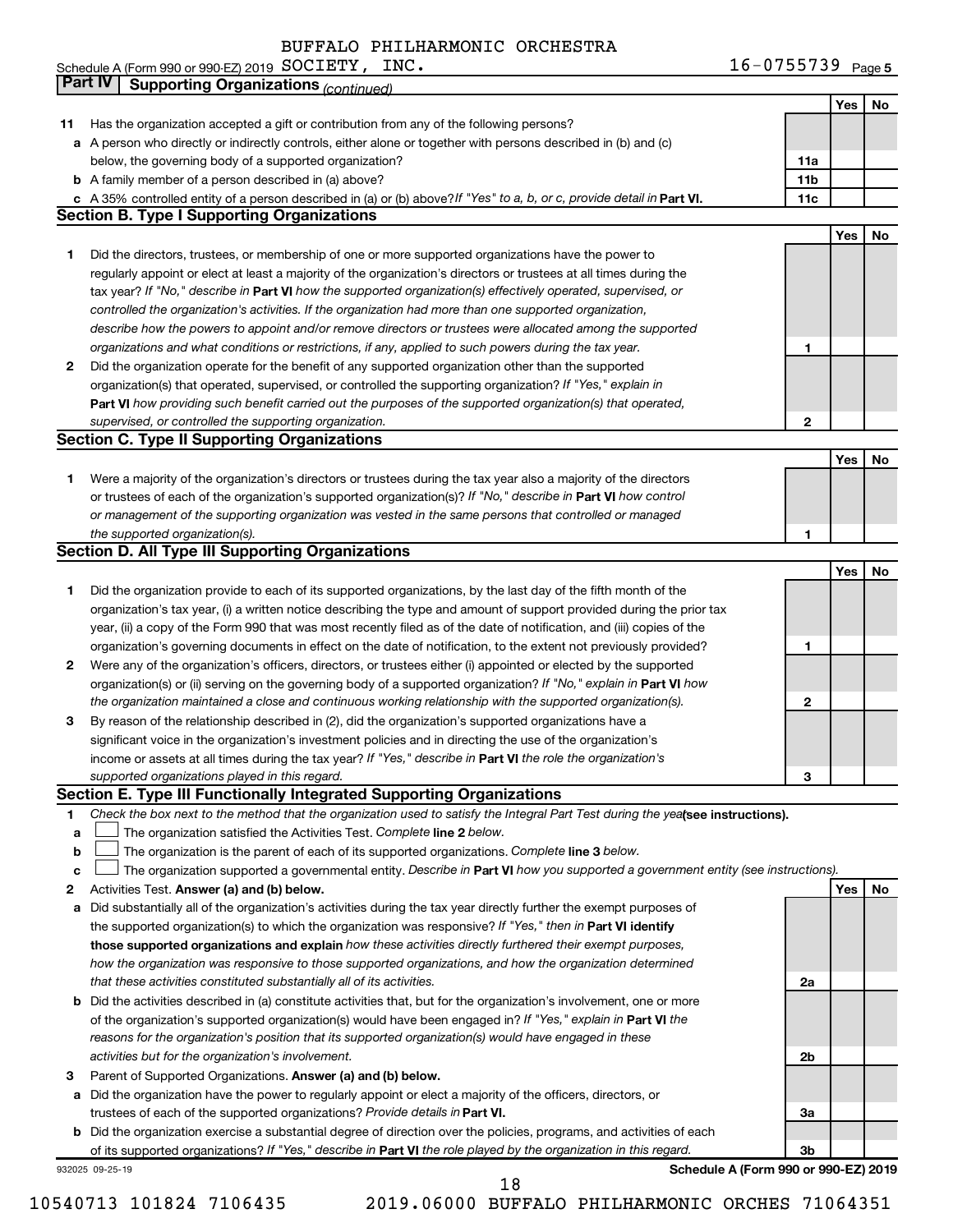## **Part V Type III Non-Functionally Integrated 509(a)(3) Supporting Organizations**

1 **Letter See instructions.** All Check here if the organization satisfied the Integral Part Test as a qualifying trust on Nov. 20, 1970 (explain in Part VI). See instructions. All other Type III non-functionally integrated supporting organizations must complete Sections A through E.

|              | Section A - Adjusted Net Income                                              |                | (A) Prior Year | (B) Current Year<br>(optional) |
|--------------|------------------------------------------------------------------------------|----------------|----------------|--------------------------------|
| 1.           | Net short-term capital gain                                                  | 1              |                |                                |
| 2            | Recoveries of prior-year distributions                                       | $\overline{2}$ |                |                                |
| 3            | Other gross income (see instructions)                                        | 3              |                |                                |
| 4            | Add lines 1 through 3.                                                       | 4              |                |                                |
| 5            | Depreciation and depletion                                                   | 5              |                |                                |
| 6            | Portion of operating expenses paid or incurred for production or             |                |                |                                |
|              | collection of gross income or for management, conservation, or               |                |                |                                |
|              | maintenance of property held for production of income (see instructions)     | 6              |                |                                |
| 7            | Other expenses (see instructions)                                            | $\overline{7}$ |                |                                |
| 8            | <b>Adjusted Net Income</b> (subtract lines 5, 6, and 7 from line 4)          | 8              |                |                                |
|              | <b>Section B - Minimum Asset Amount</b>                                      |                | (A) Prior Year | (B) Current Year<br>(optional) |
| 1.           | Aggregate fair market value of all non-exempt-use assets (see                |                |                |                                |
|              | instructions for short tax year or assets held for part of year):            |                |                |                                |
|              | a Average monthly value of securities                                        | 1a             |                |                                |
|              | <b>b</b> Average monthly cash balances                                       | 1 <sub>b</sub> |                |                                |
|              | <b>c</b> Fair market value of other non-exempt-use assets                    | 1c             |                |                                |
|              | d Total (add lines 1a, 1b, and 1c)                                           | 1d             |                |                                |
|              | e Discount claimed for blockage or other                                     |                |                |                                |
|              | factors (explain in detail in Part VI):                                      |                |                |                                |
| 2            | Acquisition indebtedness applicable to non-exempt-use assets                 | $\mathbf{2}$   |                |                                |
| 3            | Subtract line 2 from line 1d.                                                | 3              |                |                                |
| 4            | Cash deemed held for exempt use. Enter 1-1/2% of line 3 (for greater amount, |                |                |                                |
|              | see instructions).                                                           | 4              |                |                                |
| 5            | Net value of non-exempt-use assets (subtract line 4 from line 3)             | 5              |                |                                |
| 6            | Multiply line 5 by .035.                                                     | 6              |                |                                |
| 7            | Recoveries of prior-year distributions                                       | $\overline{7}$ |                |                                |
| 8            | Minimum Asset Amount (add line 7 to line 6)                                  | 8              |                |                                |
|              | <b>Section C - Distributable Amount</b>                                      |                |                | <b>Current Year</b>            |
| 1            | Adjusted net income for prior year (from Section A, line 8, Column A)        | 1              |                |                                |
| $\mathbf{2}$ | Enter 85% of line 1.                                                         | $\mathbf{2}$   |                |                                |
| з            | Minimum asset amount for prior year (from Section B, line 8, Column A)       | 3              |                |                                |
| 4            | Enter greater of line 2 or line 3.                                           | 4              |                |                                |
| 5            | Income tax imposed in prior year                                             | 5              |                |                                |
| 6            | Distributable Amount. Subtract line 5 from line 4, unless subject to         |                |                |                                |
|              | emergency temporary reduction (see instructions).                            | 6              |                |                                |
|              |                                                                              |                |                |                                |

**7** Let Check here if the current year is the organization's first as a non-functionally integrated Type III supporting organization (see instructions).

**Schedule A (Form 990 or 990-EZ) 2019**

932026 09-25-19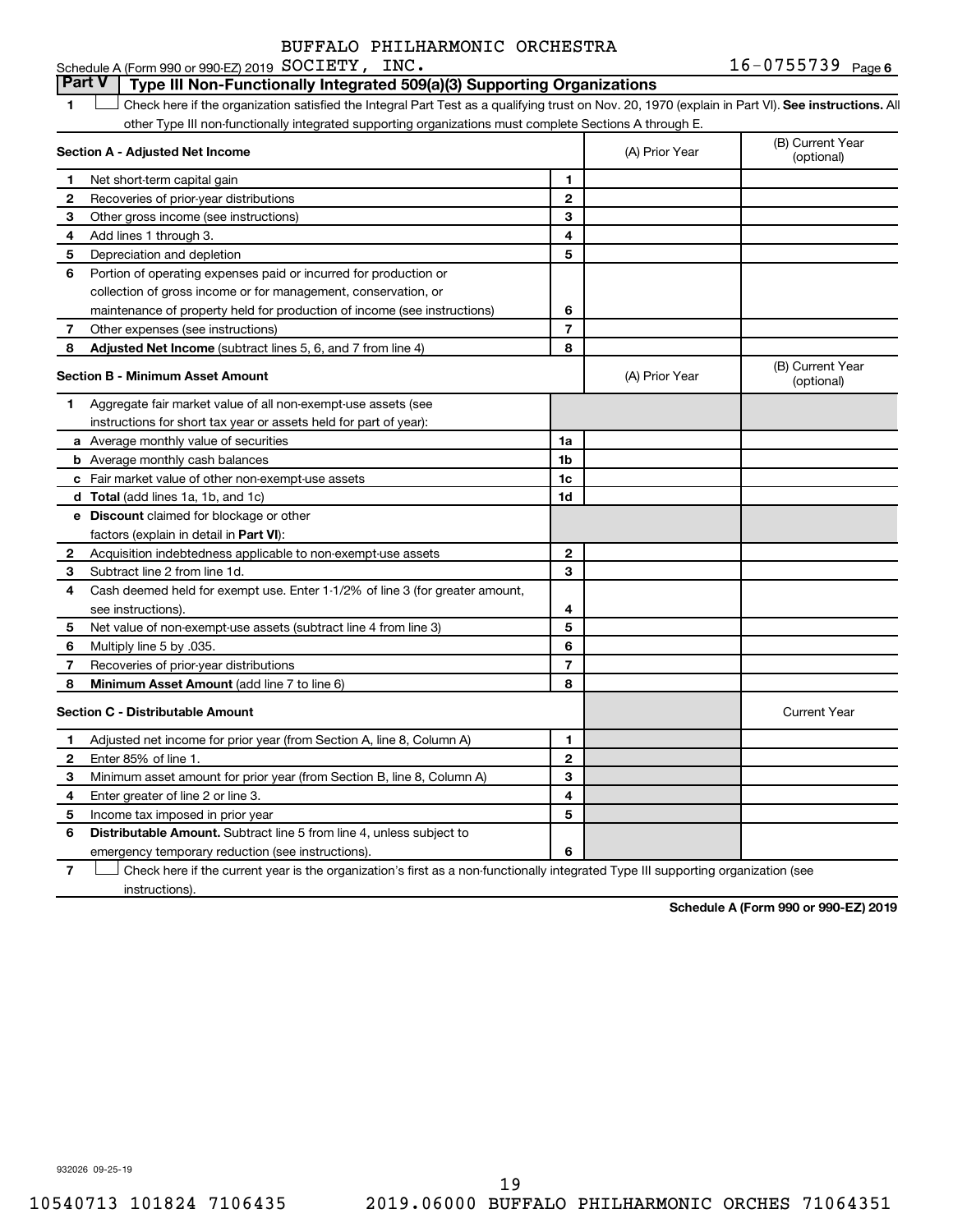|               | Schedule A (Form 990 or 990-EZ) 2019 SOCIETY, INC.                                         |                                    |                                               | $16 - 0755739$ Page 7                                   |
|---------------|--------------------------------------------------------------------------------------------|------------------------------------|-----------------------------------------------|---------------------------------------------------------|
| <b>Part V</b> | Type III Non-Functionally Integrated 509(a)(3) Supporting Organizations (continued)        |                                    |                                               |                                                         |
|               | <b>Section D - Distributions</b>                                                           |                                    |                                               | <b>Current Year</b>                                     |
| 1             | Amounts paid to supported organizations to accomplish exempt purposes                      |                                    |                                               |                                                         |
| 2             | Amounts paid to perform activity that directly furthers exempt purposes of supported       |                                    |                                               |                                                         |
|               | organizations, in excess of income from activity                                           |                                    |                                               |                                                         |
| 3             | Administrative expenses paid to accomplish exempt purposes of supported organizations      |                                    |                                               |                                                         |
| 4             | Amounts paid to acquire exempt-use assets                                                  |                                    |                                               |                                                         |
| 5             | Qualified set-aside amounts (prior IRS approval required)                                  |                                    |                                               |                                                         |
| 6             | Other distributions (describe in <b>Part VI</b> ). See instructions.                       |                                    |                                               |                                                         |
| 7             | Total annual distributions. Add lines 1 through 6.                                         |                                    |                                               |                                                         |
| 8             | Distributions to attentive supported organizations to which the organization is responsive |                                    |                                               |                                                         |
|               | (provide details in Part VI). See instructions.                                            |                                    |                                               |                                                         |
| 9             | Distributable amount for 2019 from Section C, line 6                                       |                                    |                                               |                                                         |
| 10            | Line 8 amount divided by line 9 amount                                                     |                                    |                                               |                                                         |
|               | <b>Section E - Distribution Allocations (see instructions)</b>                             | (i)<br><b>Excess Distributions</b> | (ii)<br><b>Underdistributions</b><br>Pre-2019 | (iii)<br><b>Distributable</b><br><b>Amount for 2019</b> |
| 1             | Distributable amount for 2019 from Section C, line 6                                       |                                    |                                               |                                                         |
| 2             | Underdistributions, if any, for years prior to 2019 (reason-                               |                                    |                                               |                                                         |
|               | able cause required- explain in Part VI). See instructions.                                |                                    |                                               |                                                         |
| 3             | Excess distributions carryover, if any, to 2019                                            |                                    |                                               |                                                         |
|               | a From 2014                                                                                |                                    |                                               |                                                         |
|               | $b$ From 2015                                                                              |                                    |                                               |                                                         |
|               | c From 2016                                                                                |                                    |                                               |                                                         |
|               | <b>d</b> From 2017                                                                         |                                    |                                               |                                                         |
|               | e From 2018                                                                                |                                    |                                               |                                                         |
|               | f Total of lines 3a through e                                                              |                                    |                                               |                                                         |
|               | g Applied to underdistributions of prior years                                             |                                    |                                               |                                                         |
|               | <b>h</b> Applied to 2019 distributable amount                                              |                                    |                                               |                                                         |
| Ť.            | Carryover from 2014 not applied (see instructions)                                         |                                    |                                               |                                                         |
|               | Remainder. Subtract lines 3g, 3h, and 3i from 3f.                                          |                                    |                                               |                                                         |
| 4             | Distributions for 2019 from Section D,                                                     |                                    |                                               |                                                         |
|               | line $7:$                                                                                  |                                    |                                               |                                                         |
|               | a Applied to underdistributions of prior years                                             |                                    |                                               |                                                         |
|               | <b>b</b> Applied to 2019 distributable amount                                              |                                    |                                               |                                                         |
|               | <b>c</b> Remainder. Subtract lines 4a and 4b from 4.                                       |                                    |                                               |                                                         |
|               | 5 Remaining underdistributions for years prior to 2019, if                                 |                                    |                                               |                                                         |
|               | any. Subtract lines 3g and 4a from line 2. For result greater                              |                                    |                                               |                                                         |
|               | than zero, explain in Part VI. See instructions.                                           |                                    |                                               |                                                         |
| 6             | Remaining underdistributions for 2019. Subtract lines 3h                                   |                                    |                                               |                                                         |
|               | and 4b from line 1. For result greater than zero, explain in                               |                                    |                                               |                                                         |
|               | <b>Part VI.</b> See instructions.                                                          |                                    |                                               |                                                         |
| 7             | Excess distributions carryover to 2020. Add lines 3j                                       |                                    |                                               |                                                         |
|               | and 4c.                                                                                    |                                    |                                               |                                                         |
| 8             | Breakdown of line 7:                                                                       |                                    |                                               |                                                         |
|               | a Excess from 2015                                                                         |                                    |                                               |                                                         |
|               | <b>b</b> Excess from 2016                                                                  |                                    |                                               |                                                         |
|               | c Excess from 2017                                                                         |                                    |                                               |                                                         |
|               | d Excess from 2018                                                                         |                                    |                                               |                                                         |
|               | e Excess from 2019                                                                         |                                    |                                               |                                                         |

**Schedule A (Form 990 or 990-EZ) 2019**

932027 09-25-19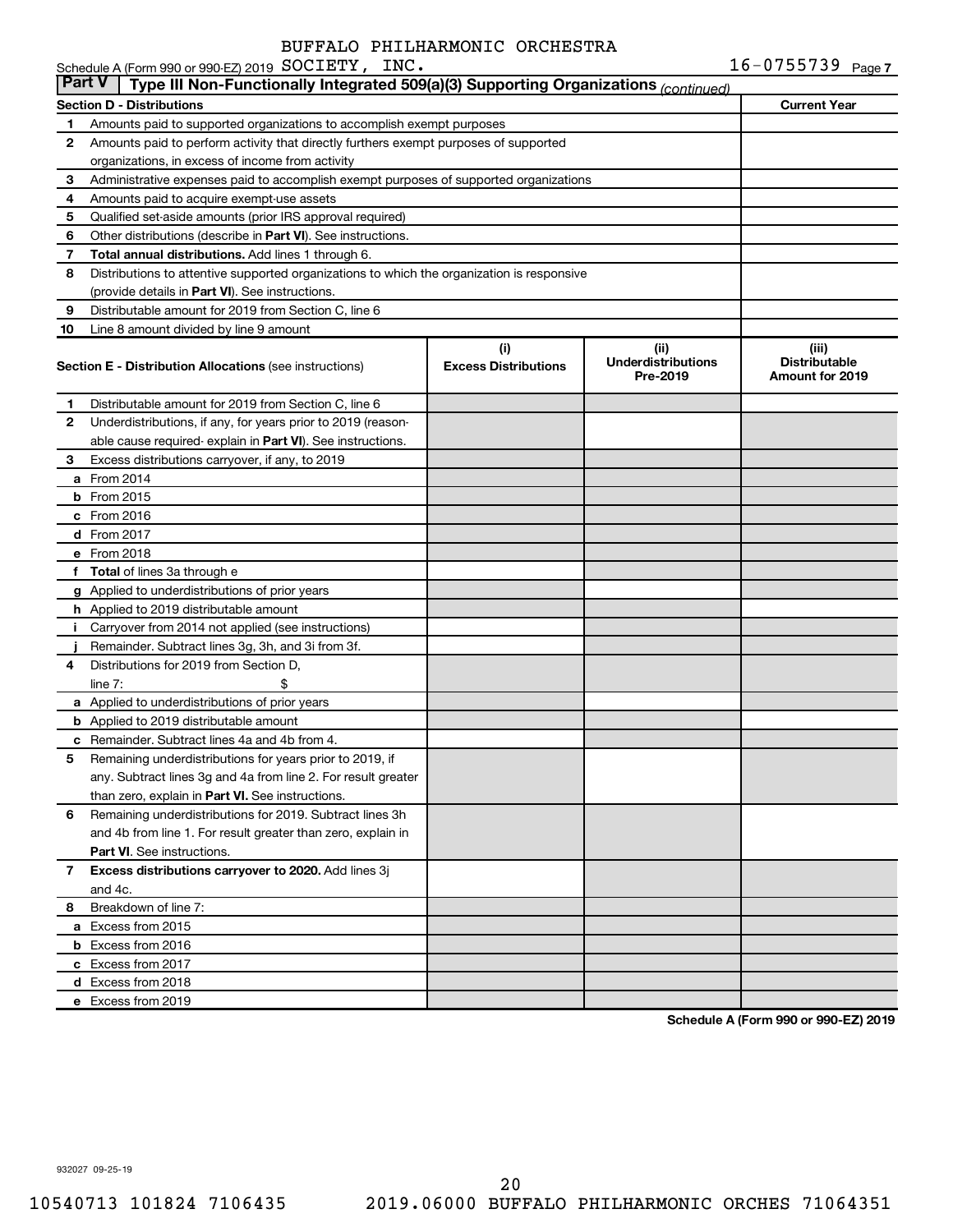|                 |                                                                                                                                                                                                                                                                                                                                                                                                                                                                                                                                                                                                                                                   | BUFFALO PHILHARMONIC ORCHESTRA                  |    |                                      | $16 - 0755739$ Page 8 |
|-----------------|---------------------------------------------------------------------------------------------------------------------------------------------------------------------------------------------------------------------------------------------------------------------------------------------------------------------------------------------------------------------------------------------------------------------------------------------------------------------------------------------------------------------------------------------------------------------------------------------------------------------------------------------------|-------------------------------------------------|----|--------------------------------------|-----------------------|
| Part VI         | Schedule A (Form 990 or 990-EZ) 2019 SOCIETY, INC.<br>Supplemental Information. Provide the explanations required by Part II, line 10; Part II, line 17a or 17b; Part III, line 12;<br>Part IV, Section A, lines 1, 2, 3b, 3c, 4b, 4c, 5a, 6, 9a, 9b, 9c, 11a, 11b, and 11c; Part IV, Section B, lines 1 and 2; Part IV, Section C,<br>line 1; Part IV, Section D, lines 2 and 3; Part IV, Section E, lines 1c, 2a, 2b, 3a, and 3b; Part V, line 1; Part V, Section B, line 1e; Part V,<br>Section D, lines 5, 6, and 8; and Part V, Section E, lines 2, 5, and 6. Also complete this part for any additional information.<br>(See instructions.) |                                                 |    |                                      |                       |
|                 |                                                                                                                                                                                                                                                                                                                                                                                                                                                                                                                                                                                                                                                   |                                                 |    |                                      |                       |
|                 |                                                                                                                                                                                                                                                                                                                                                                                                                                                                                                                                                                                                                                                   |                                                 |    |                                      |                       |
|                 |                                                                                                                                                                                                                                                                                                                                                                                                                                                                                                                                                                                                                                                   |                                                 |    |                                      |                       |
|                 |                                                                                                                                                                                                                                                                                                                                                                                                                                                                                                                                                                                                                                                   |                                                 |    |                                      |                       |
|                 |                                                                                                                                                                                                                                                                                                                                                                                                                                                                                                                                                                                                                                                   |                                                 |    |                                      |                       |
|                 |                                                                                                                                                                                                                                                                                                                                                                                                                                                                                                                                                                                                                                                   |                                                 |    |                                      |                       |
|                 |                                                                                                                                                                                                                                                                                                                                                                                                                                                                                                                                                                                                                                                   |                                                 |    |                                      |                       |
|                 |                                                                                                                                                                                                                                                                                                                                                                                                                                                                                                                                                                                                                                                   |                                                 |    |                                      |                       |
|                 |                                                                                                                                                                                                                                                                                                                                                                                                                                                                                                                                                                                                                                                   |                                                 |    |                                      |                       |
|                 |                                                                                                                                                                                                                                                                                                                                                                                                                                                                                                                                                                                                                                                   |                                                 |    |                                      |                       |
|                 |                                                                                                                                                                                                                                                                                                                                                                                                                                                                                                                                                                                                                                                   |                                                 |    |                                      |                       |
|                 |                                                                                                                                                                                                                                                                                                                                                                                                                                                                                                                                                                                                                                                   |                                                 |    |                                      |                       |
|                 |                                                                                                                                                                                                                                                                                                                                                                                                                                                                                                                                                                                                                                                   |                                                 |    |                                      |                       |
|                 |                                                                                                                                                                                                                                                                                                                                                                                                                                                                                                                                                                                                                                                   |                                                 |    |                                      |                       |
|                 |                                                                                                                                                                                                                                                                                                                                                                                                                                                                                                                                                                                                                                                   |                                                 |    |                                      |                       |
|                 |                                                                                                                                                                                                                                                                                                                                                                                                                                                                                                                                                                                                                                                   |                                                 |    |                                      |                       |
|                 |                                                                                                                                                                                                                                                                                                                                                                                                                                                                                                                                                                                                                                                   |                                                 |    |                                      |                       |
|                 |                                                                                                                                                                                                                                                                                                                                                                                                                                                                                                                                                                                                                                                   |                                                 |    |                                      |                       |
|                 |                                                                                                                                                                                                                                                                                                                                                                                                                                                                                                                                                                                                                                                   |                                                 |    |                                      |                       |
|                 |                                                                                                                                                                                                                                                                                                                                                                                                                                                                                                                                                                                                                                                   |                                                 |    |                                      |                       |
|                 |                                                                                                                                                                                                                                                                                                                                                                                                                                                                                                                                                                                                                                                   |                                                 |    |                                      |                       |
|                 |                                                                                                                                                                                                                                                                                                                                                                                                                                                                                                                                                                                                                                                   |                                                 |    |                                      |                       |
|                 |                                                                                                                                                                                                                                                                                                                                                                                                                                                                                                                                                                                                                                                   |                                                 |    |                                      |                       |
|                 |                                                                                                                                                                                                                                                                                                                                                                                                                                                                                                                                                                                                                                                   |                                                 |    |                                      |                       |
|                 |                                                                                                                                                                                                                                                                                                                                                                                                                                                                                                                                                                                                                                                   |                                                 |    |                                      |                       |
|                 |                                                                                                                                                                                                                                                                                                                                                                                                                                                                                                                                                                                                                                                   |                                                 |    |                                      |                       |
|                 |                                                                                                                                                                                                                                                                                                                                                                                                                                                                                                                                                                                                                                                   |                                                 |    |                                      |                       |
|                 |                                                                                                                                                                                                                                                                                                                                                                                                                                                                                                                                                                                                                                                   |                                                 |    |                                      |                       |
|                 |                                                                                                                                                                                                                                                                                                                                                                                                                                                                                                                                                                                                                                                   |                                                 |    |                                      |                       |
|                 |                                                                                                                                                                                                                                                                                                                                                                                                                                                                                                                                                                                                                                                   |                                                 |    |                                      |                       |
|                 |                                                                                                                                                                                                                                                                                                                                                                                                                                                                                                                                                                                                                                                   |                                                 |    |                                      |                       |
| 932028 09-25-19 |                                                                                                                                                                                                                                                                                                                                                                                                                                                                                                                                                                                                                                                   |                                                 |    | Schedule A (Form 990 or 990-EZ) 2019 |                       |
|                 | 10540713 101824 7106435                                                                                                                                                                                                                                                                                                                                                                                                                                                                                                                                                                                                                           | 2019.06000 BUFFALO PHILHARMONIC ORCHES 71064351 | 21 |                                      |                       |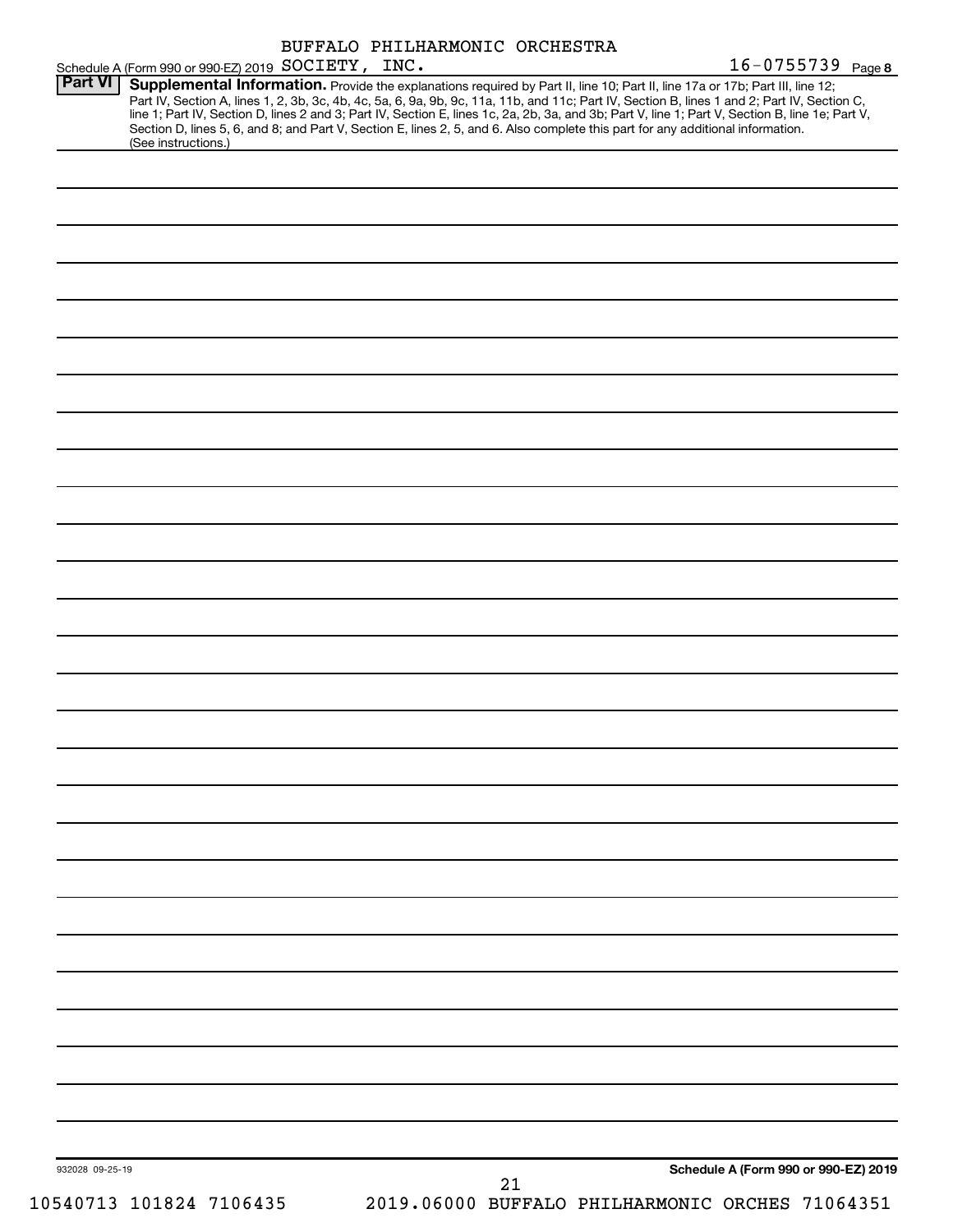Department of the Treasury Internal Revenue Service **(Form 990, 990-EZ,**

|  |  | ** PUBLIC DISCLOSURE COPY ** |  |  |
|--|--|------------------------------|--|--|
|--|--|------------------------------|--|--|

# **Schedule B Schedule of Contributors**

**or 990-PF) | Attach to Form 990, Form 990-EZ, or Form 990-PF. | Go to www.irs.gov/Form990 for the latest information.** OMB No. 1545-0047

**Employer identification number**

|  | Name of the organization |
|--|--------------------------|
|--|--------------------------|

## BUFFALO PHILHARMONIC ORCHESTRA

| 16-0755739<br>INC.<br>SOCIETY, |
|--------------------------------|
|--------------------------------|

**Organization type** (check one):

| Filers of:         | Section:                                                                           |
|--------------------|------------------------------------------------------------------------------------|
| Form 990 or 990-FZ | $ \mathbf{X} $ 501(c)( 3) (enter number) organization                              |
|                    | $4947(a)(1)$ nonexempt charitable trust <b>not</b> treated as a private foundation |
|                    | 527 political organization                                                         |
| Form 990-PF        | 501(c)(3) exempt private foundation                                                |
|                    | 4947(a)(1) nonexempt charitable trust treated as a private foundation              |
|                    | 501(c)(3) taxable private foundation                                               |

Check if your organization is covered by the General Rule or a Special Rule.

**Note:**  Only a section 501(c)(7), (8), or (10) organization can check boxes for both the General Rule and a Special Rule. See instructions.

#### **General Rule**

 $\Box$ 

For an organization filing Form 990, 990-EZ, or 990-PF that received, during the year, contributions totaling \$5,000 or more (in money or property) from any one contributor. Complete Parts I and II. See instructions for determining a contributor's total contributions.

#### **Special Rules**

any one contributor, during the year, total contributions of the greater of (1) \$5,000; or (2) 2% of the amount on (i) Form 990, Part VIII, line 1h;  $\boxed{\text{X}}$  For an organization described in section 501(c)(3) filing Form 990 or 990-EZ that met the 33 1/3% support test of the regulations under sections 509(a)(1) and 170(b)(1)(A)(vi), that checked Schedule A (Form 990 or 990-EZ), Part II, line 13, 16a, or 16b, and that received from or (ii) Form 990-EZ, line 1. Complete Parts I and II.

year, total contributions of more than \$1,000 *exclusively* for religious, charitable, scientific, literary, or educational purposes, or for the For an organization described in section 501(c)(7), (8), or (10) filing Form 990 or 990-EZ that received from any one contributor, during the prevention of cruelty to children or animals. Complete Parts I, II, and III.  $\Box$ 

purpose. Don't complete any of the parts unless the General Rule applies to this organization because it received nonexclusively year, contributions exclusively for religious, charitable, etc., purposes, but no such contributions totaled more than \$1,000. If this box is checked, enter here the total contributions that were received during the year for an exclusively religious, charitable, etc., For an organization described in section 501(c)(7), (8), or (10) filing Form 990 or 990-EZ that received from any one contributor, during the religious, charitable, etc., contributions totaling \$5,000 or more during the year  $\ldots$  $\ldots$  $\ldots$  $\ldots$  $\ldots$  $\ldots$  $\Box$ 

**Caution:**  An organization that isn't covered by the General Rule and/or the Special Rules doesn't file Schedule B (Form 990, 990-EZ, or 990-PF),  **must** but it answer "No" on Part IV, line 2, of its Form 990; or check the box on line H of its Form 990-EZ or on its Form 990-PF, Part I, line 2, to certify that it doesn't meet the filing requirements of Schedule B (Form 990, 990-EZ, or 990-PF).

**For Paperwork Reduction Act Notice, see the instructions for Form 990, 990-EZ, or 990-PF. Schedule B (Form 990, 990-EZ, or 990-PF) (2019)** LHA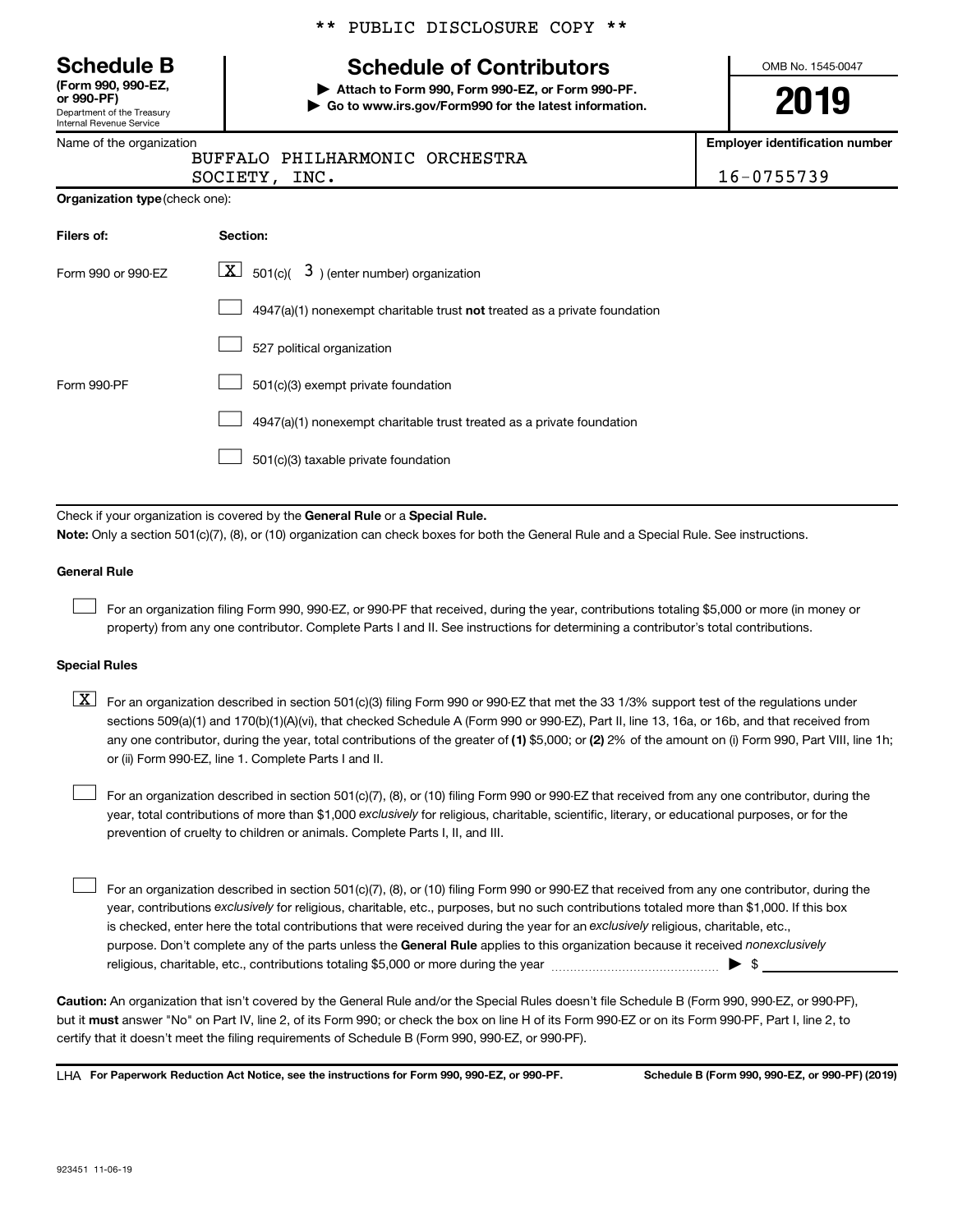#### Schedule B (Form 990, 990-EZ, or 990-PF) (2019)

Name of organization

BUFFALO PHILHARMONIC ORCHESTRA SOCIETY, INC. 16-0755739 **2**

| Part I          | <b>Contributors</b> (see instructions). Use duplicate copies of Part I if additional space is needed. |                                   |                                                                                                                    |
|-----------------|-------------------------------------------------------------------------------------------------------|-----------------------------------|--------------------------------------------------------------------------------------------------------------------|
| (a)<br>No.      | (b)<br>Name, address, and ZIP + 4                                                                     | (c)<br><b>Total contributions</b> | (d)<br>Type of contribution                                                                                        |
| 1               |                                                                                                       | 675,000.<br>\$                    | $\overline{\text{X}}$<br>Person<br>Payroll<br><b>Noncash</b><br>(Complete Part II for<br>noncash contributions.)   |
| (a)<br>No.      | (b)<br>Name, address, and ZIP + 4                                                                     | (c)<br><b>Total contributions</b> | (d)<br>Type of contribution                                                                                        |
| 2               |                                                                                                       | 926,000.<br>\$                    | $\mathbf{X}$<br>Person<br>Payroll<br><b>Noncash</b><br>(Complete Part II for<br>noncash contributions.)            |
| (a)<br>No.      | (b)<br>Name, address, and ZIP + 4                                                                     | (c)<br><b>Total contributions</b> | (d)<br>Type of contribution                                                                                        |
| 3               |                                                                                                       | 303,574.<br>\$                    | $\overline{\text{X}}$<br>Person<br>Payroll<br>Noncash<br>(Complete Part II for<br>noncash contributions.)          |
| (a)<br>No.      | (b)<br>Name, address, and ZIP + 4                                                                     | (c)<br><b>Total contributions</b> | (d)<br>Type of contribution                                                                                        |
| 4               |                                                                                                       | 1,649,740.<br>$\mathfrak{S}$      | $\overline{\mathbf{X}}$<br>Person<br>Payroll<br><b>Noncash</b><br>(Complete Part II for<br>noncash contributions.) |
| (a)<br>No.      | (b)<br>Name, address, and ZIP + 4                                                                     | (c)<br><b>Total contributions</b> | (d)<br>Type of contribution                                                                                        |
| 5               |                                                                                                       | 1,250,000.<br>$\$$                | $\overline{\text{X}}$<br>Person<br>Payroll<br><b>Noncash</b><br>(Complete Part II for<br>noncash contributions.)   |
| (a)<br>No.      | (b)<br>Name, address, and ZIP + 4                                                                     | (c)<br><b>Total contributions</b> | (d)<br>Type of contribution                                                                                        |
| 6               |                                                                                                       | 400,000.<br>$\$$                  | $\overline{\mathbf{X}}$<br>Person<br>Payroll<br><b>Noncash</b><br>(Complete Part II for<br>noncash contributions.) |
| 923452 11-06-19 |                                                                                                       |                                   | Schedule B (Form 990, 990-EZ, or 990-PF) (2019)                                                                    |

23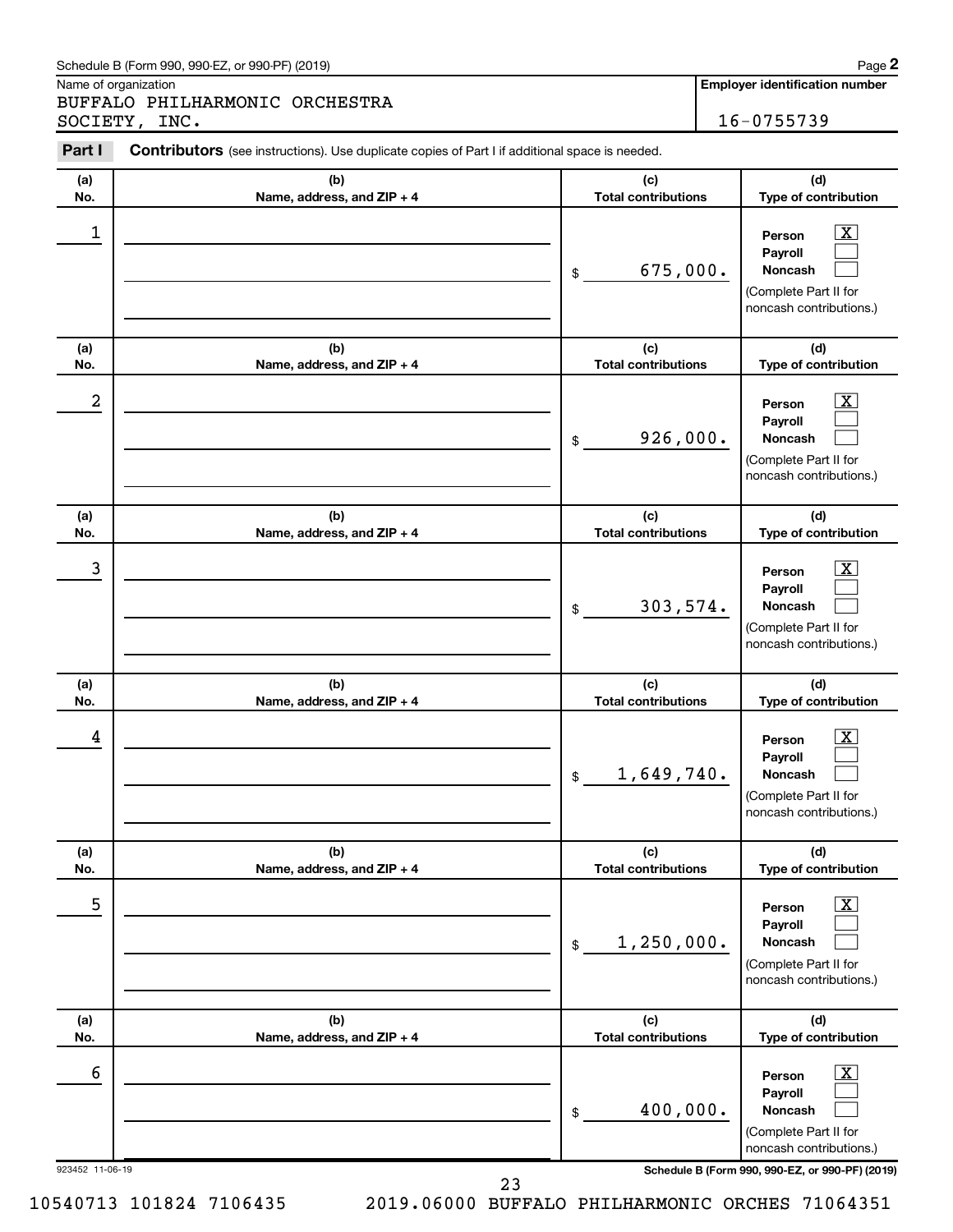#### Schedule B (Form 990, 990-EZ, or 990-PF) (2019)

Name of organization

BUFFALO PHILHARMONIC ORCHESTRA SOCIETY, INC. 16-0755739 **2**

| Part I          | Contributors (see instructions). Use duplicate copies of Part I if additional space is needed. |                                   |                                                                                                                    |
|-----------------|------------------------------------------------------------------------------------------------|-----------------------------------|--------------------------------------------------------------------------------------------------------------------|
| (a)<br>No.      | (b)<br>Name, address, and ZIP + 4                                                              | (c)<br><b>Total contributions</b> | (d)<br>Type of contribution                                                                                        |
| 7               |                                                                                                | 230,320.<br>\$                    | $\overline{\text{X}}$<br>Person<br>Payroll<br><b>Noncash</b><br>(Complete Part II for<br>noncash contributions.)   |
| (a)<br>No.      | (b)<br>Name, address, and ZIP + 4                                                              | (c)<br><b>Total contributions</b> | (d)<br>Type of contribution                                                                                        |
| 8               |                                                                                                | 300,000.<br>\$                    | $\overline{\text{X}}$<br>Person<br>Payroll<br><b>Noncash</b><br>(Complete Part II for<br>noncash contributions.)   |
| (a)<br>No.      | (b)<br>Name, address, and ZIP + 4                                                              | (c)<br><b>Total contributions</b> | (d)<br>Type of contribution                                                                                        |
| 9               |                                                                                                | 424,811.<br>\$                    | $\overline{\text{X}}$<br>Person<br>Payroll<br>Noncash<br>(Complete Part II for<br>noncash contributions.)          |
| (a)<br>No.      | (b)<br>Name, address, and ZIP + 4                                                              | (c)<br><b>Total contributions</b> | (d)<br>Type of contribution                                                                                        |
| 10              |                                                                                                | 1,128,897.<br>$\mathfrak{S}$      | $\overline{\mathbf{X}}$<br>Person<br>Payroll<br><b>Noncash</b><br>(Complete Part II for<br>noncash contributions.) |
| (a)<br>No.      | (b)<br>Name, address, and ZIP + 4                                                              | (c)<br><b>Total contributions</b> | (d)<br>Type of contribution                                                                                        |
|                 |                                                                                                | \$                                | Person<br>Payroll<br><b>Noncash</b><br>(Complete Part II for<br>noncash contributions.)                            |
| (a)<br>No.      | (b)<br>Name, address, and ZIP + 4                                                              | (c)<br><b>Total contributions</b> | (d)<br>Type of contribution                                                                                        |
|                 |                                                                                                | \$                                | Person<br>Payroll<br><b>Noncash</b><br>(Complete Part II for<br>noncash contributions.)                            |
| 923452 11-06-19 |                                                                                                |                                   | Schedule B (Form 990, 990-EZ, or 990-PF) (2019)                                                                    |

24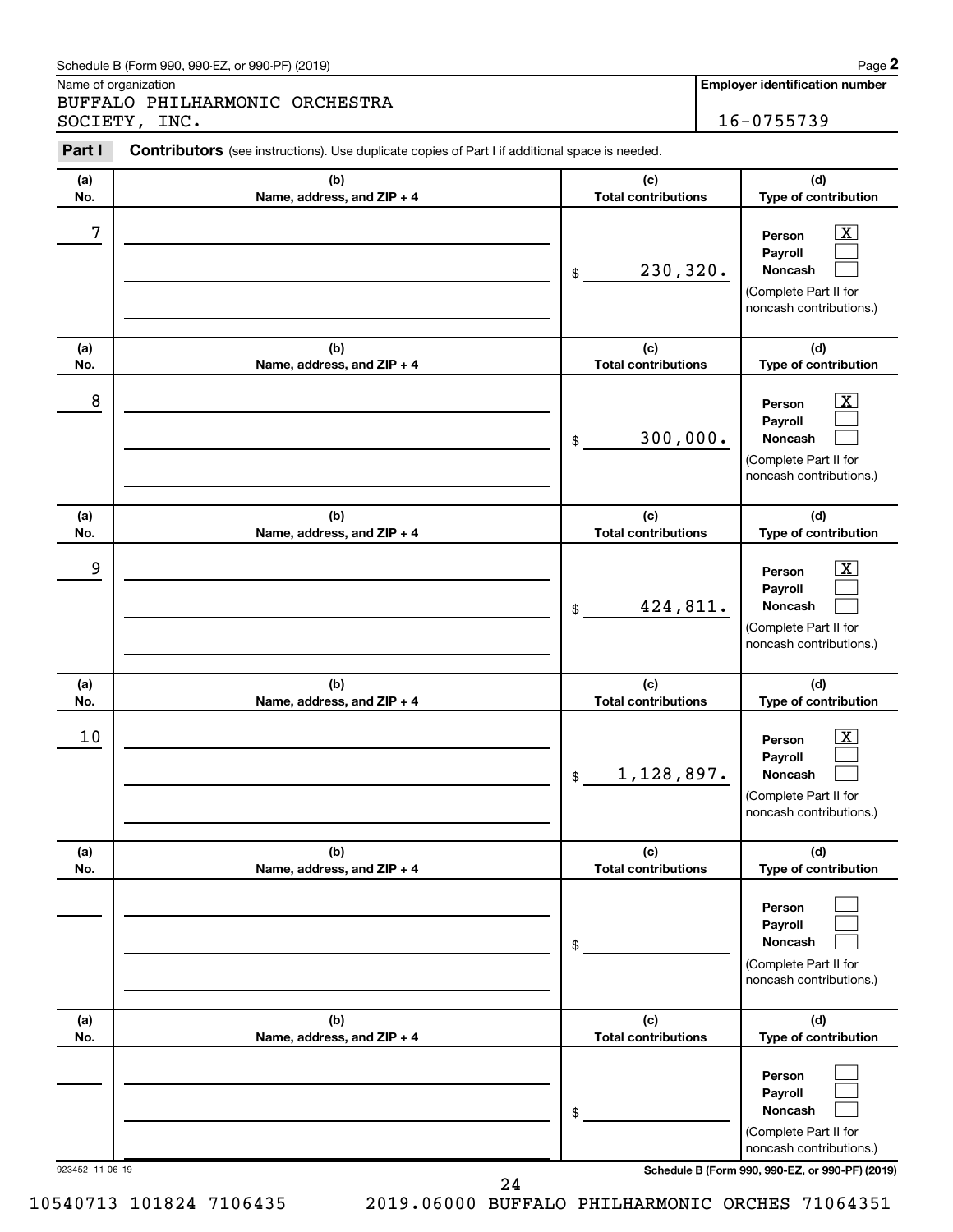|                              | Name of organization<br>BUFFALO PHILHARMONIC ORCHESTRA                                              |                                                 | <b>Employer identification number</b>           |
|------------------------------|-----------------------------------------------------------------------------------------------------|-------------------------------------------------|-------------------------------------------------|
|                              | SOCIETY, INC.                                                                                       |                                                 | 16-0755739                                      |
| Part II                      | Noncash Property (see instructions). Use duplicate copies of Part II if additional space is needed. |                                                 |                                                 |
| (a)<br>No.<br>from<br>Part I | (b)<br>Description of noncash property given                                                        | (c)<br>FMV (or estimate)<br>(See instructions.) | (d)<br>Date received                            |
|                              |                                                                                                     | \$                                              |                                                 |
| (a)<br>No.<br>from<br>Part I | (b)<br>Description of noncash property given                                                        | (c)<br>FMV (or estimate)<br>(See instructions.) | (d)<br>Date received                            |
|                              |                                                                                                     | \$                                              |                                                 |
| (a)<br>No.<br>from<br>Part I | (b)<br>Description of noncash property given                                                        | (c)<br>FMV (or estimate)<br>(See instructions.) | (d)<br>Date received                            |
|                              |                                                                                                     | \$                                              |                                                 |
| (a)<br>No.<br>from<br>Part I | (b)<br>Description of noncash property given                                                        | (c)<br>FMV (or estimate)<br>(See instructions.) | (d)<br>Date received                            |
|                              |                                                                                                     | \$                                              |                                                 |
| (a)<br>No.<br>from<br>Part I | (b)<br>Description of noncash property given                                                        | (c)<br>FMV (or estimate)<br>(See instructions.) | (d)<br>Date received                            |
|                              |                                                                                                     | \$                                              |                                                 |
| (a)<br>No.<br>from<br>Part I | (b)<br>Description of noncash property given                                                        | (c)<br>FMV (or estimate)<br>(See instructions.) | (d)<br>Date received                            |
|                              |                                                                                                     | \$                                              |                                                 |
| 923453 11-06-19              |                                                                                                     |                                                 | Schedule B (Form 990, 990-EZ, or 990-PF) (2019) |

Schedule B (Form 990, 990-EZ, or 990-PF) (2019)

**3**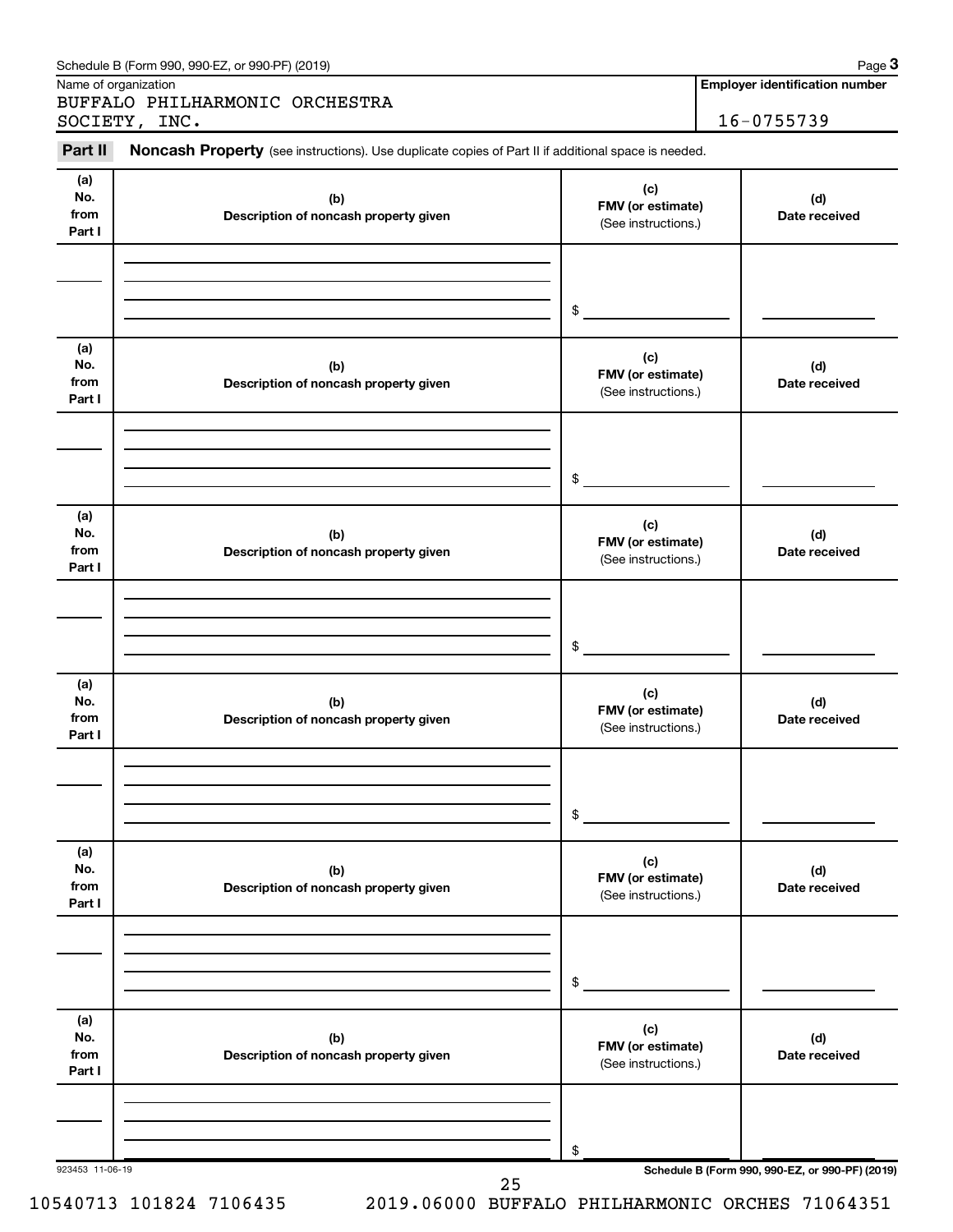|                 | Schedule B (Form 990, 990-EZ, or 990-PF) (2019)                                                                                                                                                                                                                              |                                          |                                          | Page 4                                          |  |  |
|-----------------|------------------------------------------------------------------------------------------------------------------------------------------------------------------------------------------------------------------------------------------------------------------------------|------------------------------------------|------------------------------------------|-------------------------------------------------|--|--|
|                 | Name of organization                                                                                                                                                                                                                                                         |                                          |                                          | <b>Employer identification number</b>           |  |  |
|                 | BUFFALO PHILHARMONIC ORCHESTRA                                                                                                                                                                                                                                               |                                          |                                          |                                                 |  |  |
|                 | SOCIETY, INC.                                                                                                                                                                                                                                                                |                                          |                                          | 16-0755739                                      |  |  |
| Part III        | Exclusively religious, charitable, etc., contributions to organizations described in section 501(c)(7), (8), or (10) that total more than \$1,000 for the year<br>from any one contributor. Complete columns (a) through (e) and the following line entry. For organizations |                                          |                                          |                                                 |  |  |
|                 | completing Part III, enter the total of exclusively religious, charitable, etc., contributions of \$1,000 or less for the year. (Enter this info. once.)                                                                                                                     |                                          |                                          |                                                 |  |  |
| (a) No.         | Use duplicate copies of Part III if additional space is needed.                                                                                                                                                                                                              |                                          |                                          |                                                 |  |  |
| from<br>Part I  | (b) Purpose of gift                                                                                                                                                                                                                                                          | (c) Use of gift                          |                                          | (d) Description of how gift is held             |  |  |
|                 |                                                                                                                                                                                                                                                                              |                                          |                                          |                                                 |  |  |
|                 |                                                                                                                                                                                                                                                                              |                                          |                                          |                                                 |  |  |
|                 |                                                                                                                                                                                                                                                                              |                                          |                                          |                                                 |  |  |
|                 |                                                                                                                                                                                                                                                                              |                                          |                                          |                                                 |  |  |
|                 |                                                                                                                                                                                                                                                                              | (e) Transfer of gift                     |                                          |                                                 |  |  |
|                 |                                                                                                                                                                                                                                                                              |                                          |                                          |                                                 |  |  |
|                 | Transferee's name, address, and ZIP + 4                                                                                                                                                                                                                                      | Relationship of transferor to transferee |                                          |                                                 |  |  |
|                 |                                                                                                                                                                                                                                                                              |                                          |                                          |                                                 |  |  |
|                 |                                                                                                                                                                                                                                                                              |                                          |                                          |                                                 |  |  |
|                 |                                                                                                                                                                                                                                                                              |                                          |                                          |                                                 |  |  |
| (a) No.<br>from |                                                                                                                                                                                                                                                                              |                                          |                                          |                                                 |  |  |
| Part I          | (b) Purpose of gift                                                                                                                                                                                                                                                          | (c) Use of gift                          | (d) Description of how gift is held      |                                                 |  |  |
|                 |                                                                                                                                                                                                                                                                              |                                          |                                          |                                                 |  |  |
|                 |                                                                                                                                                                                                                                                                              |                                          |                                          |                                                 |  |  |
|                 |                                                                                                                                                                                                                                                                              |                                          |                                          |                                                 |  |  |
|                 |                                                                                                                                                                                                                                                                              | (e) Transfer of gift                     |                                          |                                                 |  |  |
|                 |                                                                                                                                                                                                                                                                              |                                          |                                          |                                                 |  |  |
|                 | Transferee's name, address, and ZIP + 4                                                                                                                                                                                                                                      |                                          | Relationship of transferor to transferee |                                                 |  |  |
|                 |                                                                                                                                                                                                                                                                              |                                          |                                          |                                                 |  |  |
|                 |                                                                                                                                                                                                                                                                              |                                          |                                          |                                                 |  |  |
|                 |                                                                                                                                                                                                                                                                              |                                          |                                          |                                                 |  |  |
|                 |                                                                                                                                                                                                                                                                              |                                          |                                          |                                                 |  |  |
| (a) No.<br>from | (b) Purpose of gift                                                                                                                                                                                                                                                          | (c) Use of gift                          | (d) Description of how gift is held      |                                                 |  |  |
| Part I          |                                                                                                                                                                                                                                                                              |                                          |                                          |                                                 |  |  |
|                 |                                                                                                                                                                                                                                                                              |                                          |                                          |                                                 |  |  |
|                 |                                                                                                                                                                                                                                                                              |                                          |                                          |                                                 |  |  |
|                 |                                                                                                                                                                                                                                                                              |                                          |                                          |                                                 |  |  |
|                 |                                                                                                                                                                                                                                                                              | (e) Transfer of gift                     |                                          |                                                 |  |  |
|                 |                                                                                                                                                                                                                                                                              |                                          |                                          |                                                 |  |  |
|                 | Transferee's name, address, and ZIP + 4                                                                                                                                                                                                                                      |                                          | Relationship of transferor to transferee |                                                 |  |  |
|                 |                                                                                                                                                                                                                                                                              |                                          |                                          |                                                 |  |  |
|                 |                                                                                                                                                                                                                                                                              |                                          |                                          |                                                 |  |  |
|                 |                                                                                                                                                                                                                                                                              |                                          |                                          |                                                 |  |  |
| (a) No.         |                                                                                                                                                                                                                                                                              |                                          |                                          |                                                 |  |  |
| from<br>Part I  | (b) Purpose of gift                                                                                                                                                                                                                                                          | (c) Use of gift                          | (d) Description of how gift is held      |                                                 |  |  |
|                 |                                                                                                                                                                                                                                                                              |                                          |                                          |                                                 |  |  |
|                 |                                                                                                                                                                                                                                                                              |                                          |                                          |                                                 |  |  |
|                 |                                                                                                                                                                                                                                                                              |                                          |                                          |                                                 |  |  |
|                 |                                                                                                                                                                                                                                                                              | (e) Transfer of gift                     |                                          |                                                 |  |  |
|                 |                                                                                                                                                                                                                                                                              |                                          |                                          |                                                 |  |  |
|                 | Transferee's name, address, and ZIP + 4                                                                                                                                                                                                                                      |                                          | Relationship of transferor to transferee |                                                 |  |  |
|                 |                                                                                                                                                                                                                                                                              |                                          |                                          |                                                 |  |  |
|                 |                                                                                                                                                                                                                                                                              |                                          |                                          |                                                 |  |  |
|                 |                                                                                                                                                                                                                                                                              |                                          |                                          |                                                 |  |  |
|                 |                                                                                                                                                                                                                                                                              |                                          |                                          |                                                 |  |  |
| 923454 11-06-19 |                                                                                                                                                                                                                                                                              | 26                                       |                                          | Schedule B (Form 990, 990-EZ, or 990-PF) (2019) |  |  |
|                 |                                                                                                                                                                                                                                                                              |                                          |                                          |                                                 |  |  |

| 10540713 101824 7106435 |  |  |
|-------------------------|--|--|
|-------------------------|--|--|

2019.06000 BUFFALO PHILHARMONIC ORCHES 71064351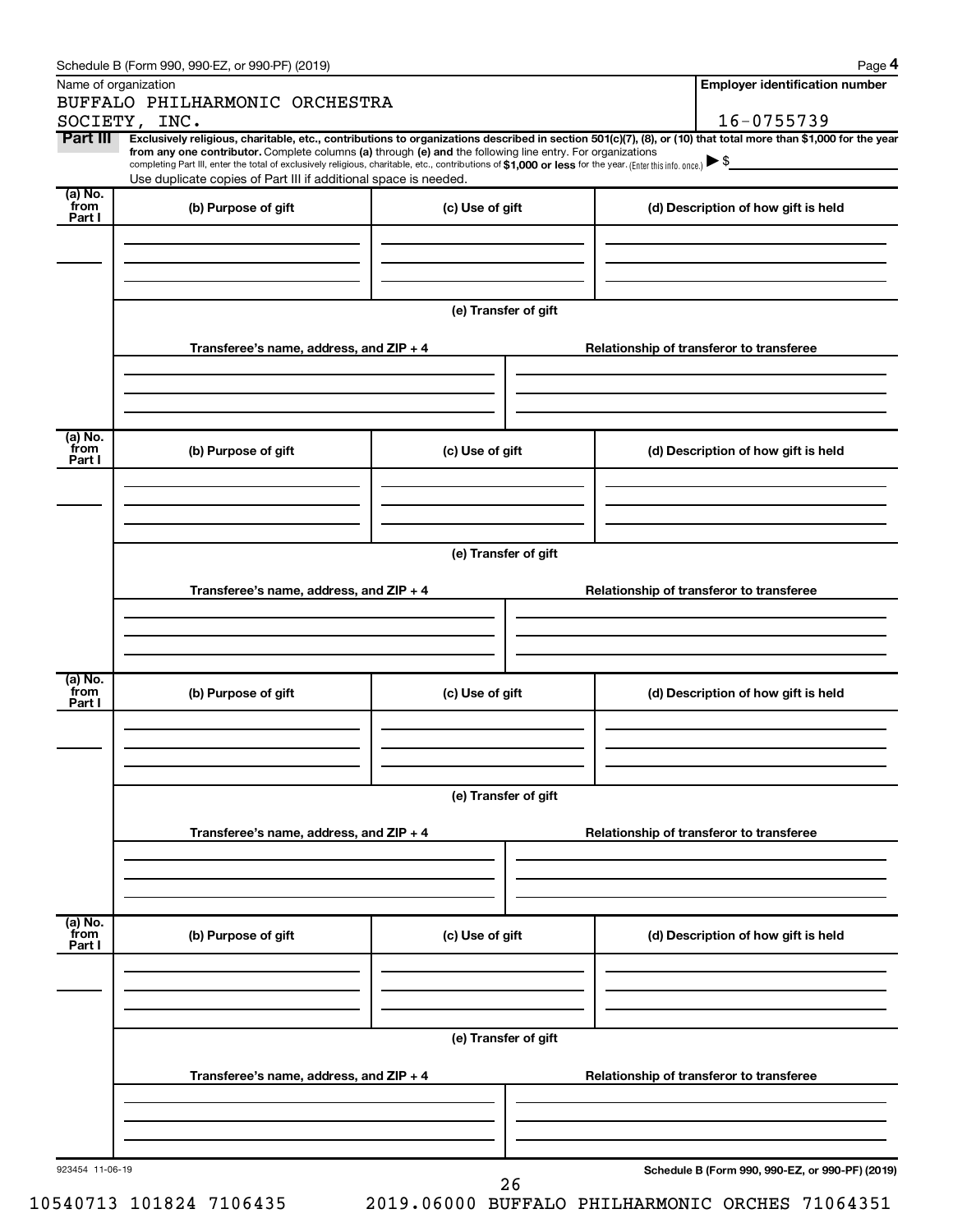|         |                                                        |                                                                            | <b>Supplemental Financial Statements</b>                                                               |                                                                                                                                                                                                                                                                          |                         | OMB No. 1545-0047                                   |  |
|---------|--------------------------------------------------------|----------------------------------------------------------------------------|--------------------------------------------------------------------------------------------------------|--------------------------------------------------------------------------------------------------------------------------------------------------------------------------------------------------------------------------------------------------------------------------|-------------------------|-----------------------------------------------------|--|
|         | <b>SCHEDULE D</b><br>(Form 990)                        |                                                                            |                                                                                                        |                                                                                                                                                                                                                                                                          |                         |                                                     |  |
|         |                                                        |                                                                            | Complete if the organization answered "Yes" on Form 990,                                               | Part IV, line 6, 7, 8, 9, 10, 11a, 11b, 11c, 11d, 11e, 11f, 12a, or 12b.                                                                                                                                                                                                 |                         | <b>Open to Public</b>                               |  |
|         | Department of the Treasury<br>Internal Revenue Service |                                                                            | Attach to Form 990.<br>Go to www.irs.gov/Form990 for instructions and the latest information.          | Inspection                                                                                                                                                                                                                                                               |                         |                                                     |  |
|         | Name of the organization                               | SOCIETY, INC.                                                              | BUFFALO PHILHARMONIC ORCHESTRA                                                                         |                                                                                                                                                                                                                                                                          |                         | <b>Employer identification number</b><br>16-0755739 |  |
| Part I  |                                                        |                                                                            |                                                                                                        | Organizations Maintaining Donor Advised Funds or Other Similar Funds or Accounts. Complete if the                                                                                                                                                                        |                         |                                                     |  |
|         |                                                        | organization answered "Yes" on Form 990, Part IV, line 6.                  |                                                                                                        |                                                                                                                                                                                                                                                                          |                         |                                                     |  |
|         |                                                        |                                                                            | (a) Donor advised funds                                                                                |                                                                                                                                                                                                                                                                          |                         | (b) Funds and other accounts                        |  |
| 1<br>2  |                                                        | Aggregate value of contributions to (during year)                          |                                                                                                        |                                                                                                                                                                                                                                                                          |                         |                                                     |  |
| З       |                                                        |                                                                            |                                                                                                        |                                                                                                                                                                                                                                                                          |                         |                                                     |  |
| 4       |                                                        |                                                                            | the control of the control of the control of the control of the control of                             |                                                                                                                                                                                                                                                                          |                         |                                                     |  |
| 5       |                                                        |                                                                            |                                                                                                        | Did the organization inform all donors and donor advisors in writing that the assets held in donor advised funds                                                                                                                                                         |                         |                                                     |  |
|         |                                                        |                                                                            |                                                                                                        |                                                                                                                                                                                                                                                                          |                         | Yes<br>No                                           |  |
| 6       |                                                        |                                                                            |                                                                                                        | Did the organization inform all grantees, donors, and donor advisors in writing that grant funds can be used only                                                                                                                                                        |                         |                                                     |  |
|         |                                                        |                                                                            |                                                                                                        | for charitable purposes and not for the benefit of the donor or donor advisor, or for any other purpose conferring                                                                                                                                                       |                         |                                                     |  |
| Part II | impermissible private benefit?                         |                                                                            |                                                                                                        | Conservation Easements. Complete if the organization answered "Yes" on Form 990, Part IV, line 7.                                                                                                                                                                        |                         | Yes<br>No                                           |  |
|         |                                                        |                                                                            |                                                                                                        |                                                                                                                                                                                                                                                                          |                         |                                                     |  |
| 1.      |                                                        | Preservation of land for public use (for example, recreation or education) | Purpose(s) of conservation easements held by the organization (check all that apply).                  | Preservation of a historically important land area                                                                                                                                                                                                                       |                         |                                                     |  |
|         |                                                        | Protection of natural habitat                                              |                                                                                                        | Preservation of a certified historic structure                                                                                                                                                                                                                           |                         |                                                     |  |
|         |                                                        | Preservation of open space                                                 |                                                                                                        |                                                                                                                                                                                                                                                                          |                         |                                                     |  |
| 2       |                                                        |                                                                            |                                                                                                        | Complete lines 2a through 2d if the organization held a qualified conservation contribution in the form of a conservation easement on the last                                                                                                                           |                         |                                                     |  |
|         | day of the tax year.                                   |                                                                            |                                                                                                        |                                                                                                                                                                                                                                                                          |                         | Held at the End of the Tax Year                     |  |
| а       |                                                        |                                                                            |                                                                                                        |                                                                                                                                                                                                                                                                          | 2a                      |                                                     |  |
| b       |                                                        | Total acreage restricted by conservation easements                         |                                                                                                        |                                                                                                                                                                                                                                                                          | 2b                      |                                                     |  |
| с       |                                                        |                                                                            |                                                                                                        |                                                                                                                                                                                                                                                                          | 2c                      |                                                     |  |
|         |                                                        |                                                                            |                                                                                                        | d Number of conservation easements included in (c) acquired after 7/25/06, and not on a historic structure                                                                                                                                                               |                         |                                                     |  |
|         |                                                        |                                                                            |                                                                                                        | Number of conservation easements modified, transferred, released, extinguished, or terminated by the organization during the tax                                                                                                                                         | 2d                      |                                                     |  |
| 3       | $\gamma$ ear $\blacktriangleright$                     |                                                                            |                                                                                                        |                                                                                                                                                                                                                                                                          |                         |                                                     |  |
| 4       |                                                        |                                                                            | Number of states where property subject to conservation easement is located >                          |                                                                                                                                                                                                                                                                          |                         |                                                     |  |
| 5       |                                                        |                                                                            | Does the organization have a written policy regarding the periodic monitoring, inspection, handling of |                                                                                                                                                                                                                                                                          |                         |                                                     |  |
|         |                                                        | violations, and enforcement of the conservation easements it holds?        |                                                                                                        |                                                                                                                                                                                                                                                                          |                         | Yes<br>No                                           |  |
| 6       |                                                        |                                                                            |                                                                                                        | Staff and volunteer hours devoted to monitoring, inspecting, handling of violations, and enforcing conservation easements during the year                                                                                                                                |                         |                                                     |  |
|         |                                                        |                                                                            |                                                                                                        |                                                                                                                                                                                                                                                                          |                         |                                                     |  |
| 7       |                                                        |                                                                            |                                                                                                        | Amount of expenses incurred in monitoring, inspecting, handling of violations, and enforcing conservation easements during the year                                                                                                                                      |                         |                                                     |  |
|         | $\blacktriangleright$ \$                               |                                                                            |                                                                                                        |                                                                                                                                                                                                                                                                          |                         |                                                     |  |
| 8       |                                                        |                                                                            |                                                                                                        | Does each conservation easement reported on line 2(d) above satisfy the requirements of section 170(h)(4)(B)(i)                                                                                                                                                          |                         | Yes<br><b>No</b>                                    |  |
| 9       |                                                        |                                                                            |                                                                                                        | In Part XIII, describe how the organization reports conservation easements in its revenue and expense statement and                                                                                                                                                      |                         |                                                     |  |
|         |                                                        |                                                                            |                                                                                                        | balance sheet, and include, if applicable, the text of the footnote to the organization's financial statements that describes the                                                                                                                                        |                         |                                                     |  |
|         |                                                        | organization's accounting for conservation easements.                      |                                                                                                        |                                                                                                                                                                                                                                                                          |                         |                                                     |  |
|         | Part III                                               |                                                                            |                                                                                                        | Organizations Maintaining Collections of Art, Historical Treasures, or Other Similar Assets.                                                                                                                                                                             |                         |                                                     |  |
|         |                                                        | Complete if the organization answered "Yes" on Form 990, Part IV, line 8.  |                                                                                                        |                                                                                                                                                                                                                                                                          |                         |                                                     |  |
|         |                                                        |                                                                            |                                                                                                        | 1a If the organization elected, as permitted under FASB ASC 958, not to report in its revenue statement and balance sheet works                                                                                                                                          |                         |                                                     |  |
|         |                                                        |                                                                            |                                                                                                        | of art, historical treasures, or other similar assets held for public exhibition, education, or research in furtherance of public                                                                                                                                        |                         |                                                     |  |
|         |                                                        |                                                                            |                                                                                                        | service, provide in Part XIII the text of the footnote to its financial statements that describes these items.                                                                                                                                                           |                         |                                                     |  |
|         |                                                        |                                                                            |                                                                                                        | b If the organization elected, as permitted under FASB ASC 958, to report in its revenue statement and balance sheet works of<br>art, historical treasures, or other similar assets held for public exhibition, education, or research in furtherance of public service, |                         |                                                     |  |
|         |                                                        | provide the following amounts relating to these items:                     |                                                                                                        |                                                                                                                                                                                                                                                                          |                         |                                                     |  |
|         |                                                        |                                                                            |                                                                                                        |                                                                                                                                                                                                                                                                          | $\frac{1}{2}$           |                                                     |  |
|         |                                                        |                                                                            |                                                                                                        | (ii) Assets included in Form 990, Part X [11] [2000] [2010] Assets included in Form 990, Part X [11] [11] [200                                                                                                                                                           |                         |                                                     |  |
| 2       |                                                        |                                                                            |                                                                                                        | If the organization received or held works of art, historical treasures, or other similar assets for financial gain, provide                                                                                                                                             |                         |                                                     |  |
|         |                                                        |                                                                            | the following amounts required to be reported under FASB ASC 958 relating to these items:              |                                                                                                                                                                                                                                                                          |                         |                                                     |  |
|         |                                                        |                                                                            |                                                                                                        |                                                                                                                                                                                                                                                                          | - \$<br>▶               |                                                     |  |
|         |                                                        |                                                                            |                                                                                                        |                                                                                                                                                                                                                                                                          | $\blacktriangleright$ s |                                                     |  |
|         |                                                        | LHA For Paperwork Reduction Act Notice, see the Instructions for Form 990. |                                                                                                        |                                                                                                                                                                                                                                                                          |                         | Schedule D (Form 990) 2019                          |  |
|         | 932051 10-02-19                                        |                                                                            | 27                                                                                                     |                                                                                                                                                                                                                                                                          |                         |                                                     |  |
|         |                                                        |                                                                            |                                                                                                        |                                                                                                                                                                                                                                                                          |                         |                                                     |  |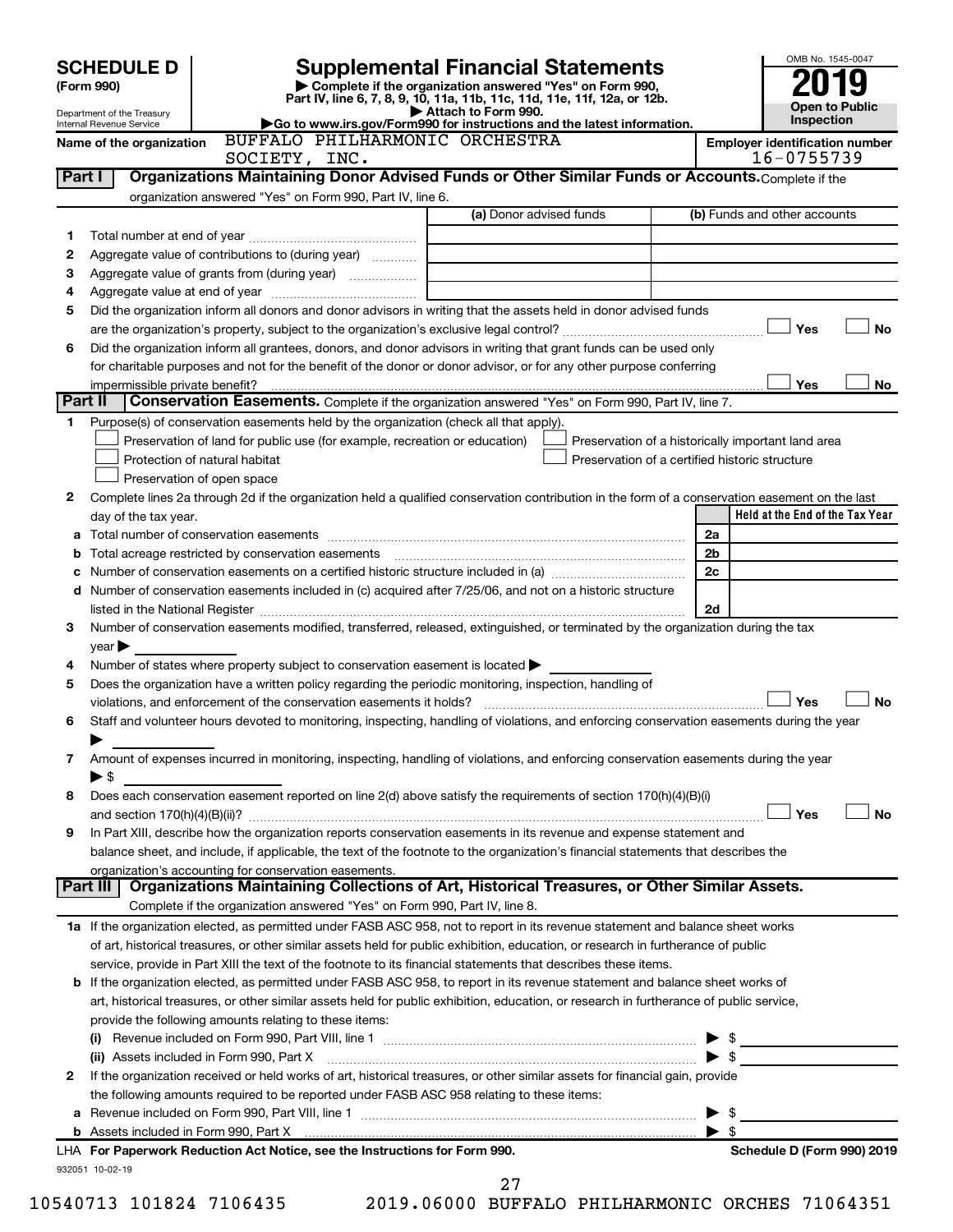|        |                |                                                                                                                                                                                                                                |   | BUFFALO PHILHARMONIC ORCHESTRA |   |                |                                                                                                                                                                                                                               |                                                         |                 |                       |          |          |
|--------|----------------|--------------------------------------------------------------------------------------------------------------------------------------------------------------------------------------------------------------------------------|---|--------------------------------|---|----------------|-------------------------------------------------------------------------------------------------------------------------------------------------------------------------------------------------------------------------------|---------------------------------------------------------|-----------------|-----------------------|----------|----------|
|        |                | SOCIETY, INC.<br>Schedule D (Form 990) 2019                                                                                                                                                                                    |   |                                |   |                |                                                                                                                                                                                                                               |                                                         |                 | $16 - 0755739$ Page 2 |          |          |
|        |                | Part III   Organizations Maintaining Collections of Art, Historical Treasures, or Other Similar Assets (continued)                                                                                                             |   |                                |   |                |                                                                                                                                                                                                                               |                                                         |                 |                       |          |          |
| 3      |                | Using the organization's acquisition, accession, and other records, check any of the following that make significant use of its                                                                                                |   |                                |   |                |                                                                                                                                                                                                                               |                                                         |                 |                       |          |          |
|        |                | collection items (check all that apply):                                                                                                                                                                                       |   |                                |   |                |                                                                                                                                                                                                                               |                                                         |                 |                       |          |          |
| a      |                | Public exhibition                                                                                                                                                                                                              |   | d                              |   |                | Loan or exchange program                                                                                                                                                                                                      |                                                         |                 |                       |          |          |
| b      |                | Scholarly research                                                                                                                                                                                                             |   | e                              |   |                | Other and the contract of the contract of the contract of the contract of the contract of the contract of the contract of the contract of the contract of the contract of the contract of the contract of the contract of the |                                                         |                 |                       |          |          |
| с      |                | Preservation for future generations                                                                                                                                                                                            |   |                                |   |                |                                                                                                                                                                                                                               |                                                         |                 |                       |          |          |
| 4      |                | Provide a description of the organization's collections and explain how they further the organization's exempt purpose in Part XIII.                                                                                           |   |                                |   |                |                                                                                                                                                                                                                               |                                                         |                 |                       |          |          |
| 5      |                | During the year, did the organization solicit or receive donations of art, historical treasures, or other similar assets                                                                                                       |   |                                |   |                |                                                                                                                                                                                                                               |                                                         |                 |                       |          |          |
|        |                |                                                                                                                                                                                                                                |   |                                |   |                |                                                                                                                                                                                                                               |                                                         |                 | Yes                   |          | No       |
|        | <b>Part IV</b> | <b>Escrow and Custodial Arrangements.</b> Complete if the organization answered "Yes" on Form 990, Part IV, line 9, or                                                                                                         |   |                                |   |                |                                                                                                                                                                                                                               |                                                         |                 |                       |          |          |
|        |                | reported an amount on Form 990, Part X, line 21.                                                                                                                                                                               |   |                                |   |                |                                                                                                                                                                                                                               |                                                         |                 |                       |          |          |
|        |                | 1a Is the organization an agent, trustee, custodian or other intermediary for contributions or other assets not included                                                                                                       |   |                                |   |                |                                                                                                                                                                                                                               |                                                         |                 |                       |          |          |
|        |                |                                                                                                                                                                                                                                |   |                                |   |                |                                                                                                                                                                                                                               |                                                         |                 | Yes                   |          | No       |
|        |                | b If "Yes," explain the arrangement in Part XIII and complete the following table:                                                                                                                                             |   |                                |   |                |                                                                                                                                                                                                                               |                                                         |                 |                       |          |          |
|        |                |                                                                                                                                                                                                                                |   |                                |   |                |                                                                                                                                                                                                                               |                                                         |                 | Amount                |          |          |
|        |                |                                                                                                                                                                                                                                |   |                                |   |                |                                                                                                                                                                                                                               |                                                         | 1c              |                       |          |          |
|        |                |                                                                                                                                                                                                                                |   |                                |   |                |                                                                                                                                                                                                                               |                                                         | 1d              |                       |          |          |
|        |                | e Distributions during the year manufactured and contained and contained and the year manufactured and contained and the year manufactured and contained and contained and contained and contained and contained and contained |   |                                |   |                |                                                                                                                                                                                                                               |                                                         | 1e              |                       |          |          |
|        |                |                                                                                                                                                                                                                                |   |                                |   |                |                                                                                                                                                                                                                               |                                                         | 1f              |                       |          |          |
|        |                | 2a Did the organization include an amount on Form 990, Part X, line 21, for escrow or custodial account liability?                                                                                                             |   |                                |   |                |                                                                                                                                                                                                                               |                                                         | .               | Yes                   |          | No       |
|        |                | <b>b</b> If "Yes," explain the arrangement in Part XIII. Check here if the explanation has been provided on Part XIII                                                                                                          |   |                                |   |                |                                                                                                                                                                                                                               |                                                         |                 | . <u>.</u>            |          |          |
| Part V |                | Endowment Funds. Complete if the organization answered "Yes" on Form 990, Part IV, line 10.                                                                                                                                    |   |                                |   |                |                                                                                                                                                                                                                               |                                                         |                 |                       |          |          |
|        |                |                                                                                                                                                                                                                                |   | (a) Current year               |   | (b) Prior year |                                                                                                                                                                                                                               | (c) Two years back $\vert$ (d) Three years back $\vert$ |                 | (e) Four years back   |          |          |
|        |                |                                                                                                                                                                                                                                |   |                                |   |                |                                                                                                                                                                                                                               |                                                         |                 |                       |          |          |
|        |                |                                                                                                                                                                                                                                |   |                                |   |                |                                                                                                                                                                                                                               |                                                         |                 |                       |          |          |
|        |                | Net investment earnings, gains, and losses                                                                                                                                                                                     |   |                                |   |                |                                                                                                                                                                                                                               |                                                         |                 |                       |          |          |
|        |                |                                                                                                                                                                                                                                |   |                                |   |                |                                                                                                                                                                                                                               |                                                         |                 |                       |          |          |
|        |                | e Other expenditures for facilities                                                                                                                                                                                            |   |                                |   |                |                                                                                                                                                                                                                               |                                                         |                 |                       |          |          |
|        |                |                                                                                                                                                                                                                                |   |                                |   |                |                                                                                                                                                                                                                               |                                                         |                 |                       |          |          |
|        |                |                                                                                                                                                                                                                                |   |                                |   |                |                                                                                                                                                                                                                               |                                                         |                 |                       |          |          |
|        |                |                                                                                                                                                                                                                                |   |                                |   |                |                                                                                                                                                                                                                               |                                                         |                 |                       |          |          |
| 2      |                | Provide the estimated percentage of the current year end balance (line 1g, column (a)) held as:                                                                                                                                |   |                                |   |                |                                                                                                                                                                                                                               |                                                         |                 |                       |          |          |
|        |                | a Board designated or quasi-endowment >                                                                                                                                                                                        |   |                                | ℅ |                |                                                                                                                                                                                                                               |                                                         |                 |                       |          |          |
|        |                | Permanent endowment >                                                                                                                                                                                                          | % |                                |   |                |                                                                                                                                                                                                                               |                                                         |                 |                       |          |          |
|        |                | $\mathbf c$ Term endowment $\blacktriangleright$                                                                                                                                                                               | % |                                |   |                |                                                                                                                                                                                                                               |                                                         |                 |                       |          |          |
|        |                | The percentages on lines 2a, 2b, and 2c should equal 100%.                                                                                                                                                                     |   |                                |   |                |                                                                                                                                                                                                                               |                                                         |                 |                       |          |          |
|        |                | 3a Are there endowment funds not in the possession of the organization that are held and administered for the organization                                                                                                     |   |                                |   |                |                                                                                                                                                                                                                               |                                                         |                 |                       |          |          |
|        | by:            |                                                                                                                                                                                                                                |   |                                |   |                |                                                                                                                                                                                                                               |                                                         |                 |                       | Yes      | No       |
|        | (i)            |                                                                                                                                                                                                                                |   |                                |   |                |                                                                                                                                                                                                                               |                                                         |                 | 3a(i)                 |          |          |
|        |                |                                                                                                                                                                                                                                |   |                                |   |                |                                                                                                                                                                                                                               |                                                         |                 | 3a(ii)                |          |          |
|        |                |                                                                                                                                                                                                                                |   |                                |   |                |                                                                                                                                                                                                                               |                                                         |                 | 3b                    |          |          |
|        |                | Describe in Part XIII the intended uses of the organization's endowment funds.                                                                                                                                                 |   |                                |   |                |                                                                                                                                                                                                                               |                                                         |                 |                       |          |          |
|        | <b>Part VI</b> | Land, Buildings, and Equipment.                                                                                                                                                                                                |   |                                |   |                |                                                                                                                                                                                                                               |                                                         |                 |                       |          |          |
|        |                | Complete if the organization answered "Yes" on Form 990, Part IV, line 11a. See Form 990, Part X, line 10.                                                                                                                     |   |                                |   |                |                                                                                                                                                                                                                               |                                                         |                 |                       |          |          |
|        |                | Description of property                                                                                                                                                                                                        |   | (a) Cost or other              |   |                | (b) Cost or other                                                                                                                                                                                                             |                                                         | (c) Accumulated | (d) Book value        |          |          |
|        |                |                                                                                                                                                                                                                                |   | basis (investment)             |   |                | basis (other)                                                                                                                                                                                                                 |                                                         | depreciation    |                       |          |          |
|        |                |                                                                                                                                                                                                                                |   |                                |   |                | 255,000.                                                                                                                                                                                                                      |                                                         |                 |                       |          | 255,000. |
|        |                |                                                                                                                                                                                                                                |   |                                |   |                | 2,167,500.                                                                                                                                                                                                                    |                                                         | 112, 171.       | 2,055,329.            |          |          |
|        |                |                                                                                                                                                                                                                                |   |                                |   |                | 34,149.                                                                                                                                                                                                                       |                                                         | 20,484.         |                       | 13,665.  |          |
|        |                |                                                                                                                                                                                                                                |   |                                |   |                | 1,247,966.                                                                                                                                                                                                                    |                                                         | 845,996.        |                       | 401,970. |          |
|        |                |                                                                                                                                                                                                                                |   |                                |   |                |                                                                                                                                                                                                                               |                                                         |                 |                       |          |          |
|        |                | Total. Add lines 1a through 1e. (Column (d) must equal Form 990, Part X, column (B), line 10c.)                                                                                                                                |   |                                |   |                |                                                                                                                                                                                                                               |                                                         |                 | 2,725,964.            |          |          |

**Schedule D (Form 990) 2019**

932052 10-02-19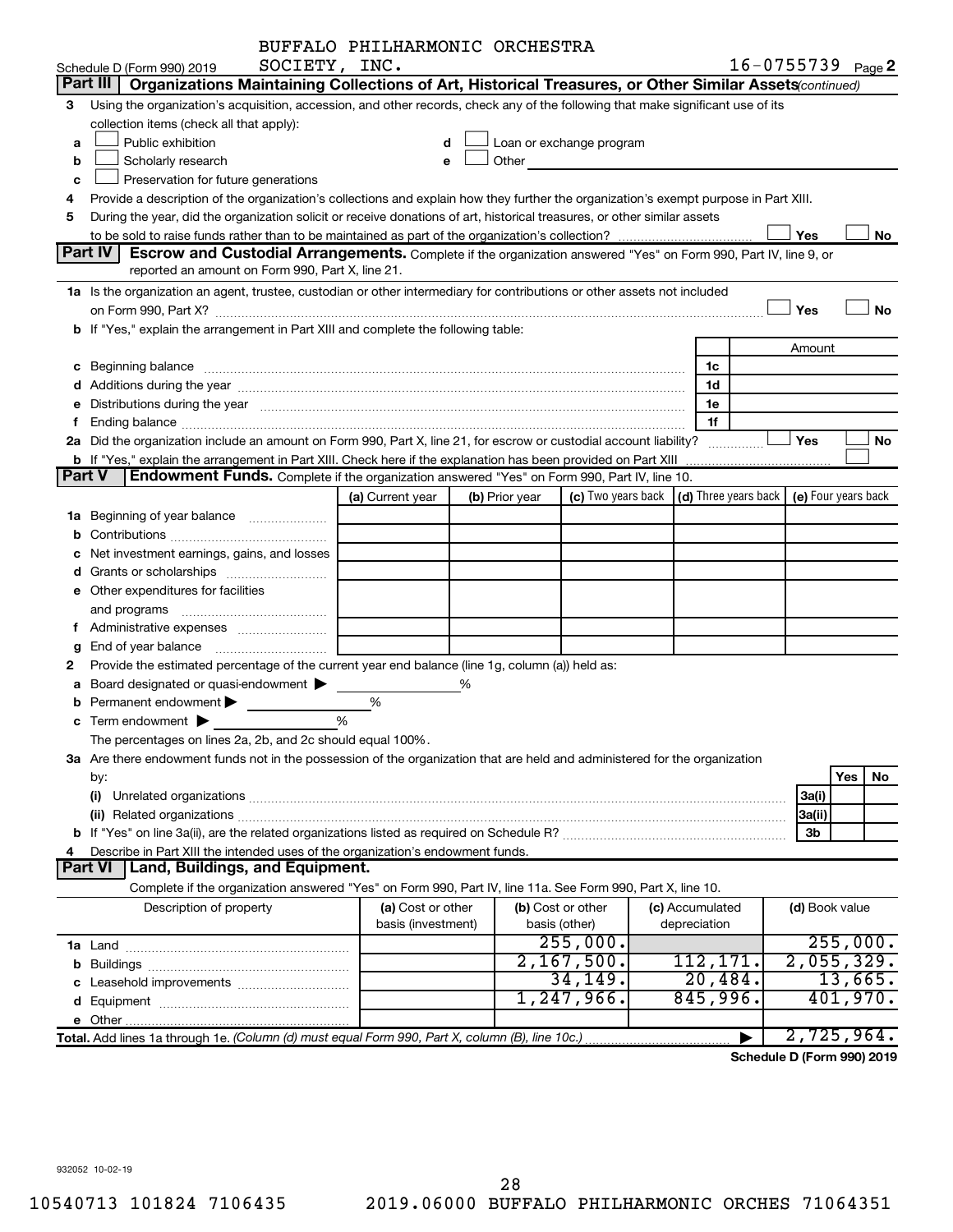| BUFFALO PHILHARMONIC ORCHESTRA |  |
|--------------------------------|--|
|                                |  |

| Part VII Investments - Other Securities.<br>Complete if the organization answered "Yes" on Form 990, Part IV, line 11b. See Form 990, Part X, line 12.<br>(a) Description of security or category (including name of security)<br>(b) Book value<br>(c) Method of valuation: Cost or end-of-year market value<br>$(3)$ Other<br>(A)<br>(B)<br>(C)<br>(D)<br>(E)<br>(F)<br>(G) |
|-------------------------------------------------------------------------------------------------------------------------------------------------------------------------------------------------------------------------------------------------------------------------------------------------------------------------------------------------------------------------------|
|                                                                                                                                                                                                                                                                                                                                                                               |
|                                                                                                                                                                                                                                                                                                                                                                               |
|                                                                                                                                                                                                                                                                                                                                                                               |
|                                                                                                                                                                                                                                                                                                                                                                               |
|                                                                                                                                                                                                                                                                                                                                                                               |
|                                                                                                                                                                                                                                                                                                                                                                               |
|                                                                                                                                                                                                                                                                                                                                                                               |
|                                                                                                                                                                                                                                                                                                                                                                               |
|                                                                                                                                                                                                                                                                                                                                                                               |
|                                                                                                                                                                                                                                                                                                                                                                               |
|                                                                                                                                                                                                                                                                                                                                                                               |
|                                                                                                                                                                                                                                                                                                                                                                               |
|                                                                                                                                                                                                                                                                                                                                                                               |
|                                                                                                                                                                                                                                                                                                                                                                               |
| (H)                                                                                                                                                                                                                                                                                                                                                                           |
| Total. (Col. (b) must equal Form 990, Part X, col. (B) line 12.)                                                                                                                                                                                                                                                                                                              |
| Part VIII Investments - Program Related.                                                                                                                                                                                                                                                                                                                                      |
| Complete if the organization answered "Yes" on Form 990, Part IV, line 11c. See Form 990, Part X, line 13.                                                                                                                                                                                                                                                                    |
| (a) Description of investment<br>(b) Book value<br>(c) Method of valuation: Cost or end-of-year market value                                                                                                                                                                                                                                                                  |
|                                                                                                                                                                                                                                                                                                                                                                               |
| (1)                                                                                                                                                                                                                                                                                                                                                                           |
| (2)                                                                                                                                                                                                                                                                                                                                                                           |
| (3)                                                                                                                                                                                                                                                                                                                                                                           |
| (4)                                                                                                                                                                                                                                                                                                                                                                           |
| (5)                                                                                                                                                                                                                                                                                                                                                                           |
| (6)                                                                                                                                                                                                                                                                                                                                                                           |
| (7)                                                                                                                                                                                                                                                                                                                                                                           |
| (8)                                                                                                                                                                                                                                                                                                                                                                           |
| (9)                                                                                                                                                                                                                                                                                                                                                                           |
| Total. (Col. (b) must equal Form 990, Part X, col. (B) line 13.)                                                                                                                                                                                                                                                                                                              |
| Part IX<br><b>Other Assets.</b>                                                                                                                                                                                                                                                                                                                                               |
| Complete if the organization answered "Yes" on Form 990, Part IV, line 11d. See Form 990, Part X, line 15.                                                                                                                                                                                                                                                                    |
| (b) Book value<br>(a) Description                                                                                                                                                                                                                                                                                                                                             |
| 4,970,232.<br><b>CFGB</b><br>(1) ASSETS HELD IN TRUST<br>$\hspace{0.1mm}-\hspace{0.1mm}$                                                                                                                                                                                                                                                                                      |
|                                                                                                                                                                                                                                                                                                                                                                               |
| (2)                                                                                                                                                                                                                                                                                                                                                                           |
| (3)                                                                                                                                                                                                                                                                                                                                                                           |
| (4)                                                                                                                                                                                                                                                                                                                                                                           |
| (5)                                                                                                                                                                                                                                                                                                                                                                           |
| (6)                                                                                                                                                                                                                                                                                                                                                                           |
| (7)                                                                                                                                                                                                                                                                                                                                                                           |
| (8)                                                                                                                                                                                                                                                                                                                                                                           |
| (9)                                                                                                                                                                                                                                                                                                                                                                           |
| 4,970,232.<br>Total. (Column (b) must equal Form 990, Part X, col. (B) line 15.)                                                                                                                                                                                                                                                                                              |
| <b>Other Liabilities.</b><br>Part X                                                                                                                                                                                                                                                                                                                                           |
| Complete if the organization answered "Yes" on Form 990, Part IV, line 11e or 11f. See Form 990, Part X, line 25.                                                                                                                                                                                                                                                             |
| (a) Description of liability<br>(b) Book value                                                                                                                                                                                                                                                                                                                                |
| 1.                                                                                                                                                                                                                                                                                                                                                                            |
|                                                                                                                                                                                                                                                                                                                                                                               |
| (1)<br>Federal income taxes                                                                                                                                                                                                                                                                                                                                                   |
| (2)                                                                                                                                                                                                                                                                                                                                                                           |
| (3)                                                                                                                                                                                                                                                                                                                                                                           |
| (4)                                                                                                                                                                                                                                                                                                                                                                           |
| (5)                                                                                                                                                                                                                                                                                                                                                                           |
| (6)                                                                                                                                                                                                                                                                                                                                                                           |
| (7)                                                                                                                                                                                                                                                                                                                                                                           |
|                                                                                                                                                                                                                                                                                                                                                                               |
| (8)                                                                                                                                                                                                                                                                                                                                                                           |
| (9)                                                                                                                                                                                                                                                                                                                                                                           |
| 2. Liability for uncertain tax positions. In Part XIII, provide the text of the footnote to the organization's financial statements that reports the                                                                                                                                                                                                                          |

**Schedule D (Form 990) 2019**

932053 10-02-19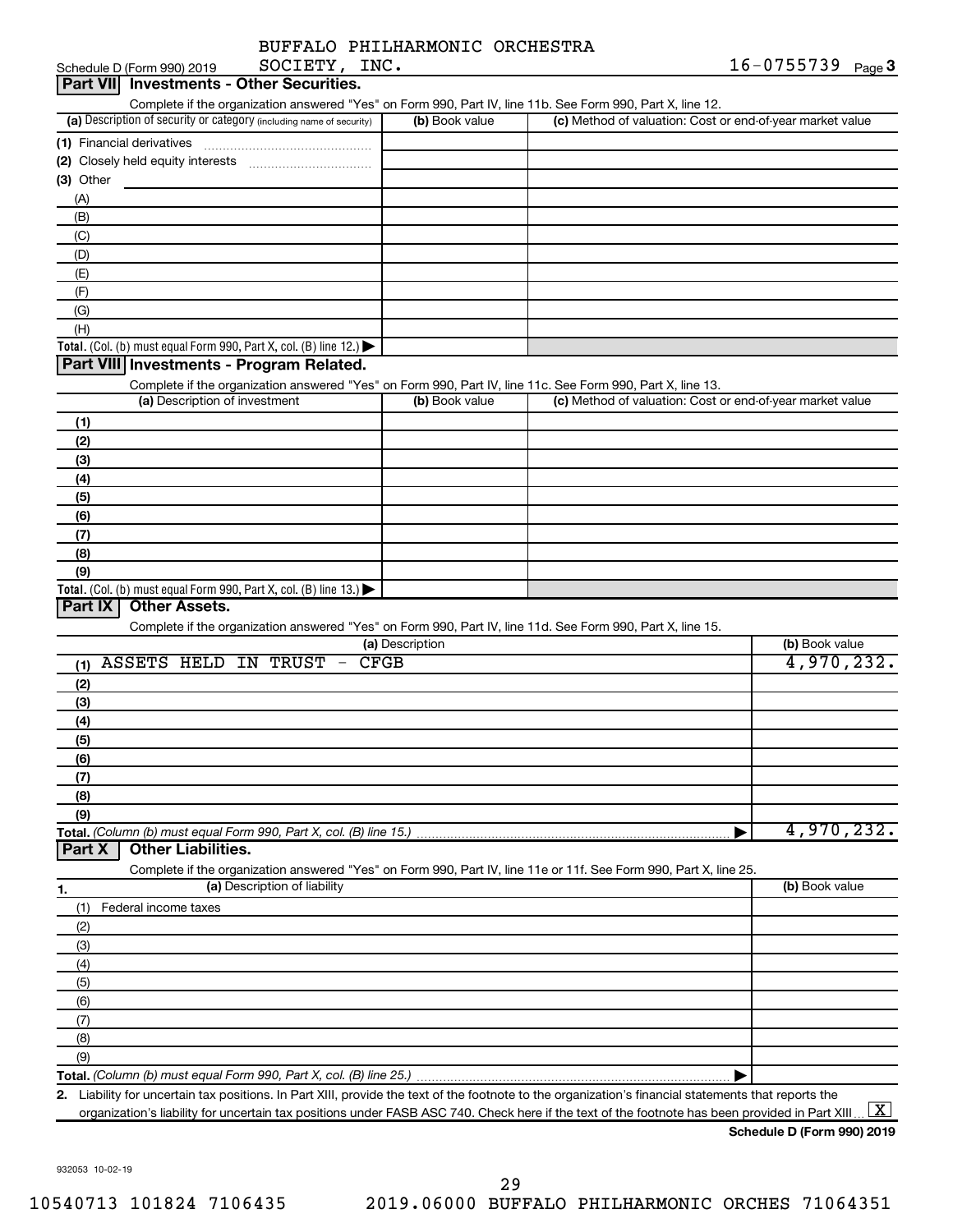|    | SOCIETY, INC.<br>Schedule D (Form 990) 2019                                                                                                                                                                                         |                |            |                      | 16-0755739 Page 4 |           |
|----|-------------------------------------------------------------------------------------------------------------------------------------------------------------------------------------------------------------------------------------|----------------|------------|----------------------|-------------------|-----------|
|    | Reconciliation of Revenue per Audited Financial Statements With Revenue per Return.<br>Part XI                                                                                                                                      |                |            |                      |                   |           |
|    | Complete if the organization answered "Yes" on Form 990, Part IV, line 12a.                                                                                                                                                         |                |            |                      |                   |           |
| 1  | Total revenue, gains, and other support per audited financial statements [[[[[[[[[[[[[[[[[[[[[[[[]]]]]]]]]]]]                                                                                                                       |                |            | $\overline{1}$       | 16, 279, 380.     |           |
| 2  | Amounts included on line 1 but not on Form 990, Part VIII, line 12:                                                                                                                                                                 |                |            |                      |                   |           |
| a  | Net unrealized gains (losses) on investments [111] [12] matter and the unrealized gains (losses) on investments                                                                                                                     | 2a             | 73,418.    |                      |                   |           |
| b  |                                                                                                                                                                                                                                     | 2 <sub>b</sub> |            |                      |                   |           |
| с  |                                                                                                                                                                                                                                     | 2c             |            |                      |                   |           |
| d  |                                                                                                                                                                                                                                     | 2d             | 3,002,971. |                      |                   |           |
| e  |                                                                                                                                                                                                                                     |                |            | 2e                   | 3,076,389.        |           |
| з  |                                                                                                                                                                                                                                     |                |            | $\mathbf{a}$         | 13,202,991.       |           |
|    | Amounts included on Form 990. Part VIII, line 12, but not on line 1:                                                                                                                                                                |                |            |                      |                   |           |
| a  | Investment expenses not included on Form 990, Part VIII, line 7b                                                                                                                                                                    | 4a             | 233, 200.  |                      |                   |           |
| b  | Other (Describe in Part XIII.) [100] [100] [100] [100] [100] [100] [100] [100] [100] [100] [100] [100] [100] [                                                                                                                      | 4 <sub>b</sub> |            |                      |                   |           |
| c  | Add lines 4a and 4b                                                                                                                                                                                                                 |                |            | 4с                   |                   | 233, 200. |
| 5. |                                                                                                                                                                                                                                     |                |            | 5                    | 13,436,191.       |           |
|    |                                                                                                                                                                                                                                     |                |            |                      |                   |           |
|    | Part XII   Reconciliation of Expenses per Audited Financial Statements With Expenses per Return.                                                                                                                                    |                |            |                      |                   |           |
|    | Complete if the organization answered "Yes" on Form 990, Part IV, line 12a.                                                                                                                                                         |                |            |                      |                   |           |
| 1  |                                                                                                                                                                                                                                     |                |            | $\blacktriangleleft$ | 11, 256, 843.     |           |
| 2  | Amounts included on line 1 but not on Form 990, Part IX, line 25:                                                                                                                                                                   |                |            |                      |                   |           |
| a  |                                                                                                                                                                                                                                     | 2a             |            |                      |                   |           |
| b  |                                                                                                                                                                                                                                     | 2 <sub>b</sub> |            |                      |                   |           |
| c  |                                                                                                                                                                                                                                     | 2c             |            |                      |                   |           |
|    |                                                                                                                                                                                                                                     | 2d             |            |                      |                   |           |
| e  | Add lines 2a through 2d <b>contained a contained a contained a contained a</b> contained a contained a contained a contained a contained a contained a contained a contained a contained a contained a contained a contained a cont |                |            | <b>2e</b>            |                   | ο.        |
| з  |                                                                                                                                                                                                                                     |                |            | 3                    | 11, 256, 843.     |           |
| 4  | Amounts included on Form 990, Part IX, line 25, but not on line 1:                                                                                                                                                                  |                |            |                      |                   |           |
| a  | Investment expenses not included on Form 990, Part VIII, line 7b [                                                                                                                                                                  | 4a             | 233, 200.  |                      |                   |           |
| b  |                                                                                                                                                                                                                                     | 4 <b>b</b>     |            |                      |                   |           |
|    | Add lines 4a and 4b                                                                                                                                                                                                                 |                |            | 4с                   |                   | 233,200.  |
| 5  | Part XIII Supplemental Information.                                                                                                                                                                                                 |                |            | 5                    | 11,490,043.       |           |

Provide the descriptions required for Part II, lines 3, 5, and 9; Part III, lines 1a and 4; Part IV, lines 1b and 2b; Part V, line 4; Part X, line 2; Part XI, lines 2d and 4b; and Part XII, lines 2d and 4b. Also complete this part to provide any additional information.

PART X, LINE 2:

| IS EXEMPT FROM INCOME TAXES UNDER SECTION $501(C)(3)$ OF THE<br>THE BPO                  |
|------------------------------------------------------------------------------------------|
| INTERNAL REVENUE CODE (THE CODE), THEREFORE, NO PROVISION FOR INCOME TAXES               |
| IS REFLECTED<br>IN THE CONSOLIDATED FINANCIAL STATEMENTS. THE BPO HAS BEEN               |
| CLASSIFIED AS A PUBLICLY SUPPORTED ORGANIZATION THAT IS NOT A PRIVATE                    |
| FOUNDATION UNDER 509(A) OF THE CODE. THE BPO PRESENTLY DISCLOSES OR                      |
| RECOGNIZES INCOME TAX POSITIONS BASED ON MANAGEMENTS ESTIMATE OF<br>WHETHER              |
| IT IS REASONABLY POSSIBLE OR PROBABLE THAT A LIABILITY HAS BEEN<br>INCURRED              |
| FOR UNRECOGNIZED INCOME TAXES. MANAGEMENT HAS CONCLUDED<br>THAT<br><b>THE</b><br>BPO HAS |
| TAKEN NO UNCERTAIN TAX POSITIONS THAT REQUIRE ADJUSTMENT IN ITS                          |
| CONSOLIDATED FINANCIAL STATEMENTS. U.S. FORMS 990 FILED BY<br>THE BPO IS                 |
| SUBJECT TO EXAMINATION BY TAXING AUTHORITIES.                                            |
| Schedule D (Form 990) 2019<br>932054 10-02-19<br>30                                      |
| 2019.06000 BUFFALO PHILHARMONIC ORCHES 71064351<br>10540713 101824 7106435               |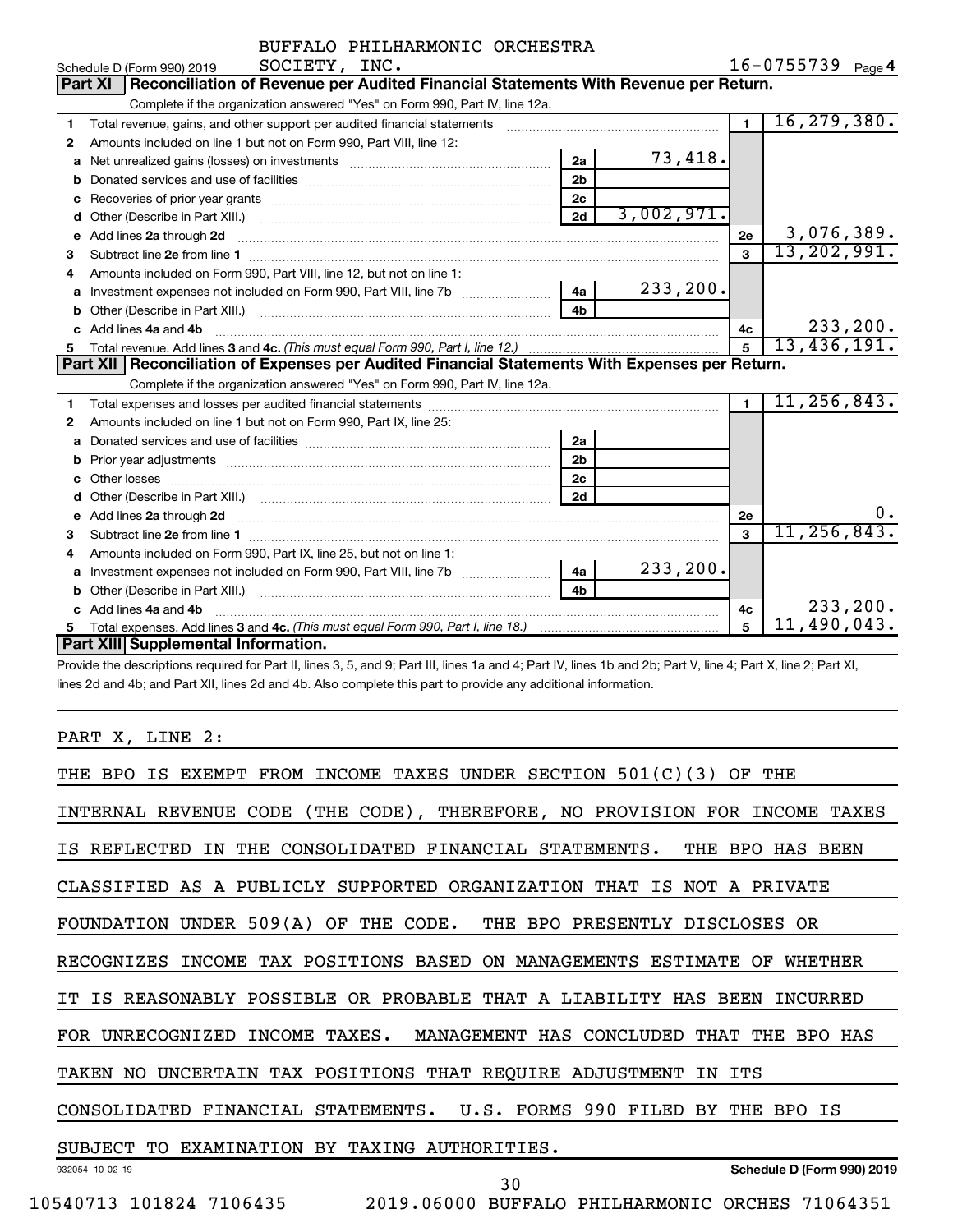|                                                         |               | BUFFALO PHILHARMONIC ORCHESTRA |                       |  |
|---------------------------------------------------------|---------------|--------------------------------|-----------------------|--|
| Schedule D (Form 990) 2019                              | SOCIETY, INC. |                                | $16 - 0755739$ Page 5 |  |
| <b>Part XIII   Supplemental Information (continued)</b> |               |                                |                       |  |

786 DELAWARE LLC IS A SINGLE-MEMBER LLC AND A QUALIFIED NON-PROFIT

ORGANIZATION EXEMPT FROM INCOME TAXES UNDER SECTION 501(A) OF THE INTERNAL

REVENUE CODE. ACCORDINGLY, NO PROVISION HAS BEEN REFLECTED IN THE

ACCOMPANYING CONSOLIDATED FINANCIAL STATEMENTS.

PART XI, LINE 2D - OTHER ADJUSTMENTS:

CHANGE IN NET ASSETS HELD BY FOUNDATION **1990 1000 1000 10000 1000** 3,002,971.

**Schedule D (Form 990) 2019**

932055 10-02-19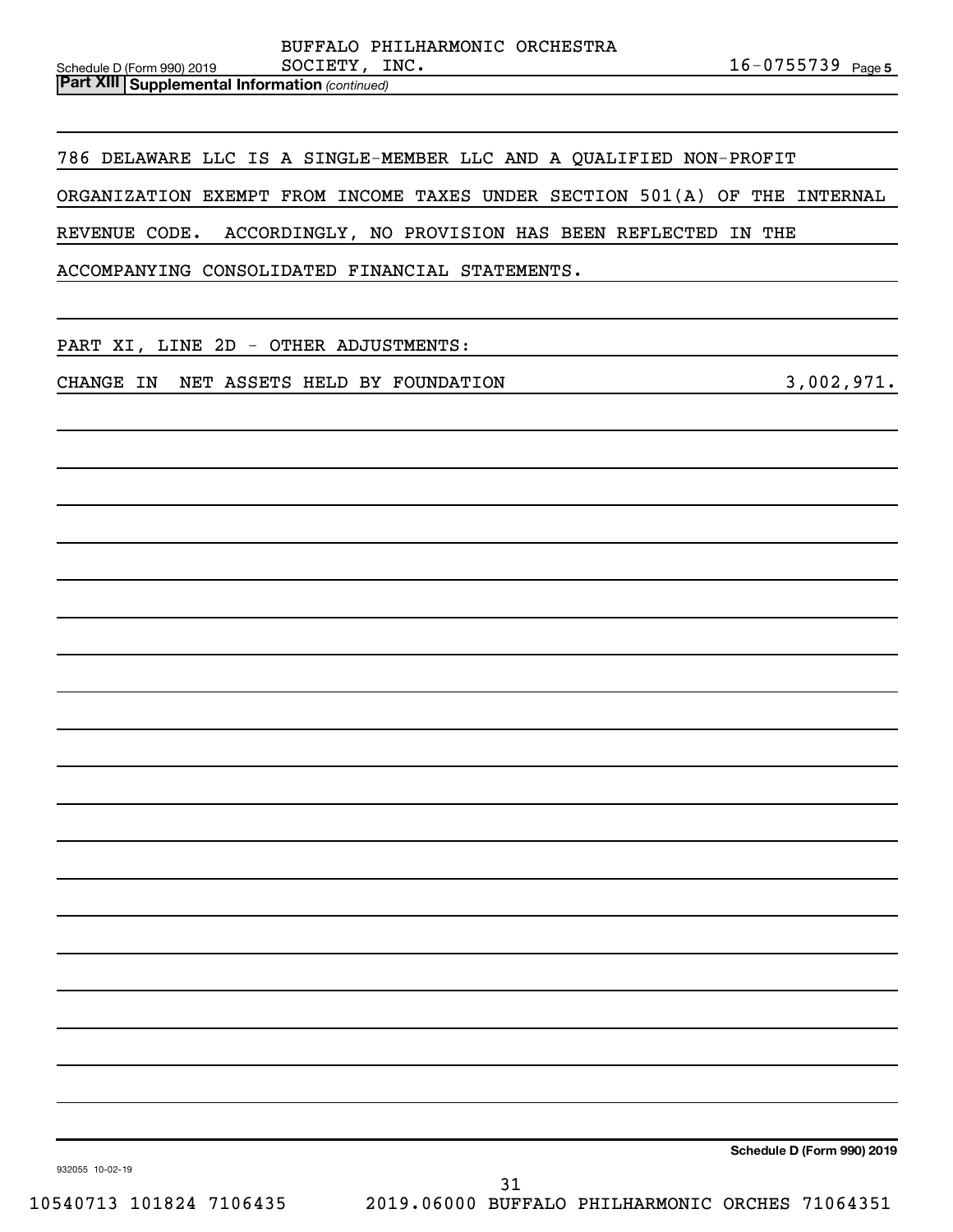|   | <b>SCHEDULE J</b>                                      | <b>Compensation Information</b>                                                                                        |                                       | OMB No. 1545-0047     |     |                         |  |  |
|---|--------------------------------------------------------|------------------------------------------------------------------------------------------------------------------------|---------------------------------------|-----------------------|-----|-------------------------|--|--|
|   | (Form 990)                                             | For certain Officers, Directors, Trustees, Key Employees, and Highest                                                  |                                       | 19                    |     |                         |  |  |
|   |                                                        | <b>Compensated Employees</b>                                                                                           |                                       |                       |     |                         |  |  |
|   |                                                        | Complete if the organization answered "Yes" on Form 990, Part IV, line 23.<br>Attach to Form 990.                      |                                       | <b>Open to Public</b> |     |                         |  |  |
|   | Department of the Treasury<br>Internal Revenue Service | Go to www.irs.gov/Form990 for instructions and the latest information.                                                 |                                       | Inspection            |     |                         |  |  |
|   | Name of the organization                               | BUFFALO PHILHARMONIC ORCHESTRA                                                                                         | <b>Employer identification number</b> |                       |     |                         |  |  |
|   |                                                        | SOCIETY, INC.                                                                                                          | 16-0755739                            |                       |     |                         |  |  |
|   | Part I                                                 | <b>Questions Regarding Compensation</b>                                                                                |                                       |                       |     |                         |  |  |
|   |                                                        |                                                                                                                        |                                       |                       | Yes | No                      |  |  |
|   |                                                        | Check the appropriate box(es) if the organization provided any of the following to or for a person listed on Form 990, |                                       |                       |     |                         |  |  |
|   |                                                        | Part VII, Section A, line 1a. Complete Part III to provide any relevant information regarding these items.             |                                       |                       |     |                         |  |  |
|   | First-class or charter travel                          | Housing allowance or residence for personal use                                                                        |                                       |                       |     |                         |  |  |
|   | Travel for companions                                  | Payments for business use of personal residence                                                                        |                                       |                       |     |                         |  |  |
|   |                                                        | Health or social club dues or initiation fees<br>Tax indemnification and gross-up payments                             |                                       |                       |     |                         |  |  |
|   |                                                        | Discretionary spending account<br>Personal services (such as maid, chauffeur, chef)                                    |                                       |                       |     |                         |  |  |
|   |                                                        |                                                                                                                        |                                       |                       |     |                         |  |  |
|   |                                                        | <b>b</b> If any of the boxes on line 1a are checked, did the organization follow a written policy regarding payment or |                                       |                       |     |                         |  |  |
|   |                                                        |                                                                                                                        |                                       | 1b                    |     |                         |  |  |
| 2 |                                                        | Did the organization require substantiation prior to reimbursing or allowing expenses incurred by all directors,       |                                       |                       |     |                         |  |  |
|   |                                                        |                                                                                                                        |                                       | $\mathbf{2}$          | х   |                         |  |  |
|   |                                                        |                                                                                                                        |                                       |                       |     |                         |  |  |
| з |                                                        | Indicate which, if any, of the following the organization used to establish the compensation of the organization's     |                                       |                       |     |                         |  |  |
|   |                                                        | CEO/Executive Director. Check all that apply. Do not check any boxes for methods used by a related organization to     |                                       |                       |     |                         |  |  |
|   |                                                        | establish compensation of the CEO/Executive Director, but explain in Part III.                                         |                                       |                       |     |                         |  |  |
|   | $\lfloor \underline{x} \rfloor$ Compensation committee | Written employment contract                                                                                            |                                       |                       |     |                         |  |  |
|   |                                                        | $\overline{X}$ Compensation survey or study<br>Independent compensation consultant                                     |                                       |                       |     |                         |  |  |
|   |                                                        | Approval by the board or compensation committee<br>Form 990 of other organizations                                     |                                       |                       |     |                         |  |  |
|   |                                                        |                                                                                                                        |                                       |                       |     |                         |  |  |
| 4 |                                                        | During the year, did any person listed on Form 990, Part VII, Section A, line 1a, with respect to the filing           |                                       |                       |     |                         |  |  |
|   | organization or a related organization:                |                                                                                                                        |                                       |                       |     | х                       |  |  |
| а |                                                        | Receive a severance payment or change-of-control payment?                                                              |                                       | 4a                    |     | $\overline{\text{x}}$   |  |  |
| b |                                                        |                                                                                                                        |                                       | 4b                    |     | $\overline{\text{x}}$   |  |  |
| с |                                                        |                                                                                                                        |                                       | 4c                    |     |                         |  |  |
|   |                                                        | If "Yes" to any of lines 4a-c, list the persons and provide the applicable amounts for each item in Part III.          |                                       |                       |     |                         |  |  |
|   |                                                        | Only section 501(c)(3), 501(c)(4), and 501(c)(29) organizations must complete lines 5-9.                               |                                       |                       |     |                         |  |  |
|   |                                                        | For persons listed on Form 990, Part VII, Section A, line 1a, did the organization pay or accrue any compensation      |                                       |                       |     |                         |  |  |
|   | contingent on the revenues of:                         |                                                                                                                        |                                       |                       |     |                         |  |  |
| a |                                                        |                                                                                                                        |                                       | 5a                    |     | x                       |  |  |
|   |                                                        |                                                                                                                        |                                       | 5b                    |     | $\overline{\textbf{X}}$ |  |  |
|   |                                                        | If "Yes" on line 5a or 5b, describe in Part III.                                                                       |                                       |                       |     |                         |  |  |
|   |                                                        | 6 For persons listed on Form 990, Part VII, Section A, line 1a, did the organization pay or accrue any compensation    |                                       |                       |     |                         |  |  |
|   | contingent on the net earnings of:                     |                                                                                                                        |                                       |                       |     |                         |  |  |
| a |                                                        |                                                                                                                        |                                       | 6а                    |     | x                       |  |  |
|   |                                                        |                                                                                                                        |                                       | 6b                    |     | $\overline{\textbf{X}}$ |  |  |
|   |                                                        | If "Yes" on line 6a or 6b, describe in Part III.                                                                       |                                       |                       |     |                         |  |  |
|   |                                                        | 7 For persons listed on Form 990, Part VII, Section A, line 1a, did the organization provide any nonfixed payments     |                                       |                       |     |                         |  |  |
|   |                                                        |                                                                                                                        |                                       | 7                     |     | x                       |  |  |
| 8 |                                                        | Were any amounts reported on Form 990, Part VII, paid or accrued pursuant to a contract that was subject to the        |                                       |                       |     |                         |  |  |
|   |                                                        |                                                                                                                        |                                       | 8                     |     | X.                      |  |  |
| 9 |                                                        | If "Yes" on line 8, did the organization also follow the rebuttable presumption procedure described in                 |                                       |                       |     |                         |  |  |
|   |                                                        |                                                                                                                        |                                       | 9                     |     |                         |  |  |
|   |                                                        | LHA For Paperwork Reduction Act Notice, see the Instructions for Form 990.                                             | Schedule J (Form 990) 2019            |                       |     |                         |  |  |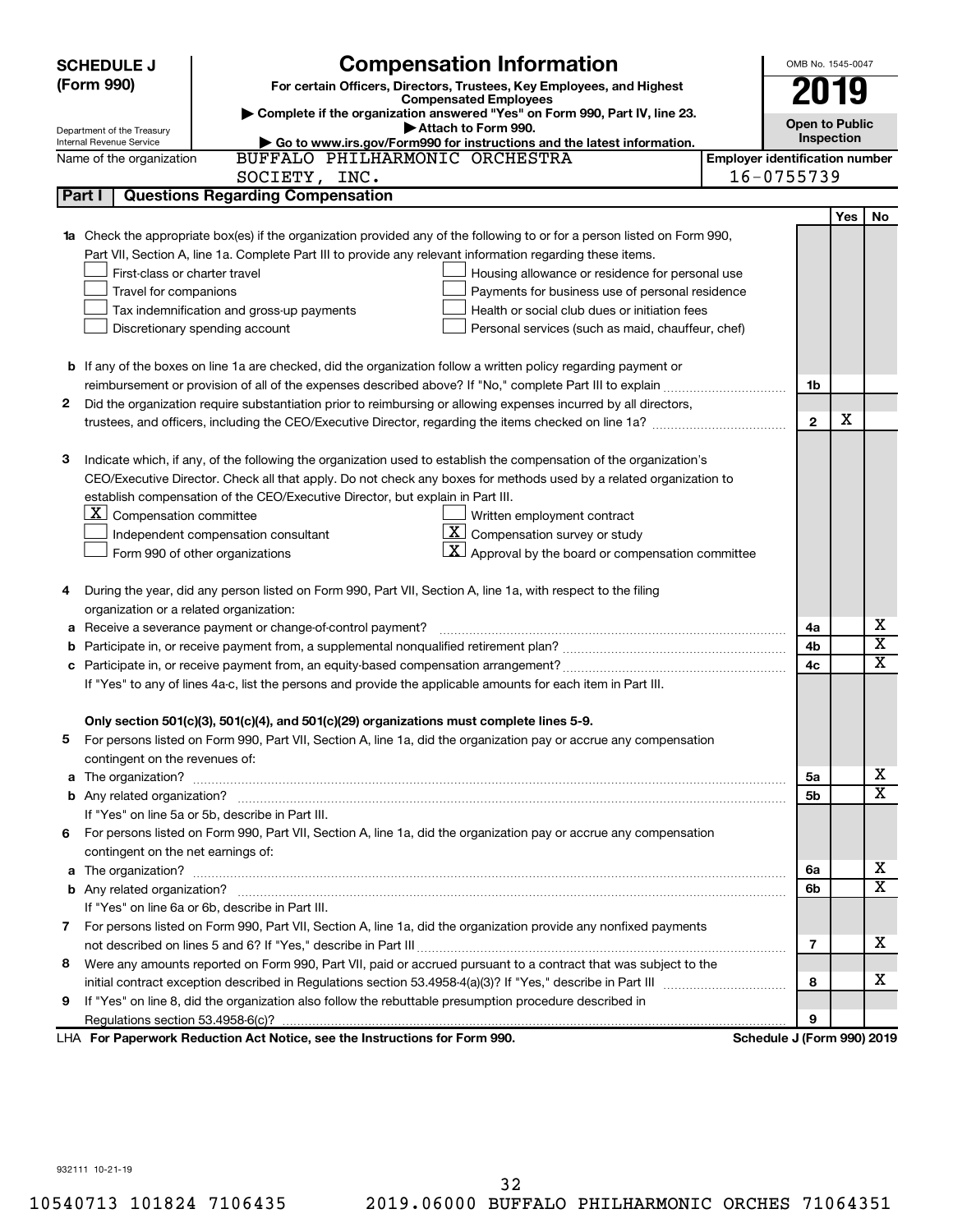Schedule J (Form 990) 2019  $SOCIETY$ ,  $INC.$   $16-0755739$ SOCIETY, INC.

Part II | Officers, Directors, Trustees, Key Employees, and Highest Compensated Employees. Use duplicate copies if additional space is needed.

For each individual whose compensation must be reported on Schedule J, report compensation from the organization on row (i) and from related organizations, described in the instructions, on row (ii). Do not list any individuals that aren't listed on Form 990, Part VII.

Note: The sum of columns (B)(i)-(iii) for each listed individual must equal the total amount of Form 990, Part VII, Section A, line 1a, applicable column (D) and (E) amounts for that individual.

|                    | (B) Breakdown of W-2 and/or 1099-MISC compensation |                          |                                           | (C) Retirement and<br>other deferred      | (D) Nontaxable<br>benefits  | (E) Total of columns<br>$(B)(i)-(D)$ | (F) Compensation<br>in column (B) |                                           |  |  |
|--------------------|----------------------------------------------------|--------------------------|-------------------------------------------|-------------------------------------------|-----------------------------|--------------------------------------|-----------------------------------|-------------------------------------------|--|--|
| (A) Name and Title |                                                    | (i) Base<br>compensation | (ii) Bonus &<br>incentive<br>compensation | (iii) Other<br>reportable<br>compensation | compensation                |                                      |                                   | reported as deferred<br>on prior Form 990 |  |  |
| DANIEL HART<br>(1) | (i)                                                | 249, 278.                | $\overline{0}$ .                          | $\overline{0}$ .                          | $\overline{\mathfrak{o}}$ . | 20,228.                              | 269,506.                          | $\overline{0}$ .                          |  |  |
| EXECUTIVE DIRECTOR | (ii)                                               | $\overline{0}$ .         | $\overline{\mathfrak{o}}$ .               | $\overline{0}$ .                          | $\overline{0}$ .            | $\overline{0}$ .                     | $\overline{\mathfrak{o}}$ .       | $\overline{0}$ .                          |  |  |
|                    | (i)                                                |                          |                                           |                                           |                             |                                      |                                   |                                           |  |  |
|                    | (ii)                                               |                          |                                           |                                           |                             |                                      |                                   |                                           |  |  |
|                    | (i)                                                |                          |                                           |                                           |                             |                                      |                                   |                                           |  |  |
|                    | (ii)                                               |                          |                                           |                                           |                             |                                      |                                   |                                           |  |  |
|                    | (i)                                                |                          |                                           |                                           |                             |                                      |                                   |                                           |  |  |
|                    | (ii)                                               |                          |                                           |                                           |                             |                                      |                                   |                                           |  |  |
|                    | (i)                                                |                          |                                           |                                           |                             |                                      |                                   |                                           |  |  |
|                    | (ii)                                               |                          |                                           |                                           |                             |                                      |                                   |                                           |  |  |
|                    | (i)                                                |                          |                                           |                                           |                             |                                      |                                   |                                           |  |  |
|                    | (ii)<br>(i)                                        |                          |                                           |                                           |                             |                                      |                                   |                                           |  |  |
|                    | (ii)                                               |                          |                                           |                                           |                             |                                      |                                   |                                           |  |  |
|                    | (i)                                                |                          |                                           |                                           |                             |                                      |                                   |                                           |  |  |
|                    | (ii)                                               |                          |                                           |                                           |                             |                                      |                                   |                                           |  |  |
|                    | (i)                                                |                          |                                           |                                           |                             |                                      |                                   |                                           |  |  |
|                    | (ii)                                               |                          |                                           |                                           |                             |                                      |                                   |                                           |  |  |
|                    | (i)                                                |                          |                                           |                                           |                             |                                      |                                   |                                           |  |  |
|                    | (ii)                                               |                          |                                           |                                           |                             |                                      |                                   |                                           |  |  |
|                    | (i)                                                |                          |                                           |                                           |                             |                                      |                                   |                                           |  |  |
|                    | (ii)                                               |                          |                                           |                                           |                             |                                      |                                   |                                           |  |  |
|                    | (i)                                                |                          |                                           |                                           |                             |                                      |                                   |                                           |  |  |
|                    | (ii)                                               |                          |                                           |                                           |                             |                                      |                                   |                                           |  |  |
|                    | (i)                                                |                          |                                           |                                           |                             |                                      |                                   |                                           |  |  |
|                    | (ii)                                               |                          |                                           |                                           |                             |                                      |                                   |                                           |  |  |
|                    | (i)<br>(ii)                                        |                          |                                           |                                           |                             |                                      |                                   |                                           |  |  |
|                    | (i)                                                |                          |                                           |                                           |                             |                                      |                                   |                                           |  |  |
|                    | (ii)                                               |                          |                                           |                                           |                             |                                      |                                   |                                           |  |  |
|                    | (i)                                                |                          |                                           |                                           |                             |                                      |                                   |                                           |  |  |
|                    | (ii)                                               |                          |                                           |                                           |                             |                                      |                                   |                                           |  |  |
|                    |                                                    |                          |                                           |                                           |                             |                                      |                                   |                                           |  |  |

**2**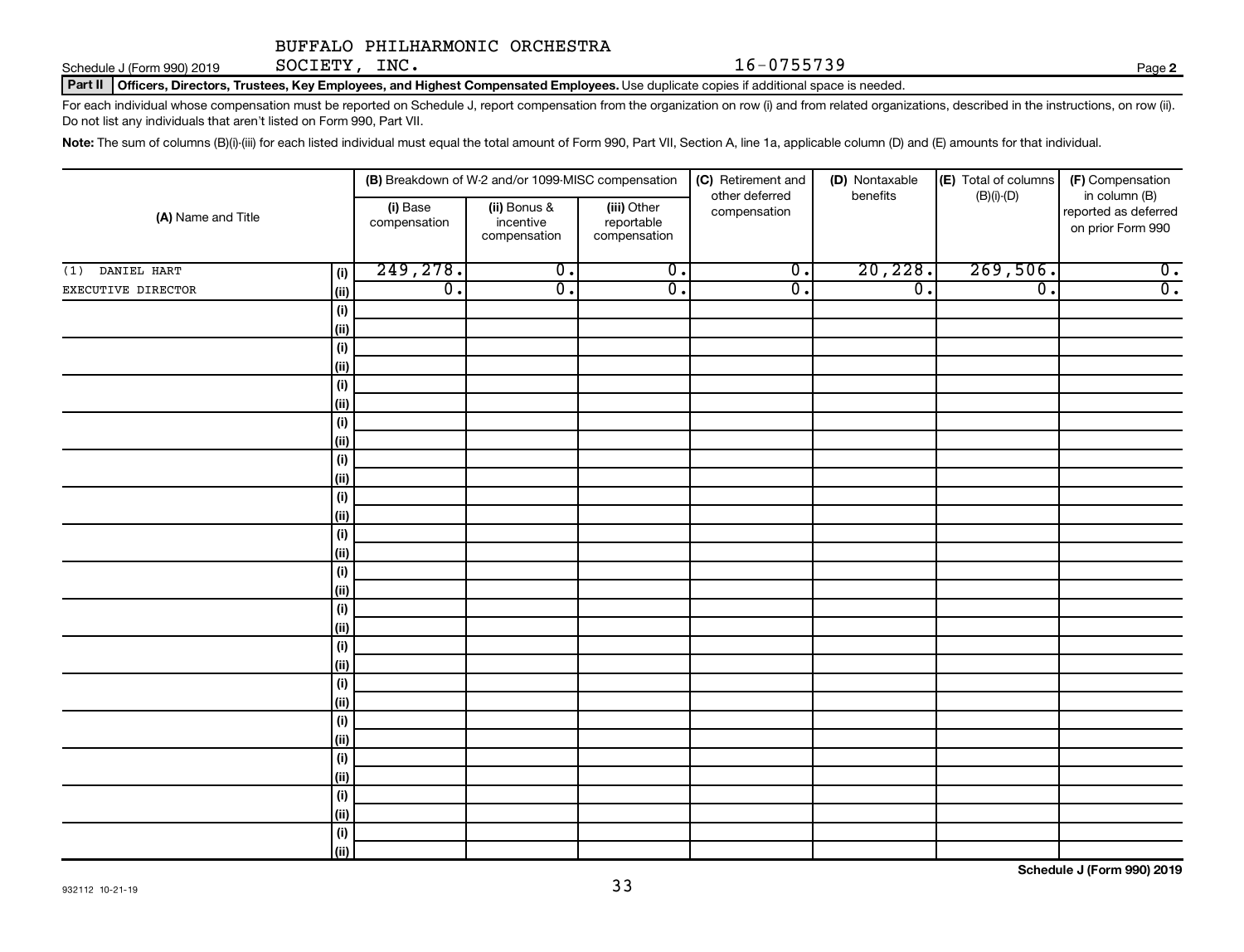|               | BUFFALO PHILHARMONIC ORCHESTRA |  |
|---------------|--------------------------------|--|
| SOCIETY, INC. |                                |  |

**Part III Supplemental Information**

Provide the information, explanation, or descriptions required for Part I, lines 1a, 1b, 3, 4a, 4b, 4c, 5a, 5b, 6a, 6b, 7, and 8, and for Part II. Also complete this part for any additional information.

**Schedule J (Form 990) 2019**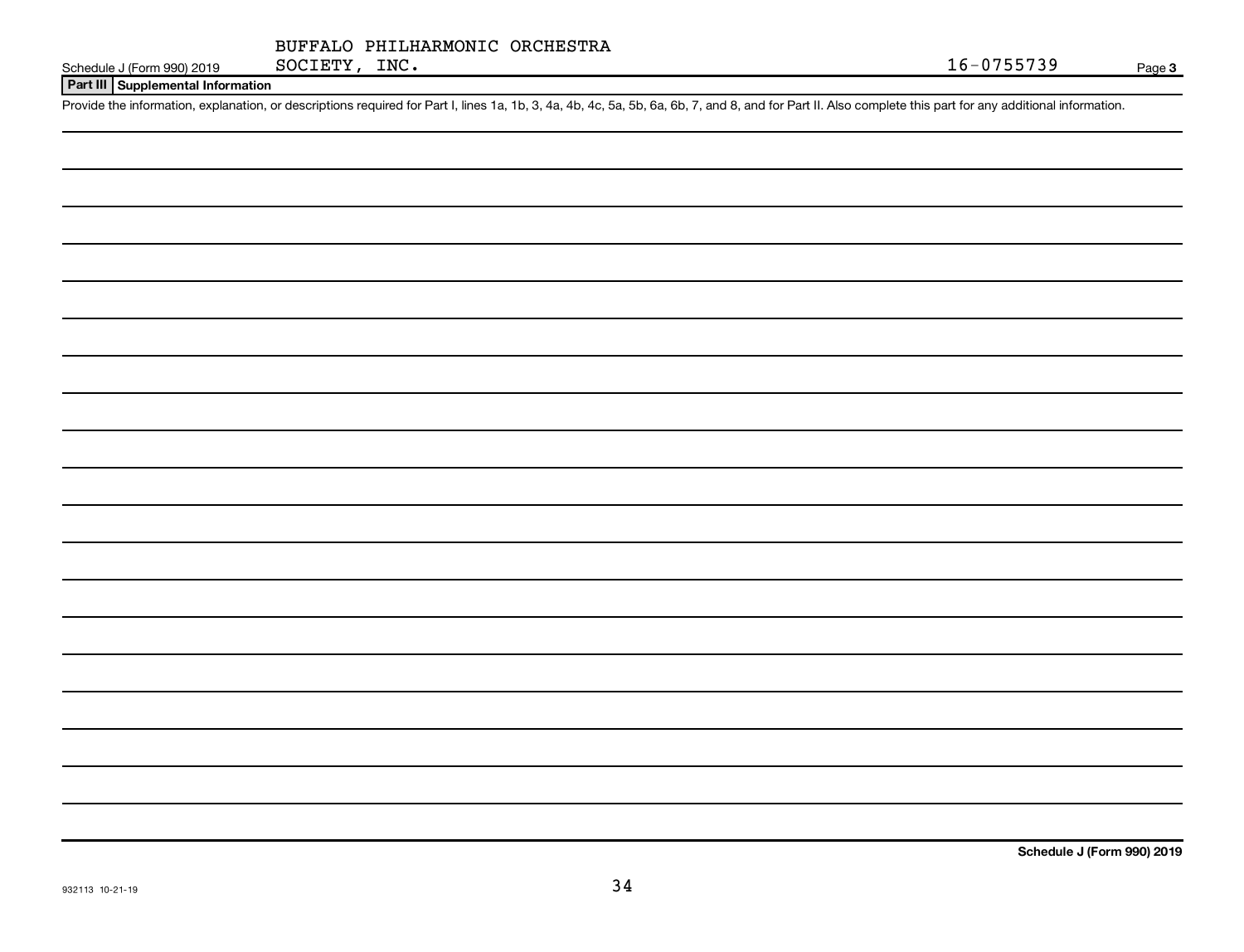OMB No. 1545-0047 Department of the Treasury Internal Revenue Service **Complete to provide information for responses to specific questions on Form 990 or 990-EZ or to provide any additional information. | Attach to Form 990 or 990-EZ. | Go to www.irs.gov/Form990 for the latest information. (Form 990 or 990-EZ) Open to Public Inspection Employer identification number** LHA For Paperwork Reduction Act Notice, see the Instructions for Form 990 or 990-EZ. Schedule O (Form 990 or 990-EZ) (2019) Name of the organization **SCHEDULE O Supplemental Information to Form 990 or 990-EZ 2019** BUFFALO PHILHARMONIC ORCHESTRA SOCIETY, INC. 16-0755739 FORM 990, PART I, LINE 1, DESCRIPTION OF ORGANIZATION MISSION: THE BUFFALO PHILHARMONIC ORCHESTRA SOCIETY, INC. PRODUCES SYMPHONIC MUSIC FOR THE CULTURAL BENEFIT OF THE BUFFALO, NEW YORK AREA, INCLUDING ARTISTIC EDUCATION PROGRAMS FOR AREA YOUTH. FORM 990, PART VI, SECTION B, LINE 11B: THROUGH EMAIL TO THE EXECUTIVE COMMITTEE AND FINANCE COMMITTEE. FORM 990, PART VI, SECTION B, LINE 12C: DIRECTORS ARE ASKED TO EXCUSE THEMSELVES FROM ANY DISCUSSION FOR WHICH THEY HAVE A CONFLICT. FORM 990, PART VI, SECTION B, LINE 15: REVIEW OF INDUSTRY DATA AND OTHER SOURCES IS MADE BY THE PERSONNEL COMMITTEE. FORM 990, PART VI, SECTION C, LINE 19: ALL AVAILABLE ON REQUEST FORM 990, PART XI, LINE 9, CHANGES IN NET ASSETS:  $MISC$   $ADJUSTMENT$  -  $PRIOR$   $YEAR$   $990$ FORM 990, PART XI, LINE 10: RECONCILIATION OF CHANGE IN NET ASSETS OF FORM 990 TO FINANCIAL STATEMENTS: THE CHANGE IN THE NET ASSETS PER THE FINANCIAL STATEMENTS OF BPO IS

932211 09-06-19

35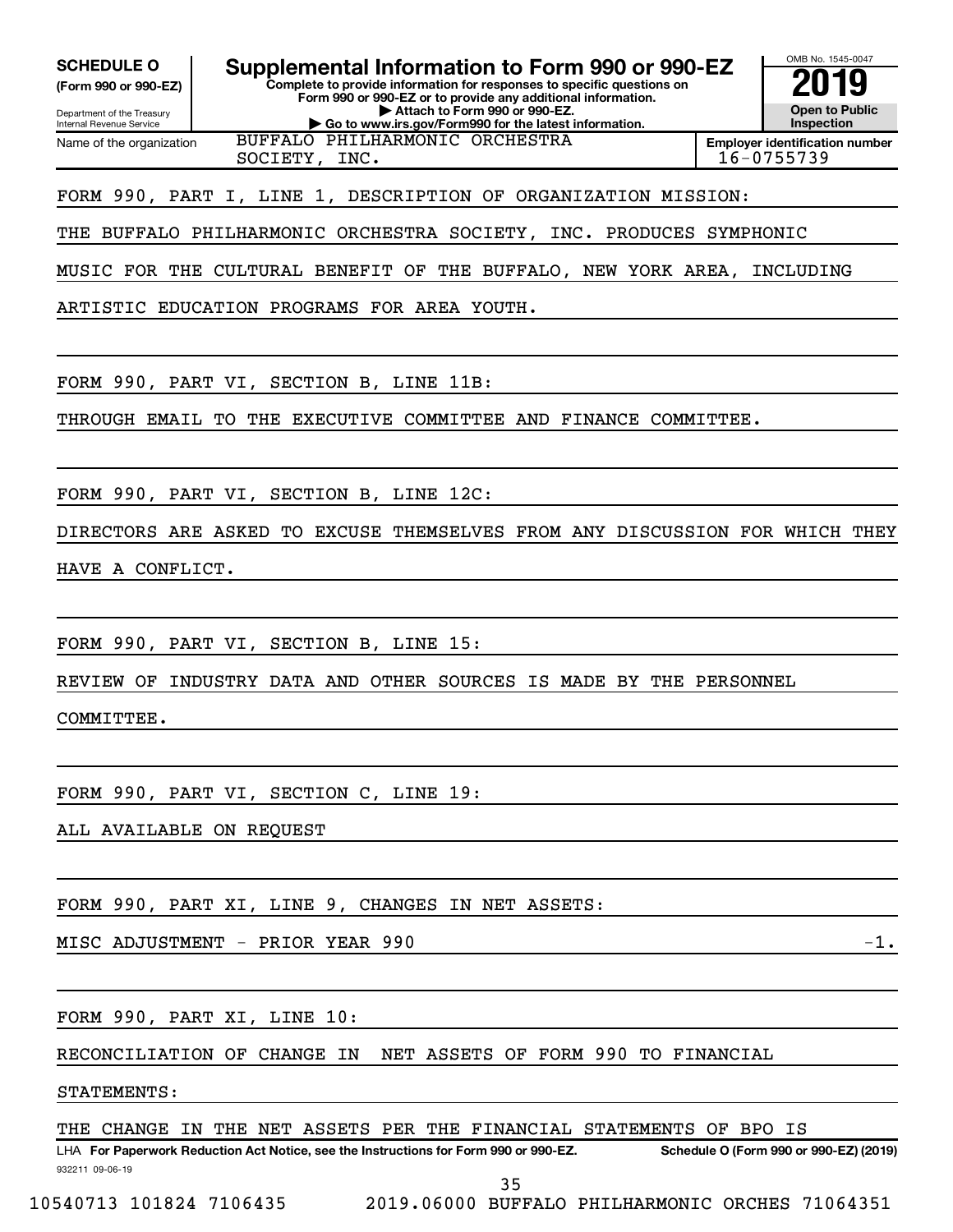| Schedule O (Form 990 or 990-EZ) (2019)                                      | Page 2                                              |
|-----------------------------------------------------------------------------|-----------------------------------------------------|
| BUFFALO PHILHARMONIC ORCHESTRA<br>Name of the organization<br>SOCIETY, INC. | <b>Employer identification number</b><br>16-0755739 |
| DIFFERENT FROM THE AMOUNT SHOWN ON THE 990 DUE TO FINANCIAL ACCOUNTING      |                                                     |
| STANDARDS BOARD (FASB) ACCOUNT STANDARDS CODIFICATION (ASC)                 | 958 WHICH                                           |
| REQUIRES INCLUSION OF THE BPO FOUNDATIONS NET ASSETS ON THE FINANCIAL       |                                                     |
| STATEMENTS OF THE BPO.                                                      |                                                     |
|                                                                             |                                                     |
|                                                                             |                                                     |
| FORM 990, PART XII, LINE 2C:                                                |                                                     |
| PROCESS HAS NOT CHANGED<br>IN THE CURRENT YEAR.<br>THE                      |                                                     |
|                                                                             |                                                     |
|                                                                             |                                                     |
|                                                                             |                                                     |
|                                                                             |                                                     |
|                                                                             |                                                     |

932212 09-06-19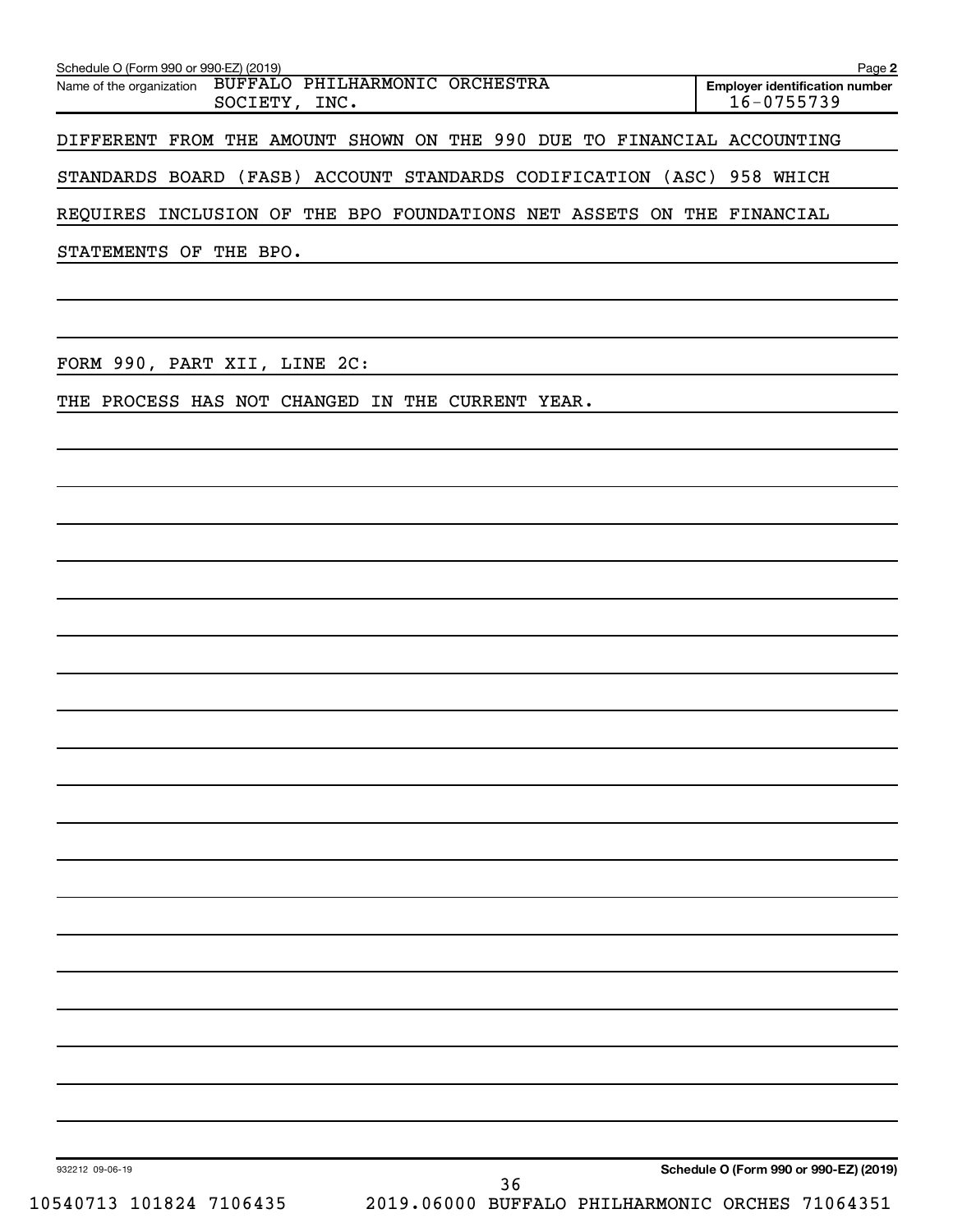| <b>SCHEDULE R</b><br>(Form 990)<br>Department of the Treasury<br>Internal Revenue Service<br><b>BUFFALO</b><br>Name of the organization                                                                                       | <b>Related Organizations and Unrelated Partnerships</b><br>> Complete if the organization answered "Yes" on Form 990, Part IV, line 33, 34, 35b, 36, or 37.<br>Go to www.irs.gov/Form990 for instructions and the latest information.<br>PHILHARMONIC ORCHESTRA | Attach to Form 990.                          |              |                    | OMB No. 1545-0047<br>2019<br><b>Open to Public</b><br>Inspection<br><b>Employer identification number</b> |
|-------------------------------------------------------------------------------------------------------------------------------------------------------------------------------------------------------------------------------|-----------------------------------------------------------------------------------------------------------------------------------------------------------------------------------------------------------------------------------------------------------------|----------------------------------------------|--------------|--------------------|-----------------------------------------------------------------------------------------------------------|
| SOCIETY, INC.                                                                                                                                                                                                                 |                                                                                                                                                                                                                                                                 |                                              |              |                    | 16-0755739                                                                                                |
| <b>Identification of Disregarded Entities.</b> Complete if the organization answered "Yes" on Form 990, Part IV, line 33.<br>Part I                                                                                           |                                                                                                                                                                                                                                                                 |                                              |              |                    |                                                                                                           |
| (a)                                                                                                                                                                                                                           | (b)                                                                                                                                                                                                                                                             | (c)                                          | (d)          | (e)                | (f)                                                                                                       |
| Name, address, and EIN (if applicable)<br>of disregarded entity                                                                                                                                                               | Primary activity                                                                                                                                                                                                                                                | Legal domicile (state or<br>foreign country) | Total income | End-of-year assets | Direct controlling<br>entity                                                                              |
| 786 DELAWARE LLC<br>$-82-3166611$                                                                                                                                                                                             | TO MANAGE THE OPERATIONS &                                                                                                                                                                                                                                      |                                              |              |                    |                                                                                                           |
| 786 DELAWARE AVENUE                                                                                                                                                                                                           | MAINTENANCE OF BUILDING FOR                                                                                                                                                                                                                                     |                                              |              |                    | BUFFALO PHILHARMONIC                                                                                      |
| BUFFALO, NY 14209                                                                                                                                                                                                             | ITS TENANTS                                                                                                                                                                                                                                                     | NEW YORK                                     | 144.758.     |                    | 2.478.304. ORCHESTRA SOCIETY                                                                              |
|                                                                                                                                                                                                                               |                                                                                                                                                                                                                                                                 |                                              |              |                    |                                                                                                           |
|                                                                                                                                                                                                                               |                                                                                                                                                                                                                                                                 |                                              |              |                    |                                                                                                           |
|                                                                                                                                                                                                                               |                                                                                                                                                                                                                                                                 |                                              |              |                    |                                                                                                           |
| Identification of Related Tax-Exempt Organizations. Complete if the organization answered "Yes" on Form 990, Part IV, line 34, because it had one or more related tax-exempt<br>Part II<br>organizations during the tax year. |                                                                                                                                                                                                                                                                 |                                              |              |                    |                                                                                                           |
| (a)                                                                                                                                                                                                                           | (b)                                                                                                                                                                                                                                                             | (c)                                          | (d)          | (e)                | (f)<br>$(g)$<br>Section 512(b)(13)                                                                        |

| (a)<br>Name, address, and EIN<br>of related organization | (b)<br>Primary activity | (c)<br>Legal domicile (state or<br>foreign country) | (d)<br><b>Exempt Code</b><br>section | (e)<br>Public charity<br>status (if section | (f)<br>Direct controlling<br>entity | $(g)$<br>Section 512(b)(13)<br>entity? | controlled |
|----------------------------------------------------------|-------------------------|-----------------------------------------------------|--------------------------------------|---------------------------------------------|-------------------------------------|----------------------------------------|------------|
|                                                          |                         |                                                     |                                      | 501(c)(3)                                   |                                     | Yes                                    | No         |
| THE BUFFALO PHILHARMONI ORCHESTRA FOUNDATION             |                         |                                                     |                                      |                                             |                                     |                                        |            |
| $-$ 22-2270540, 786 DELAWARE STREET, BUFFALO,            | TO SUPPORT THE BUFFALO  |                                                     |                                      |                                             |                                     |                                        |            |
| NY 14209                                                 | PHILHARMONIC ORCHESTRA  | NEW YORK                                            | 501(C)(3)                            | LINE 11                                     | N/A                                 |                                        | х          |
|                                                          |                         |                                                     |                                      |                                             |                                     |                                        |            |
|                                                          |                         |                                                     |                                      |                                             |                                     |                                        |            |
|                                                          |                         |                                                     |                                      |                                             |                                     |                                        |            |
|                                                          |                         |                                                     |                                      |                                             |                                     |                                        |            |
|                                                          |                         |                                                     |                                      |                                             |                                     |                                        |            |
|                                                          |                         |                                                     |                                      |                                             |                                     |                                        |            |
|                                                          |                         |                                                     |                                      |                                             |                                     |                                        |            |
|                                                          |                         |                                                     |                                      |                                             |                                     |                                        |            |
|                                                          |                         |                                                     |                                      |                                             |                                     |                                        |            |

**For Paperwork Reduction Act Notice, see the Instructions for Form 990. Schedule R (Form 990) 2019**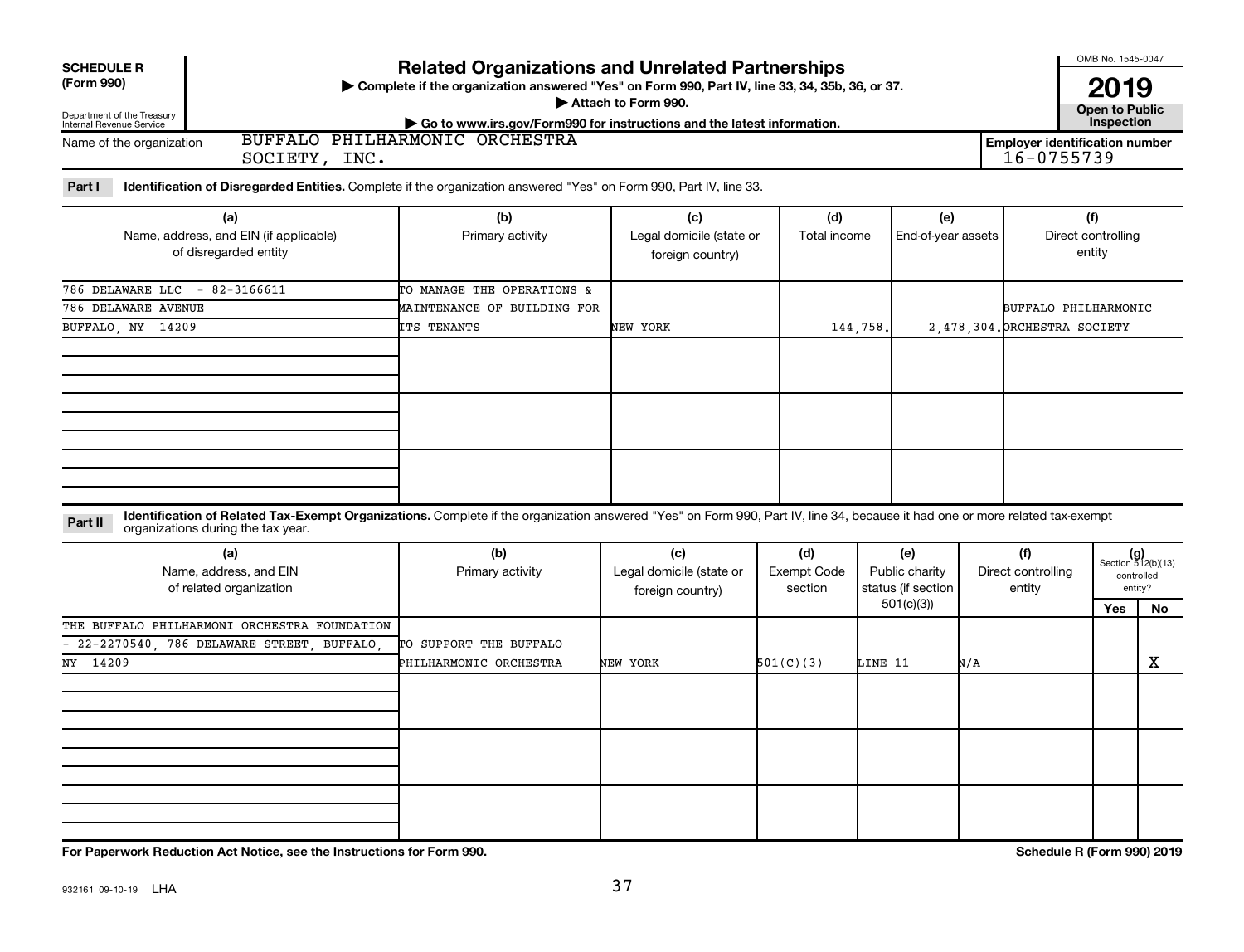#### **2**

Disproportionate allocations? Legal domicile (state or foreign country) General or Percentage managing partner? Legal domicile (state or foreign country) Part III Identification of Related Organizations Taxable as a Partnership. Complete if the organization answered "Yes" on Form 990, Part IV, line 34, because it had one or more related<br>Read to the organizations tracted as **(a) (b) (c) (d) (e) (f) (g) (h) (i) (j) (k) Yes No Yes No** K-1 (Form 1065) Part IV Identification of Related Organizations Taxable as a Corporation or Trust. Complete if the organization answered "Yes" on Form 990, Part IV, line 34, because it had one or more related **(a) (b) (c) (d) (e) (f) (g) (h) (i)** Predominant income excluded from tax under sections 512-514) Schedule R (Form 990) 2019 Page SOCIETY, INC. 16-0755739 organizations treated as a partnership during the tax year. Name, address, and EIN of related organization Primary activity  $\left| \begin{array}{c} \text{Legal} \\ \text{demi} \end{array} \right|$  Direct controlling entity Share of total income Share of end-of-year assets Code V-UBI<br>amount in box 20 of Schedule ownership organizations treated as a corporation or trust during the tax year. Name, address, and EIN of related organization Primary activity |Legal domicile | Direct controlling entity Type of entity (C corp, S corp, or trust) Share of total income Share of end-of-year assets Percentage ownership BUFFALO PHILHARMONIC ORCHESTRA

Section 512(b)(13) controlled entity? **Yes No**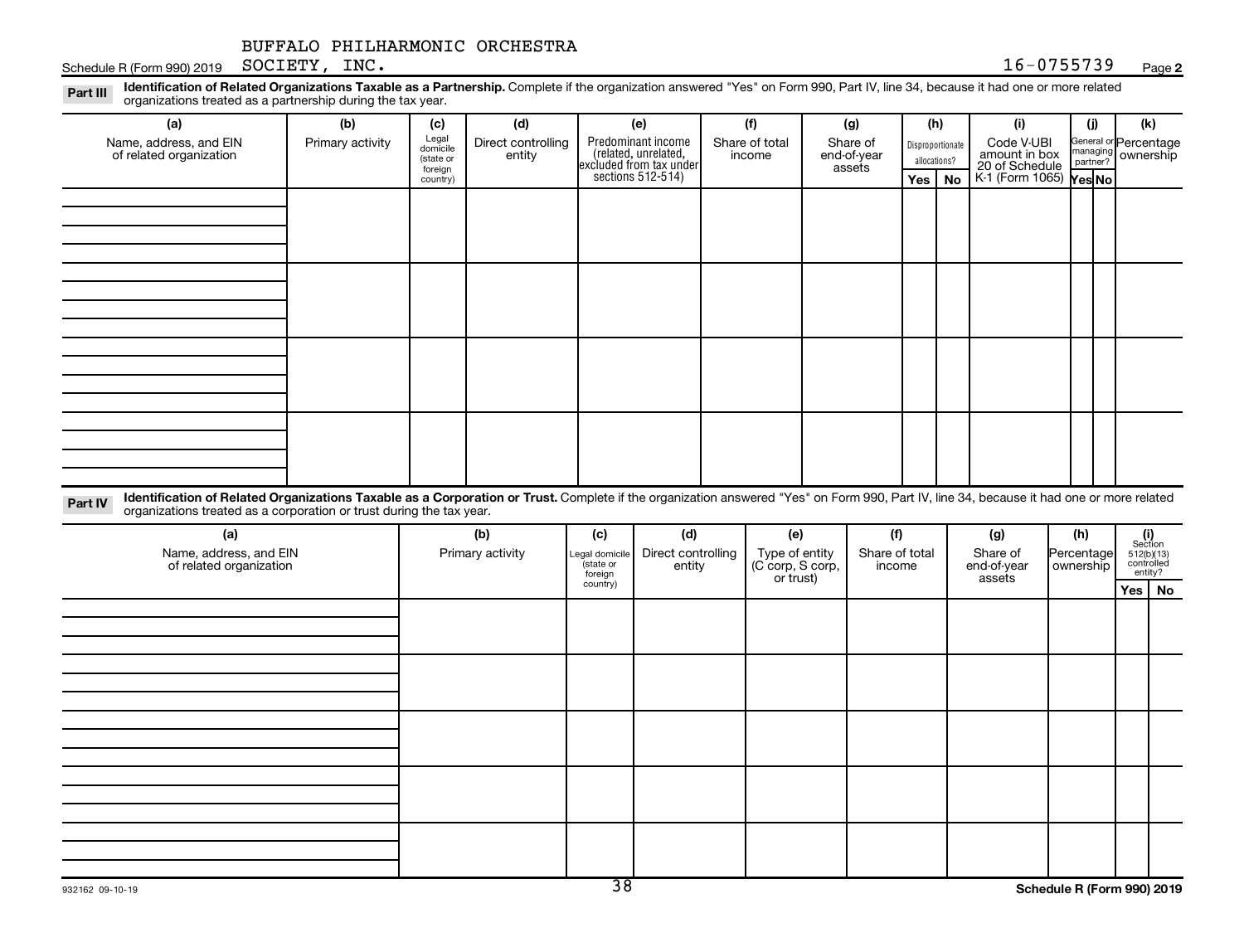Schedule R (Form 990) 2019 Page SOCIETY, INC. 16-0755739

| Note: Complete line 1 if any entity is listed in Parts II, III, or IV of this schedule.                                                                                                                                        |                 |                         | Yes   No                    |
|--------------------------------------------------------------------------------------------------------------------------------------------------------------------------------------------------------------------------------|-----------------|-------------------------|-----------------------------|
| During the tax year, did the organization engage in any of the following transactions with one or more related organizations listed in Parts II-IV?                                                                            |                 |                         |                             |
|                                                                                                                                                                                                                                | 1a              |                         | X                           |
| b Gift, grant, or capital contribution to related organization(s) manufaction contribution to related organization(s)                                                                                                          | 1 <sub>b</sub>  |                         | $\overline{\mathbf{x}}$     |
|                                                                                                                                                                                                                                | 1 <sub>c</sub>  | $\overline{\textbf{x}}$ |                             |
|                                                                                                                                                                                                                                | 1 <sub>d</sub>  |                         | $\overline{\mathbf{x}}$     |
|                                                                                                                                                                                                                                |                 |                         | X                           |
| e Loans or loan guarantees by related organization(s) material content and content to content the content of the content of the content of the content of the content of the content of the content of the content of the cont | 1e              |                         |                             |
|                                                                                                                                                                                                                                |                 |                         | X                           |
| Dividends from related organization(s) manufacture contraction and contract and contract or manufacture contract or manufacture contract or manufacture contract or manufacture contract or manufacture contract or manufactur | 1f              |                         | $\overline{\mathbf{x}}$     |
| $g$ Sale of assets to related organization(s) with the contraction contraction contract of the contract of the contract organization(s) with the contract of the contract of the contract of the contract of the contract of   | 1g              |                         | $\overline{\textnormal{x}}$ |
| h Purchase of assets from related organization(s) manufactured and content to content and content of assets from related organization(s)                                                                                       | 1 <sub>h</sub>  |                         |                             |
|                                                                                                                                                                                                                                | 1i.             |                         | $\overline{\textnormal{x}}$ |
|                                                                                                                                                                                                                                | 1j              | х                       |                             |
|                                                                                                                                                                                                                                |                 |                         |                             |
|                                                                                                                                                                                                                                | 1k              |                         | X                           |
|                                                                                                                                                                                                                                | 11              |                         | $\overline{\text{x}}$       |
|                                                                                                                                                                                                                                | 1 <sub>m</sub>  |                         | $\mathbf{x}$                |
|                                                                                                                                                                                                                                | 1n              |                         | $\overline{\textnormal{x}}$ |
| <b>o</b> Sharing of paid employees with related organization(s)                                                                                                                                                                | 10 <sub>o</sub> |                         | $\overline{\textnormal{x}}$ |
|                                                                                                                                                                                                                                |                 |                         |                             |
|                                                                                                                                                                                                                                | 1p              |                         | х                           |
|                                                                                                                                                                                                                                | 1q              |                         | $\overline{\textnormal{x}}$ |
|                                                                                                                                                                                                                                |                 |                         |                             |
|                                                                                                                                                                                                                                | 1r              |                         | х                           |
|                                                                                                                                                                                                                                | 1s              |                         | X                           |
| If the answer to any of the above is "Yes," see the instructions for information on who must complete this line, including covered relationships and transaction thresholds.                                                   |                 |                         |                             |

| (a)<br>Name of related organization | (b)<br>Transaction<br>type (a-s) | (c)<br>Amount involved | (d)<br>Method of determining amount involved |
|-------------------------------------|----------------------------------|------------------------|----------------------------------------------|
| (1)                                 |                                  |                        |                                              |
| (2)                                 |                                  |                        |                                              |
| (3)                                 |                                  |                        |                                              |
| (4)                                 |                                  |                        |                                              |
| (5)                                 |                                  |                        |                                              |
| (6)                                 | ה $\overline{\phantom{a}}$       |                        | - - - - - - -                                |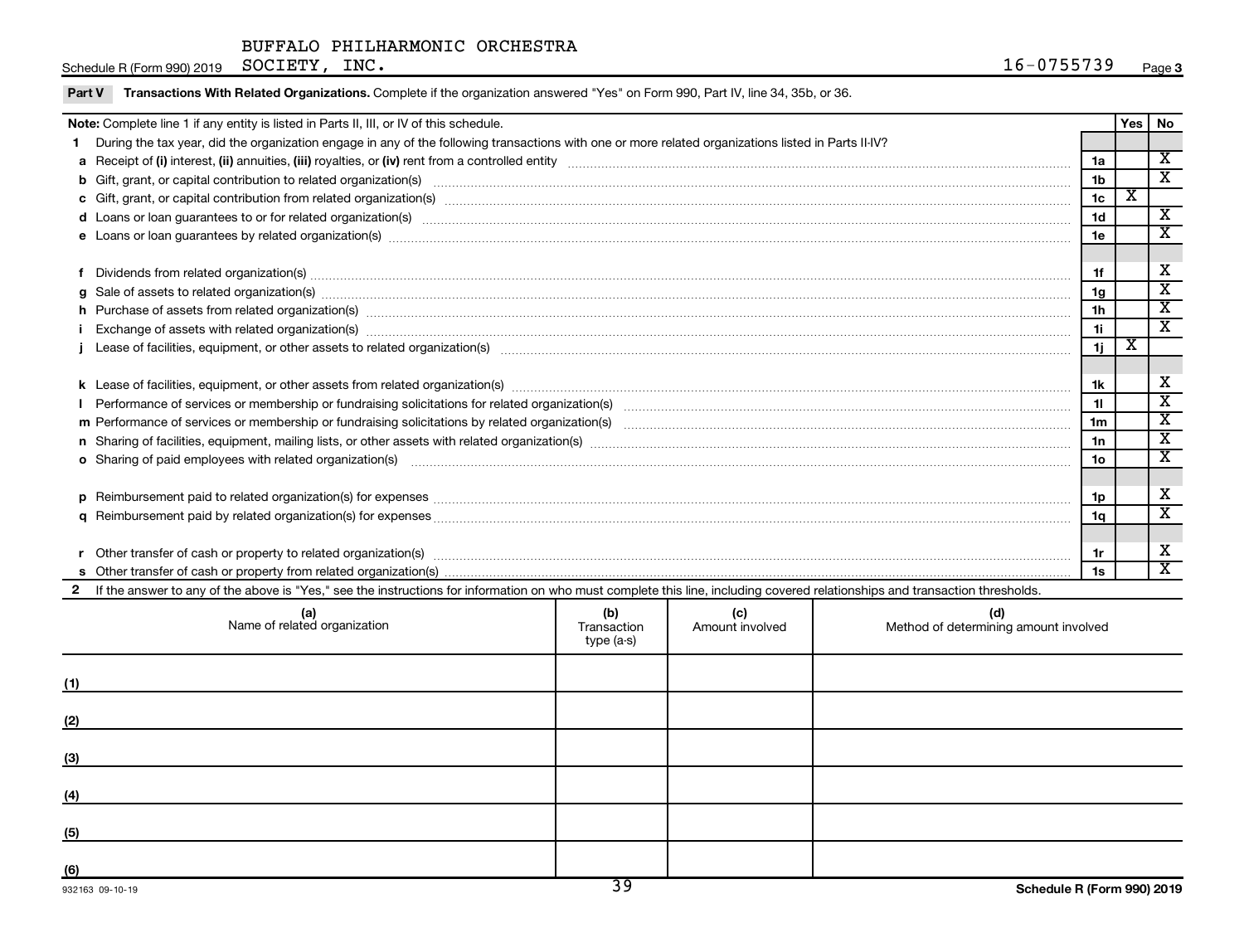Schedule R (Form 990) 2019 Page SOCIETY, INC. 16-0755739

Part VI Unrelated Organizations Taxable as a Partnership. Complete if the organization answered "Yes" on Form 990, Part IV, line 37.

Provide the following information for each entity taxed as a partnership through which the organization conducted more than five percent of its activities (measured by total assets or gross revenue) that was not a related organization. See instructions regarding exclusion for certain investment partnerships.

| (a)                    | (b)              | (c)               | mat was not a related organization. Occ instructions regarding excitation for certain investment partnerships.<br>(d) |                                                          |  | (f)      | (g)         |        | (h)                              | (i)                                                                                          | (i)    | (k) |
|------------------------|------------------|-------------------|-----------------------------------------------------------------------------------------------------------------------|----------------------------------------------------------|--|----------|-------------|--------|----------------------------------|----------------------------------------------------------------------------------------------|--------|-----|
| Name, address, and EIN | Primary activity | Legal domicile    | Predominant income<br>(related, unrelated,<br>excluded from tax under<br>sections 512-514)                            | (e)<br>Are all<br>partners sec.<br>$501(c)(3)$<br>orgs.? |  | Share of | Share of    |        |                                  | Code V-UBI<br>amount in box 20 managing<br>of Schedule K-1 partner?<br>(Form 1065)<br>ves No |        |     |
| of entity              |                  | (state or foreign |                                                                                                                       |                                                          |  | total    | end-of-year |        | Disproportionate<br>allocations? |                                                                                              |        |     |
|                        |                  | country)          |                                                                                                                       | Yes No                                                   |  | income   | assets      | Yes No |                                  |                                                                                              | Yes NO |     |
|                        |                  |                   |                                                                                                                       |                                                          |  |          |             |        |                                  |                                                                                              |        |     |
|                        |                  |                   |                                                                                                                       |                                                          |  |          |             |        |                                  |                                                                                              |        |     |
|                        |                  |                   |                                                                                                                       |                                                          |  |          |             |        |                                  |                                                                                              |        |     |
|                        |                  |                   |                                                                                                                       |                                                          |  |          |             |        |                                  |                                                                                              |        |     |
|                        |                  |                   |                                                                                                                       |                                                          |  |          |             |        |                                  |                                                                                              |        |     |
|                        |                  |                   |                                                                                                                       |                                                          |  |          |             |        |                                  |                                                                                              |        |     |
|                        |                  |                   |                                                                                                                       |                                                          |  |          |             |        |                                  |                                                                                              |        |     |
|                        |                  |                   |                                                                                                                       |                                                          |  |          |             |        |                                  |                                                                                              |        |     |
|                        |                  |                   |                                                                                                                       |                                                          |  |          |             |        |                                  |                                                                                              |        |     |
|                        |                  |                   |                                                                                                                       |                                                          |  |          |             |        |                                  |                                                                                              |        |     |
|                        |                  |                   |                                                                                                                       |                                                          |  |          |             |        |                                  |                                                                                              |        |     |
|                        |                  |                   |                                                                                                                       |                                                          |  |          |             |        |                                  |                                                                                              |        |     |
|                        |                  |                   |                                                                                                                       |                                                          |  |          |             |        |                                  |                                                                                              |        |     |
|                        |                  |                   |                                                                                                                       |                                                          |  |          |             |        |                                  |                                                                                              |        |     |
|                        |                  |                   |                                                                                                                       |                                                          |  |          |             |        |                                  |                                                                                              |        |     |
|                        |                  |                   |                                                                                                                       |                                                          |  |          |             |        |                                  |                                                                                              |        |     |
|                        |                  |                   |                                                                                                                       |                                                          |  |          |             |        |                                  |                                                                                              |        |     |
|                        |                  |                   |                                                                                                                       |                                                          |  |          |             |        |                                  |                                                                                              |        |     |
|                        |                  |                   |                                                                                                                       |                                                          |  |          |             |        |                                  |                                                                                              |        |     |
|                        |                  |                   |                                                                                                                       |                                                          |  |          |             |        |                                  |                                                                                              |        |     |
|                        |                  |                   |                                                                                                                       |                                                          |  |          |             |        |                                  |                                                                                              |        |     |
|                        |                  |                   |                                                                                                                       |                                                          |  |          |             |        |                                  |                                                                                              |        |     |
|                        |                  |                   |                                                                                                                       |                                                          |  |          |             |        |                                  |                                                                                              |        |     |
|                        |                  |                   |                                                                                                                       |                                                          |  |          |             |        |                                  |                                                                                              |        |     |
|                        |                  |                   |                                                                                                                       |                                                          |  |          |             |        |                                  |                                                                                              |        |     |
|                        |                  |                   |                                                                                                                       |                                                          |  |          |             |        |                                  |                                                                                              |        |     |
|                        |                  |                   |                                                                                                                       |                                                          |  |          |             |        |                                  |                                                                                              |        |     |
|                        |                  |                   |                                                                                                                       |                                                          |  |          |             |        |                                  |                                                                                              |        |     |
|                        |                  |                   |                                                                                                                       |                                                          |  |          |             |        |                                  |                                                                                              |        |     |
|                        |                  |                   |                                                                                                                       |                                                          |  |          |             |        |                                  |                                                                                              |        |     |

**Schedule R (Form 990) 2019**